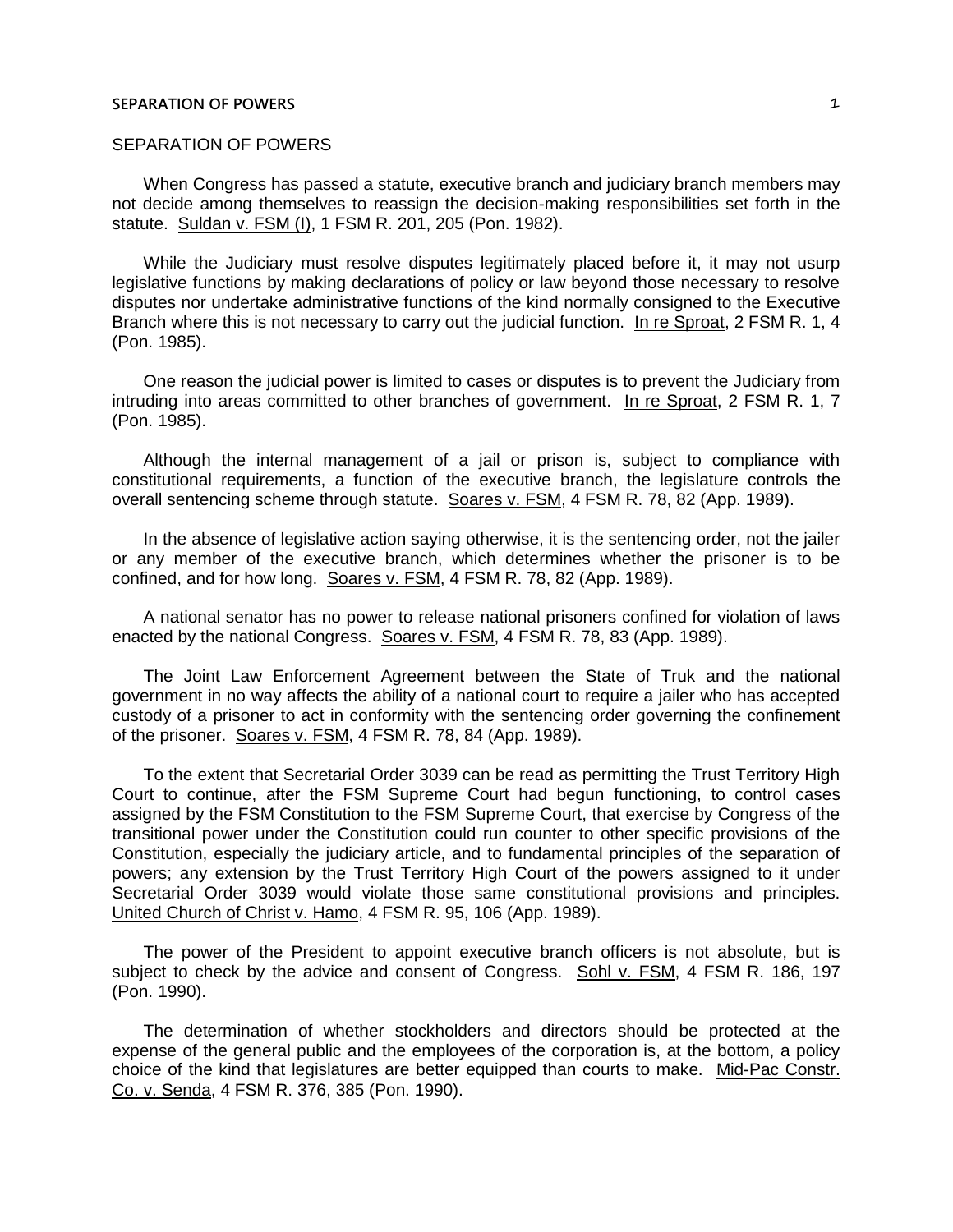Where the record fails to reflect that the functions of the judiciary have been prevented or substantially impaired by the financial management and fiscal powers exercised by the Secretary of Finance, the judiciary has not been deprived of its essential role and constitutional independence. Mackenzie v. Tuuth, 5 FSM R. 78, 84 (Pon. 1991).

The Constitution mandates that the Chief Justice by rule may govern the admission to practice of attorneys, but a rule which differentiates between FSM citizens and noncitizens inherently relates to the regulation of immigration and foreign relations which are powers expressly delegated to the other two branches of government. Berman v. Pohnpei, 5 FSM R. 303, 305 (Pon. 1992).

The Chief Justice has the constitutional authority to make rules for the appointment of special judges, and Congress has the constitutional authority to amend them. Congress has provided the Chief Justice with the statutory authority to appoint temporary justices. Where Congress has acted pursuant to its constitutional authority to provide statutory authority to the court, the court need not have exercised its concurrent rule-making authority. Jano v. King, 5 FSM R. 326, 331 (App. 1992).

Congress and the President respectively have the power to regulate immigration and conduct foreign affairs while the Chief Justice may make rules governing the admission of attorneys. Therefore a rule of admission that treats aliens unequally promulgated by the Chief Justice implicates powers expressly delegated to other branches. Berman v. FSM Supreme Court (I), 5 FSM R. 364, 366 (Pon. 1992).

Without a rational valid basis for the rule limiting the number of times an alien may take the bar exam it will be held unconstitutional even if it would be constitutional if the regulation were made by Congress or the President. Berman v. FSM Supreme Court (I), 5 FSM R. 364, 367 (Pon. 1992).

Conduct of foreign affairs and the implementation of international agreements are properly left to the non-judicial branches of government. The judicial branch has the power to interpret treaties. In re Extradition of Jano, 6 FSM R. 93, 103 (App. 1993).

Where there is in the Constitution a textually demonstrable commitment of the issue to a coordinate branch of government, such as Congress being the sole judge of the elections of its members, it is a nonjusticiable political question not to be decided by the court because of the separation of powers provided for in the Constitution. Aten v. National Election Comm'r (III), 6 FSM R. 143, 145 (App. 1993).

In order for a Congressional statute to give the court valid authority in those areas which the Constitution grants the Chief Justice rule-making powers the Chief Justice does not first have to promulgate a rule before Congress may legislate on the same subject. Hartman v. FSM, 6 FSM R. 293, 297 (App. 1993).

Congress, not the FSM Supreme Court, has the constitutional power to make persons granted a pardon of a felony conviction eligible for election to Congress. The court cannot exercise a power reserved to Congress. Robert v. Mori, 6 FSM R. 394, 401 (App. 1994).

Courts and administrative agencies alike may not encroach upon the lawmaking responsibility reserved to the legislature. Klavasru v. Kosrae, 7 FSM R. 86, 91 (Kos. 1995).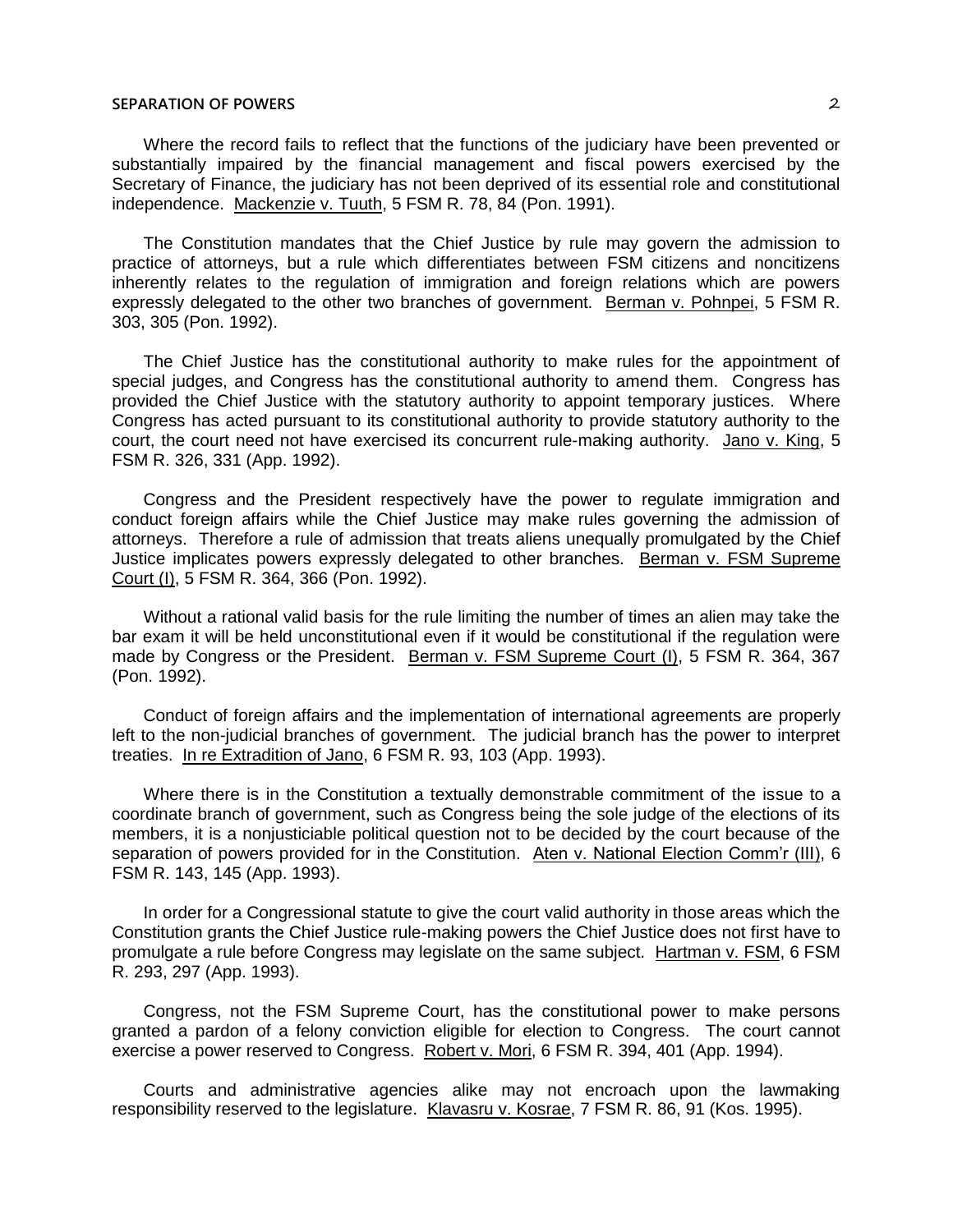Congress has not unconstitutionally delegated its authority to define crimes by delegating to an executive agency the power to enter into fishing agreements because congressional approval is needed for these agreements to take effect. FSM v. Cheng Chia-W (I), 7 FSM R. 124, 127 (Pon. 1995).

When Congress has specifically given Social Security, not the courts, the discretion to levy a penalty and limited that discretion to \$1,000 a quarter and Social Security has exercised its discretion by levying a penalty less than that allowed by the statute, the court is generally bound to enforce it. The courts cannot usurp the power Congress granted to another governmental body. FSM Social Sec. Admin. v. Kingtex (FSM) Inc., 8 FSM R. 129, 133 (App. 1997).

The determination of whether Tonga and its agents are immune from suit is a decision that is better made by the FSM government's executive branch because the FSM Constitution expressly delegates the power to conduct foreign affairs to the President and because whether a party claiming immunity from suit has the status of a foreign sovereign is a matter for the executive branch's determination and is outside the competence of the courts. Kosrae v. M/V Voea Lomipeau, 9 FSM R. 366, 373 (Kos. 2000).

When a Senator tells a public agency what projects are approved and the agency then carries out his decisions, it is Congress, not the executive, that is executing and implementing the public law. Udot Municipality v. FSM, 9 FSM R. 418, 420 (Chk. 2000).

Specific powers are given to each branch of the government. When Congress is executing and implementing a national law, a power expressly delegated to the executive branch, it abridges the executive's power to execute and implement national laws. Udot Municipality v. FSM, 9 FSM R. 418, 420 (Chk. 2000).

While FSM Supreme Court may determine the constitutionality under the FSM Constitution of a specific legislative act, there is no authority where a court has either ordered a legislative body to perform a specified legislative function, or held such a body in contempt for not performing that function. Davis v. Kutta, 10 FSM R. 98, 99 (Chk. 2001).

One of the rationales for limiting a court's power to deciding the cases before it is to prevent the court from intruding into areas committed to the executive or legislative branches. Davis v. Kutta, 10 FSM R. 98, 99 (Chk. 2001).

A court has the power to issue an order to a state official to perform a purely ministerial act ─ the issuance of a check ─ in order to cause the state to conform its conduct to the requirements of both the FSM Constitution and the national statute at issue, 11 F.S.M.C. 701. Davis v. Kutta, 10 FSM R. 98, 99 (Chk. 2001).

Specific powers are given to each branch of the government and a public law that abridges the executive's power to execute and implement national laws may be enjoined. Udot Municipality v. FSM, 10 FSM R. 354, 357 (Chk. 2001).

Because Congress has the statutory authority to name allottees other than the President or his designee, the court will deny a request for an order prohibiting defendants from ever again being allottees of FSM money. Udot Municipality v. FSM, 10 FSM R. 354, 359 (Chk. 2001).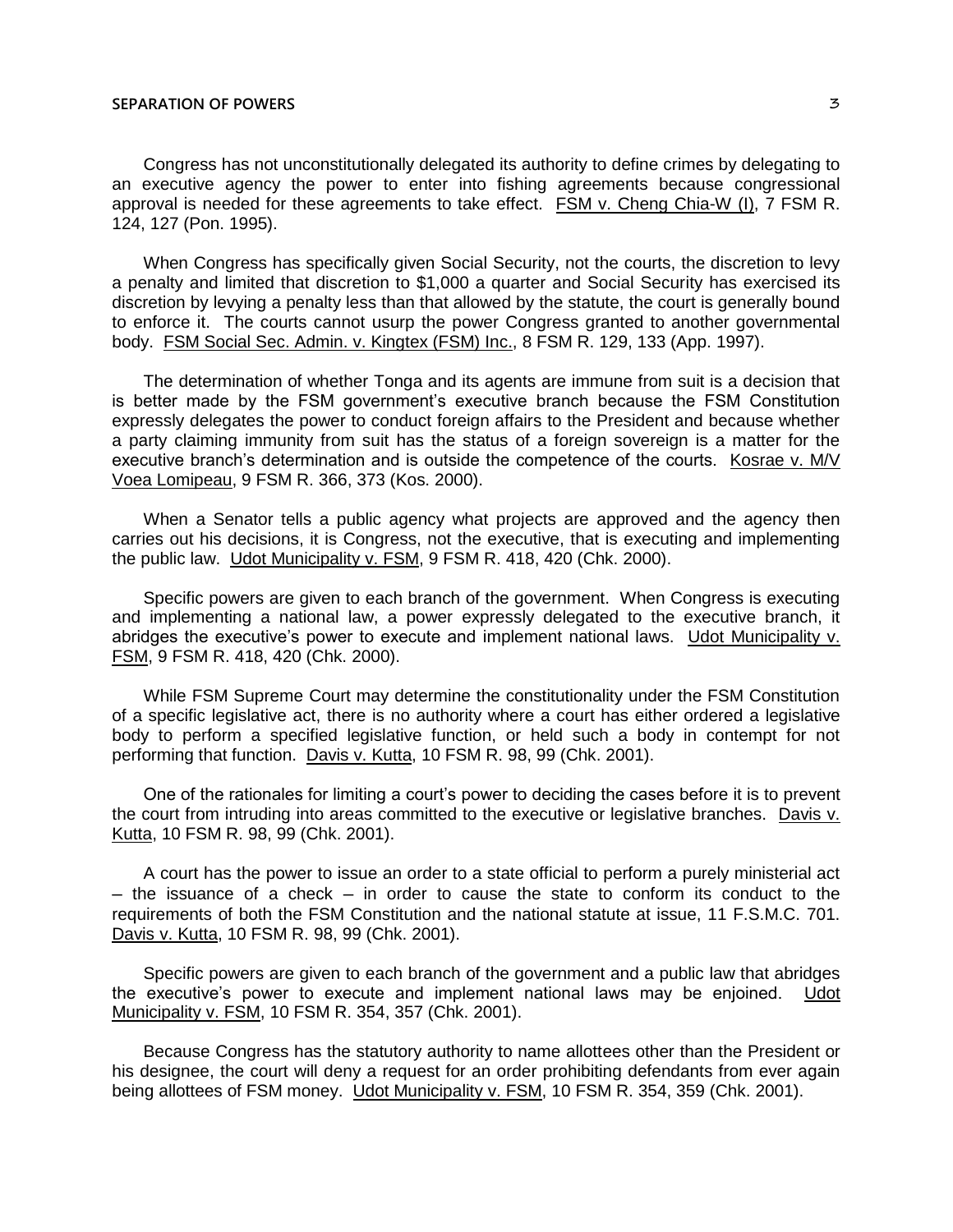The constitutional principle of separation of powers is still violated when the public law only requires that those seeking funds for improvement projects must consult with the relevant congressman before the funds are obligated instead of requiring consultation and approval by the congressman. Udot Municipality v. FSM, 10 FSM R. 354, 359 (Chk. 2001).

Congress can give as much guidance as it wishes in the appropriation legislation about which projects will be funded, and much of this guidance will, no doubt, be the product of individual congressmen's consultation with their constituents. But this consultation takes place before the appropriation bill becomes law, not afterwards. After the appropriation bill has become law, it is the duty of those who execute the law and administer the funds to follow the guidance Congress has given them by consulting the language Congress put in the public law, and any applicable regulations, not by consulting individual congressmen. Udot Municipality v. FSM, 10 FSM R. 354, 359-60 (Chk. 2001).

Fund categories that were formulated as the result of an unconstitutional "consultation" process with congressmen may effectively be disregarded whenever a new process is implemented to determine in a constitutionally proper manner where, how, and what to spend the improvement project money on. Udot Municipality v. FSM, 10 FSM R. 354, 360 (Chk. 2001).

As a matter of law, some official government action is required before a violation of the doctrine of separation of powers can occur. Pohnpei Cmty. Action Agency v. Christian, 10 FSM R. 623, 630 (Pon. 2002).

The concept of separation of powers is inherent in the FSM Constitution's structure. Each branch of the FSM government has specific powers and duties enumerated in the Constitution's text. Thus, each branch should restrain itself to exercise only those powers which the people of the FSM have granted to it in the Constitution: any power exercised by a branch of the government that is beyond that which the Constitution granted to that branch violates the Constitution and is null and void. Pohnpei Cmty. Action Agency v. Christian, 10 FSM R. 623, 630 (Pon. 2002).

Any attempt by one branch to usurp the powers that the FSM Constitution explicitly grants to another branch violates the FSM Constitution and is invalid. Pohnpei Cmty. Action Agency v. Christian, 10 FSM R. 623, 631 (Pon. 2002).

The essence of the separation of powers concept is that each branch, acting within the sphere of its defined powers and subject to the distinct institutional responsibilities of the others, is essential to the liberty and security of the people. Pohnpei Cmty. Action Agency v. Christian, 10 FSM R. 623, 631 (Pon. 2002).

The separation of powers among the three branches is intended to be a self-executing safeguard against the encroachment or aggrandizement of one branch at the expense of another. Pohnpei Cmty. Action Agency v. Christian, 10 FSM R. 623, 631 (Pon. 2002).

Acts of individual senators can result in a public law being declared unconstitutional in its application. However, at a minimum, the acts of individual senators must be acts done in their official capacities as senators to establish any constitutional violation. Pohnpei Cmty. Action Agency v. Christian, 10 FSM R. 623, 631 (Pon. 2002).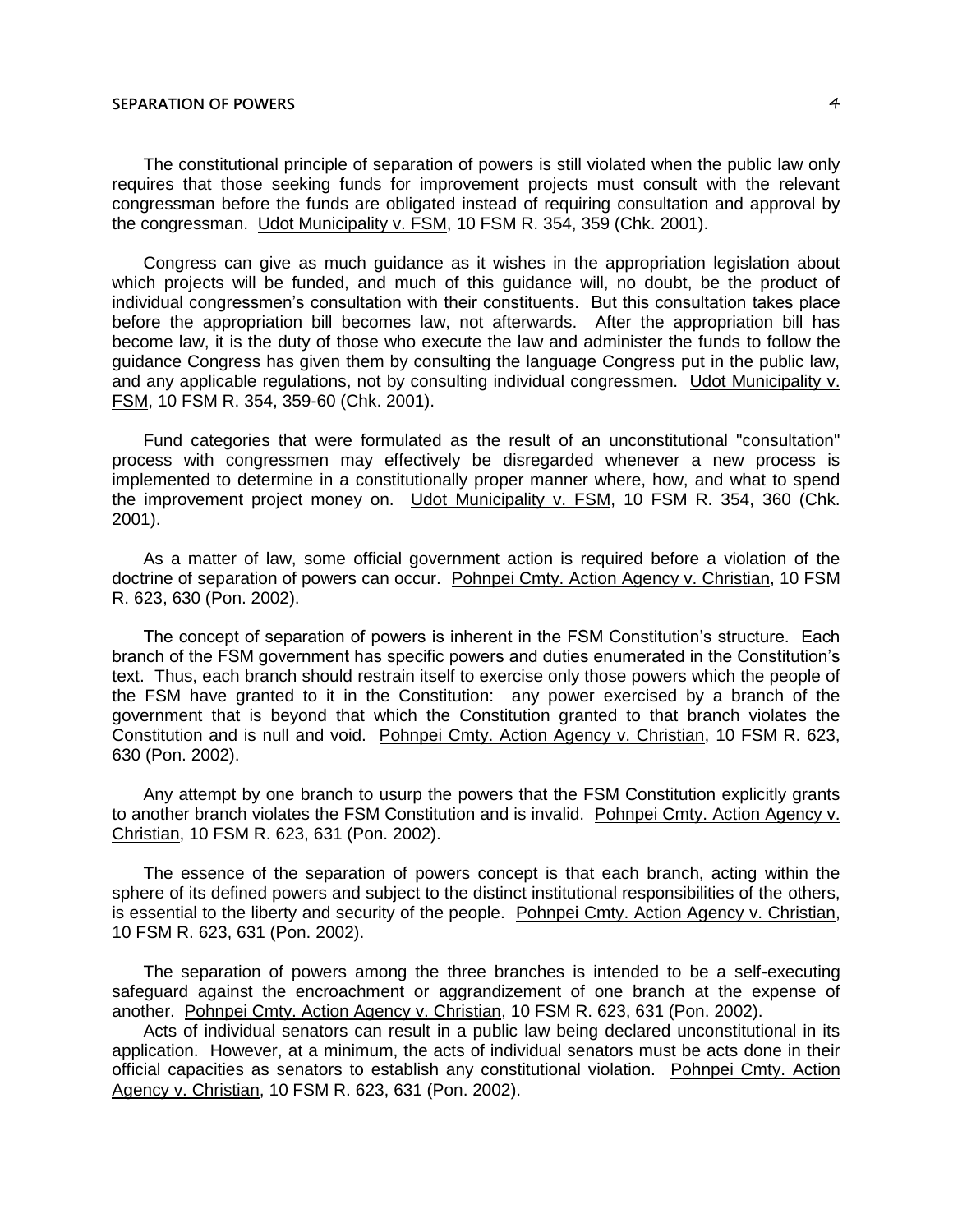The doctrine of separation of powers is not violated every time a person, who happens to be a senator, allegedly misuses property that is traceable to an appropriation made under national law. If a senator takes a car, boat, desk, computer, or pen that rightfully is in the possession of another person or entity, he should bear the same responsibility and consequences as any other person: he could be charged criminally, or sued in a civil action by the rightful owner for conversion of that property. Pohnpei Cmty. Action Agency v. Christian, 10 FSM R. 623, 632 (Pon. 2002).

The separation of powers doctrine provides that in the tripartite government structure  $-$  i.e., the legislative, executive, and judiciary branches — that prevails at the state and national levels in the FSM, each branch may exercise only the particular powers with which it has been constitutionally endowed. Through history and practice, this has meant that the legislature enacts the laws, the executive executes or enforces the laws, and the judiciary, by resolving disputes that come before it in specific cases, interprets the laws. Sigrah v. Speaker, 11 FSM R. 258, 260 (Kos. S. Ct. Tr. 2002).

The separation of powers doctrine fortifies the government's constitutional makeup by requiring that each government branch exercise its assigned powers independently of the other two branches. Sigrah v. Speaker, 11 FSM R. 258, 260 (Kos. S. Ct. Tr. 2002).

While the naked right to legislate may not be delegated, the power to enforce legislation and to enlarge on standards defined in a statute can be delegated if the statute contains reasonable guidance and reasonable definition of the standards to be employed and the matter that is to be regulated. In order for the delegation of legislative authority to pass constitutional muster, there must be a delineation of policy, a designation of the agency to implement it, and a statement of the outer boundaries of the authority delegated. Sigrah v. Speaker, 11 FSM R. 258, 261 (Kos. S. Ct. Tr. 2002).

Our Constitution commits to the executive branch the conduct of foreign affairs, just as it vests the judicial power in the Supreme Court and such other courts as may be established by statute. Although these powers are categorically assigned, they are not in their exercise subject to the same degree of precision. Foreign sovereign immunity is inescapably a part of foreign affairs, but it can be offered as a defense in a lawsuit. Inter-branch comity is the means by which these parallel, if not competing, concerns are recognized and integrated. McIlrath v. Amaraich, 11 FSM R. 502, 506 (App. 2003).

Interbranch comity may manifest itself in the judicial branch's deference to the executive branch on the issue of foreign sovereign immunity. Some mechanism must be available to implement this procedure. The appellate division is disinclined to view the trial court's language that "ordered" the Department of Foreign Affairs to file the amicus curiae brief as transforming comity into a coercion that divested the Department of its discretion. McIlrath v. Amaraich, 11 FSM R. 502, 506-07 (App. 2003).

When all that the order required was that the Department of Foreign Affairs file an amicus curiae brief, it did not require the Department to decide the issue one way or another, or for any opinion at all. But what it did do was elicit a minimal degree of interaction between the two branches involved so that the executive branch's position, or even lack of one, would become known to the judicial branch. McIlrath v. Amaraich, 11 FSM R. 502, 507 (App. 2003).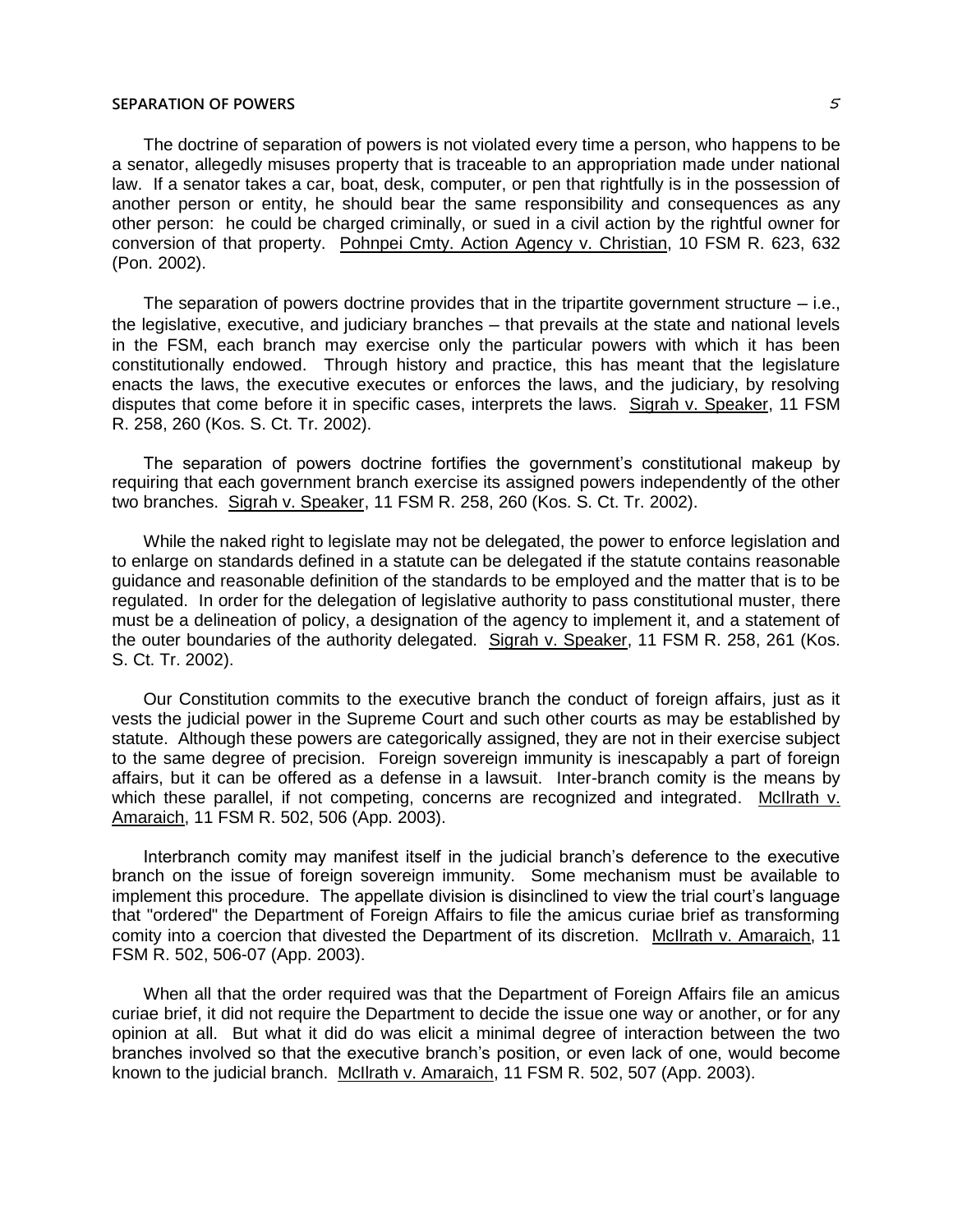Inter-branch comity is a two-way street. Just as the trial court's order recognized that the question of the foreign sovereign immunity putatively enjoyed by the defendants in the underlying case was appropriately decided by the executive branch's Department of Foreign Affairs, so the executive branch should participate in this process by giving its opinion on the matter, even if this means stating that it has no opinion. McIlrath v. Amaraich, 11 FSM R. 502, 507 (App. 2003).

The doctrine of separation of powers among the three branches of the national government is built into the Constitution by its very structure and the explicit language in Articles IX, X, and XI. These articles provide each branch its own specific powers and this structure provides for the independence of each branch in a system of checks and balances wherein no one branch of government may encroach upon another's domain. FSM v. Udot Municipality, 12 FSM R. 29, 48 (App. 2003).

On its most fundamental plane, the separation of powers doctrine protects the whole constitutional structure by requiring that each branch retain its essential powers and independence. FSM v. Udot Municipality, 12 FSM R. 29, 48 (App. 2003).

The standard for determining whether there is an improper interference with or delegation of the independent power of a branch is whether the alteration prevents or substantially impairs performance by the branch of its essential role in the constitutional system. FSM v. Udot Municipality, 12 FSM R. 29, 48 (App. 2003).

Once a public law is enacted, the responsibility for the execution and implementation of the law rests with those who have a duty to execute and administer the law, and Senators can have no further role in its execution. FSM v. Udot Municipality, 12 FSM R. 29, 49 (App. 2003).

The execution and implementation of the laws is an executive rather than a legislative function. FSM v. Udot Municipality, 12 FSM R. 29, 50 (App. 2003).

A public law that specifically provides that a Congressional delegation must be consulted on the most appropriate usage of the funds before an obligation could occur runs afoul of the Constitution because it empowers the Congressional delegation to engage in an executive function by formally involving itself in executing and implementing the appropriation. Congress cannot pass laws and vest in itself or its members the power to control how that law is executed. FSM v. Udot Municipality, 12 FSM R. 29, 50 (App. 2003).

The constitutional demarcation of powers to the three branches of the national government was established with deliberate design and purpose. The intended effect was to create a system of checks and balances between the national government's branches such that no one branch could encroach upon the power of another branch and thereby dominate the others. FSM v. Udot Municipality, 12 FSM R. 29, 51 (App. 2003).

The standard for determining whether there is an improper interference with the independent power of a branch of government is whether the action of one branch substantially impairs another branch's performance of its essential role in the constitutional system. FSM v. Udot Municipality, 12 FSM R. 29, 51 (App. 2003).

Congress's enactment preventing obligation of funds unless and until the allottees engaged in "consultation" with the relevant Congressional delegation, substantially impaired the allottees'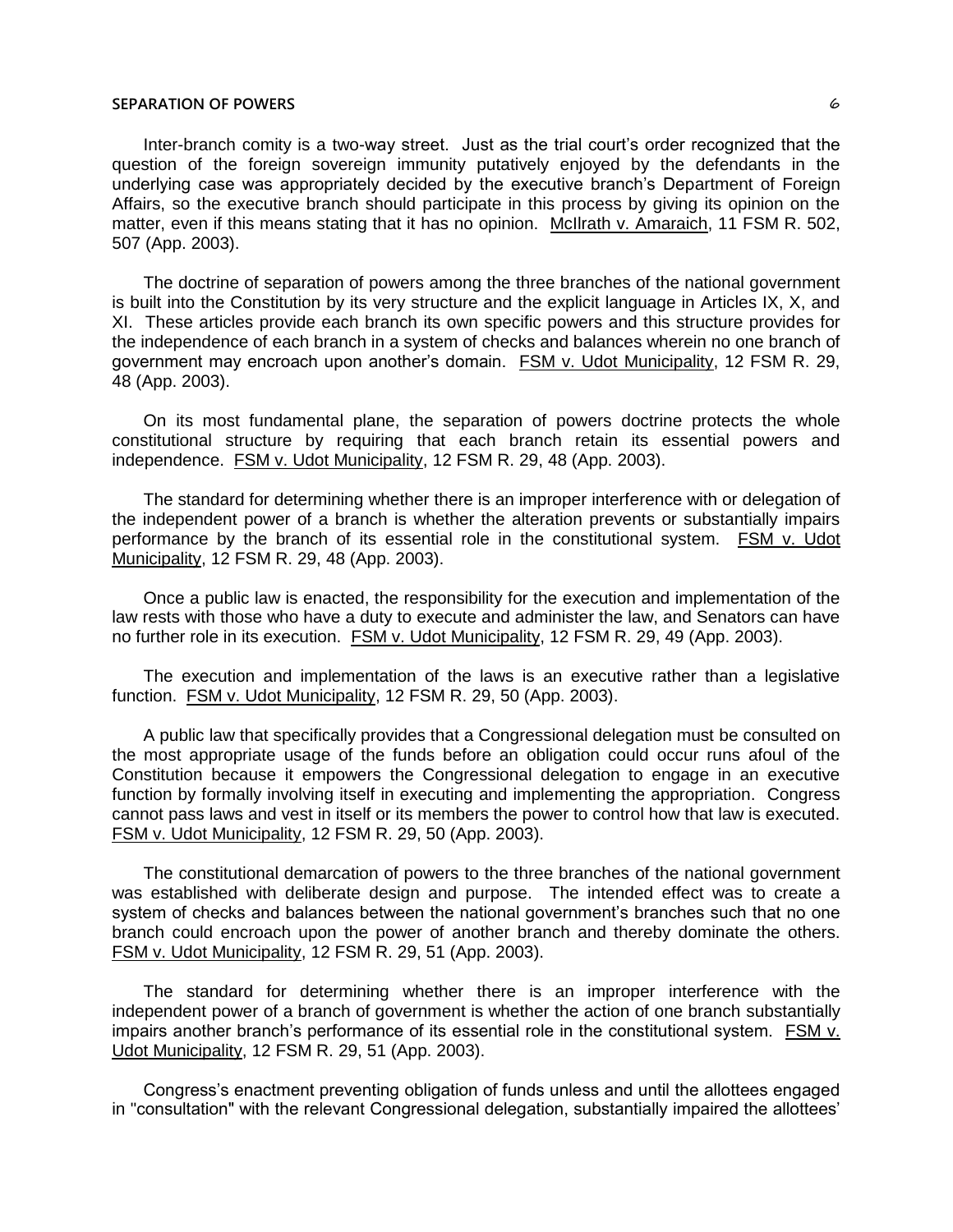performance in executing and implementing the law, which is the executive's essential and exclusive role under our Constitution. By legislating "consultation" before obligation requirement into the law, the Congress encroached upon an executive function and assumed more power than it is allowed in our constitutional system of checks and balances, thus violating the separation of powers doctrine. FSM v. Udot Municipality, 12 FSM R. 29, 51 (App. 2003).

A President's reason for vetoing the bills passed during the Fourteenth Congress's Second Special Session is a non-justiciable issue because when the Constitution has a textually demonstrable commitment of an issue to a coordinate branch of government, it is a nonjusticiable political question not to be decided by the court because of the separation of powers provided for in the Constitution. Christian v. Urusemal, 14 FSM R. 291, 294 (App. 2006).

The Constitution does not limit the grounds upon which the President can veto bills. The President can veto any bill for any reason he chooses. The Constitution requires the President to return to Congress, within ten days, a bill he has vetoed along with his objections. Congress then makes its own determination of whether those objections will stand by either overriding or sustaining the veto. Invalidation or nullification of a Presidential veto is textually committed by the Constitution to Congress because the power to override a Presidential veto is expressly delegated to Congress. Christian v. Urusemal, 14 FSM R. 291, 294 (App. 2006).

The President's reasons for vetoing a bill cannot be questioned in the judicial branch. The court has no jurisdiction to grant the relief of declaring the President's vetoes void regardless of what the President's objections were. Christian v. Urusemal, 14 FSM R. 291, 294 (App. 2006).

The Constitution permits the Chief Justice to promulgate civil procedure rules, which Congress may amend by statute. Since Congress has the authority to amend or create procedural rules by statute, when Congress has enacted a procedural rule, it is valid. The Chief Justice does not have the authority to amend Congressionally-enacted statutes. Therefore, if the statute applies and the statute and the rule conflict, the statute must prevail. Tipingeni v. Chuuk, 14 FSM R. 539, 542 n.1 (Chk. 2007).

Presentment to, that is transmittal to, the mayor is a prerequisite for a bill to become an ordinance, either by the mayor then signing it, or vetoing it and having his veto overridden, or by the mayor's failure to act within the prescribed time period. Thus, no bill can become law without first being transmitted to the mayor for his possible action. Esa v. Elimo, 15 FSM R. 198, 203 n.2 (Chk. 2007).

The Tolensom Constitution does not grant the Tolensom Legislature the power to create a method to "appoint" persons to the offices of mayor and assistant mayor. Those offices can be filled in only one way — by vote of the Tolensom electorate, that is, by the people of Tolensom. The only exception to that is when the mayoral office becomes vacant with less than a year left in the mayor's term, the assistant mayor assumes the office for the rest of the term. It was the Tolensom Constitution's framers' clearly expressed will that the mayor and assistant mayor be elected by the voters and not appointed by someone else. Esa v. Elimo, 15 FSM R. 198, 204 (Chk. 2007).

When the Tolensom Legislature elected in 2004 would have been the sole judge of the election of its members elected in that year and that Legislature already judged the four-year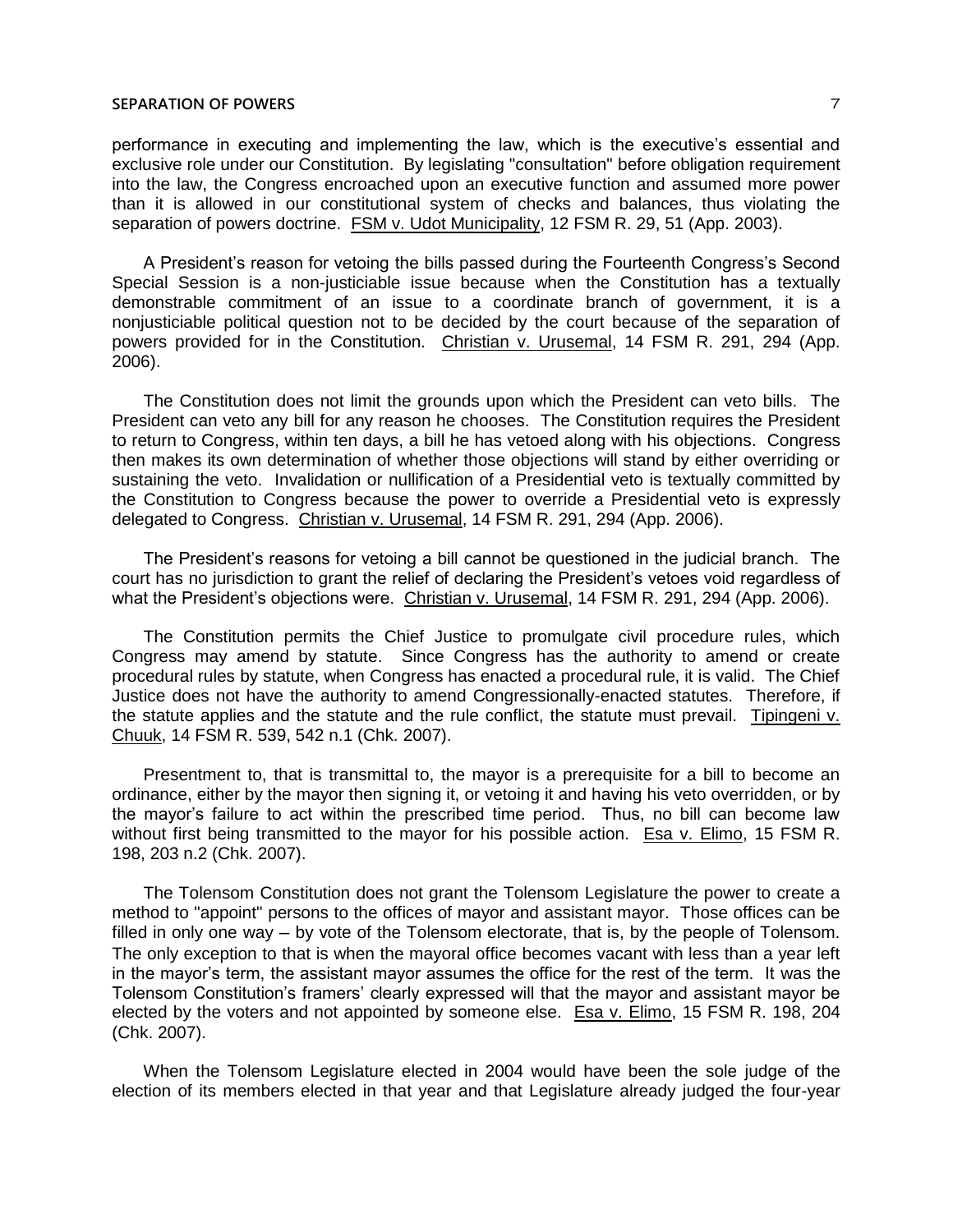members elected, the Legislature elected in 2006 cannot be the judge of the members elected in 2004. The Legislature elected in 2006 can only be the judge of the election of the members elected in 2006. It cannot be otherwise. A later legislature cannot re-examine a four-year member's election at its whim after the mid-term election because that would make a nullity and a mockery of the provision that four at-large seats would have four year terms, not two year terms. The framers' intent is obvious. They wanted the four year seat holders to be held over throughout the term of the Legislature elected at the mid-term election, to provide a certain continuity. Esa v. Elimo, 15 FSM R. 198, 204 (Chk. 2007).

A court exercising only its inherent power would need a very extraordinary and compelling case to expunge or seal not only the judicial branch's conviction records but also the arrest records maintained by the executive branch since that would implicate separation of powers concerns. FSM v. Erwin, 16 FSM R. 42, 44 (Chk. 2008).

The legal principles of justiciability, separation of powers, the political question doctrine do not apply to a case that, at its core, is one in which each party alleges the other breached a contract, and in which the defendant also counterclaims for civil rights violation, abuse of process, civil conspiracy, intentional interference with contractual relations, libel, and slander. FSM v. GMP Hawaii, Inc., 16 FSM R. 479, 484 (Pon. 2009).

The concept of separation of powers is inherent in the FSM Constitution's structure. FSM v. GMP Hawaii, Inc., 16 FSM R. 508, 512 (Pon. 2009).

The FSM Constitution's separation-of-powers structure is derived from that in the U.S. Constitution. The similarities of the FSM and the U.S. Constitutions mandate that the FSM Supreme Court will give particular consideration to U.S. constitutional analysis, especially at the time of the Micronesian Constitutional Convention and of the Constitution's adoption. FSM v. GMP Hawaii, Inc., 16 FSM R. 508, 512 n.1 (Pon. 2009).

State policy-making and legislating are functions of the political branches of state government. Narruhn v. Chuuk, 16 FSM R. 558, 563 (Chk. 2009).

When the Constitution contains a textually demonstrable commitment of an issue to a coordinate branch of government, it is a nonjusticiable political question not to be decided by the court because of the Constitution's requirements for the separation of powers. Pacific Foods & Servs., Inc. v. National Oceanic Res. Mgt. Auth., 17 FSM R. 181, 186 (Pon. 2010).

The separation-of-powers concept is inherent in the FSM Constitution's structure and any power exercised by a government branch that is beyond that which the Constitution grants to that branch violates the Constitution and is null and void. Pacific Foods & Servs., Inc. v. National Oceanic Res. Mgt. Auth., 17 FSM R. 181, 189 (Pon. 2010).

The concept of separation of powers is inherent in the FSM Constitution's structure, and any power exercised by a government branch that is beyond that which the Constitution grants to that branch violates the Constitution and is null and void. Congress v. Pacific Food & Servs., Inc., 17 FSM R. 542, 548 (App. 2011).

Articles IX, X, and XI of the Constitution provide each branch of the national government with its own specific powers and this structure provides for each branch's independence in a system of checks and balances wherein no one branch may encroach upon another's domain.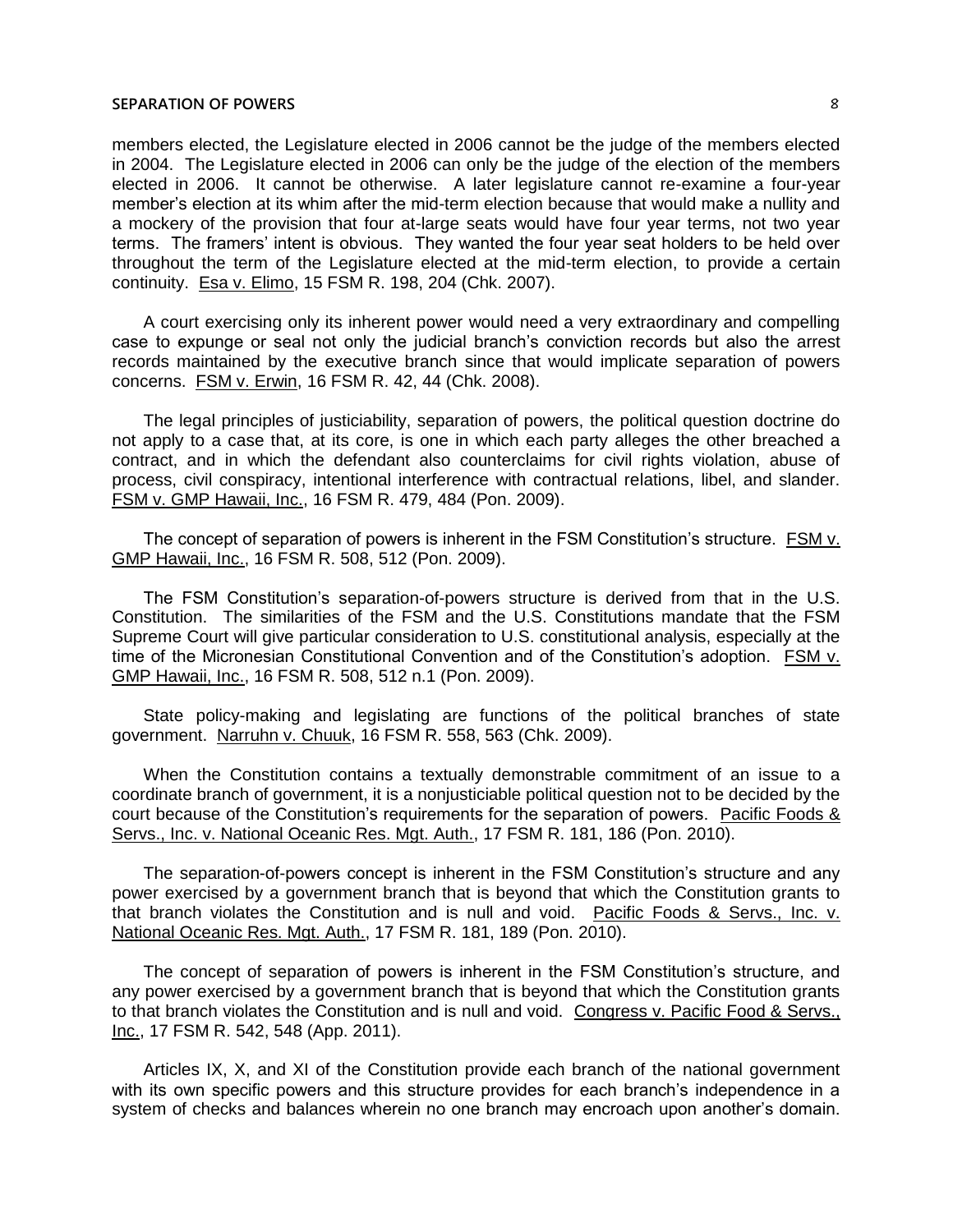## **SEPARATION OF POWERS ─ CHUUK** 9

# Dison v. Bank of Hawaii, 19 FSM R. 157, 161 n.2 (App. 2013).

If the trial court had taken the large step of making U.S. military retirement and U.S. social security benefits paid to FSM citizens in the FSM exempt from all legal process, that would be a judicial encroachment on Congress's power to enact laws and set public policy because those recipients would then (along with U.S. veterans) have greater judicial protection than Congress has legislated for persons (regardless of citizenship) who receive FSM social security benefits. Whether foreign retirement benefits should carry equal or greater protection from legal process than FSM social security benefits is a public policy decision to be made by the people's elected representatives in Congress, not by the unelected court. Dison v. Bank of Hawaii, 19 FSM R. 157, 161-62 (App. 2013).

When the legislature, by enacting a statute, declares the public policy, the judicial branch must defer to that pronouncement. Thus, when the legislature has declared, by law, the public policy, the judicial department must remain silent, and if a modification or change in such policy is desired the law-making department must be applied to, not the judiciary whose function is to declare the law but not to make it. Esiel v. FSM Dep't of Fin., 19 FSM R. 590, 594 (App. 2014).

## ─ Chuuk

A Chuuk state statute authorizing Chuuk state senators to designate the particular projects to be financed from state funds for their own election districts was violative of the separation of powers between the executive and legislative branches of the state government, and of the right of municipalities to select their own development projects, all as provided in the Chuuk Constitution. Akapito v. Doone, 4 FSM R. 285, 286 (Chk. S. Ct. Tr. 1990).

The ultimate interpretation of any provisions of the Chuuk State Constitution is within the sole authority of the Chuuk State Supreme Court, as the ultimate interpreter of the Constitution, and that includes the authority to interpret the meaning of whether a matter has been committed by the Constitution to another branch of government, or whether the action of that branch exceeds its authority. Robert v. Chuuk State House of Representatives, 6 FSM R. 260, 264 (Chk. S. Ct. Tr. 1993).

The constitutional provision making the House the sole judge of the qualification of its members does not automatically preclude the Chuuk State Supreme Court from having jurisdiction to decide if a member-elect of the legislature has been excluded from membership on unconstitutional grounds; nor is the court's jurisdiction over alleged unconstitutional applications of the Legislature's powers necessarily precluded by the political question doctrine. The court ultimately has the power to determine if the Legislature has exercised its powers in an unconstitutional and invalid manner. Robert v. Chuuk State House of Representatives, 6 FSM R. 260, 264-65 (Chk. S. Ct. Tr. 1993).

Policy determinations by other branches of the government are always to be given wide latitude when under judicial review, and policy determinations within the constitution itself must therefore receive the widest possible latitude when under review. Robert v. Chuuk State House of Representatives, 6 FSM R. 260, 269 (Chk. S. Ct. Tr. 1993).

Courts will not attempt to interfere with or control the exercise of discretionary powers, in the absence of any controlling provisions in the law conferring the power. The fact that the exercise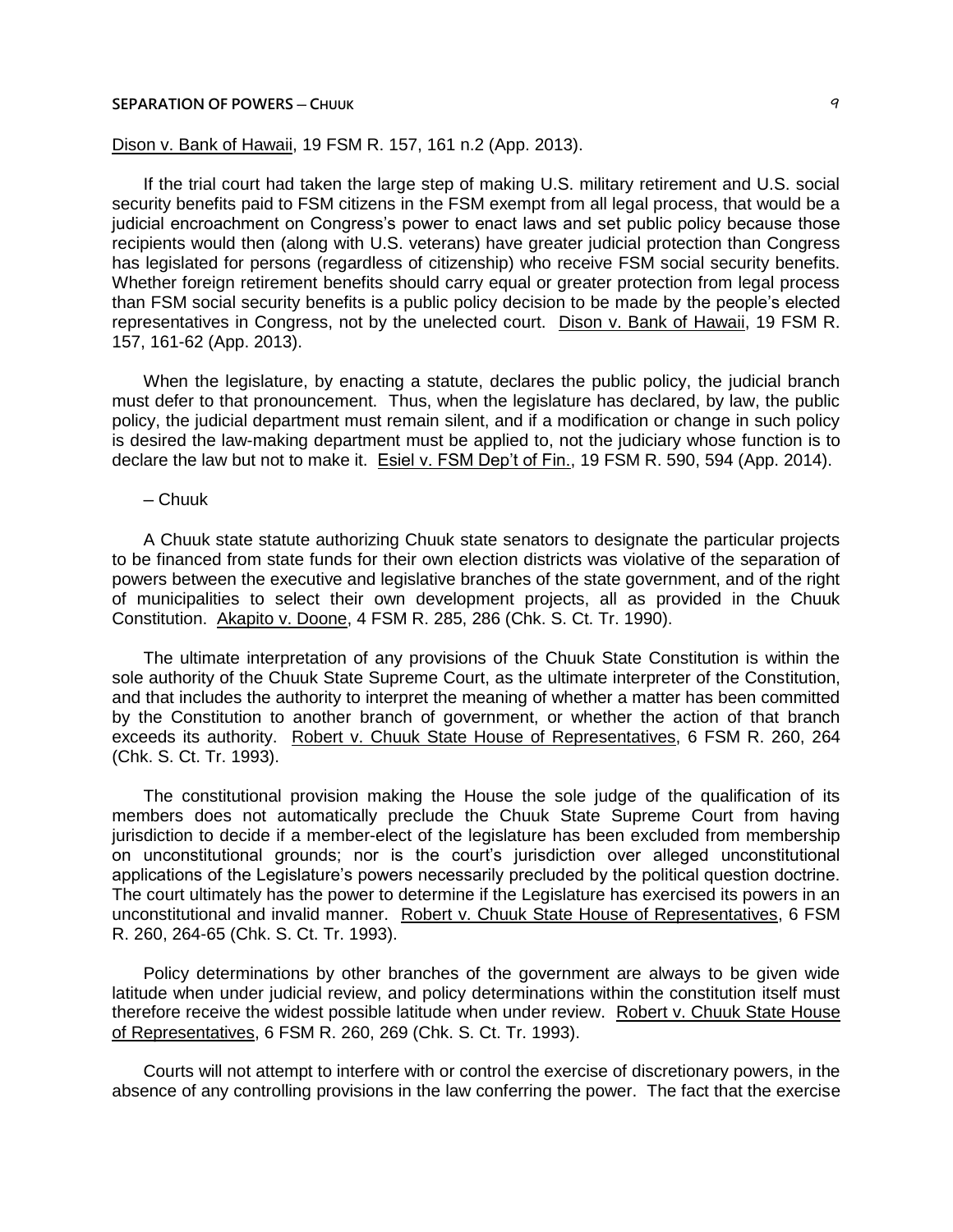## **SEPARATION OF POWERS ─ CHUUK** 10

of a power may be abused is not a sufficient reason for denying its existence. Thus, it is a firmly established rule that the judiciary will not interfere with executive officers in the performance of duties which are discretionary in their nature or involve the exercise of judgment. Chipen v. Reynold, 9 FSM R. 148, 150 (Chk. S. Ct. Tr. 1999).

The principle of avoiding constitutional questions was conceived out of considerations of sound judicial administration and is in accord with the principle of separation of powers of government. Pacific Coast Enterprises v. Chuuk, 9 FSM R. 543, 545 (Chk. S. Ct. Tr. 2000).

Neither the Director of Treasury nor the Governor may use or direct the use of monies appropriated to pay judgments against the state for any purpose other than to pay judgments. Narruhn v. Chuuk, 11 FSM R. 48, 54 (Chk. S. Ct. Tr. 2002).

Money appropriated to pay judgments against the state may not be used to pay "settlements" or "claims" against the state which have not been reduced to judgment. Narruhn v. Chuuk, 11 FSM R. 48, 54 (Chk. S. Ct. Tr. 2002).

The separation of powers doctrine precludes the Chuuk State Supreme Court from exercising jurisdiction over the claims that the plaintiff should be speaker of a municipal legislature and will dismiss the action. Anopad v. Eko, 11 FSM R. 287, 290 (Chk. S. Ct. Tr. 2002).

Whether sufficient funds are already appropriated to conduct a runoff election is not a ground to deny the petition. The lack of funds to perform a required duty is a problem to be solved by the political branches of government, not the court. Narruhn v. Chuuk State Election Comm'n, 18 FSM R. 16, 20 (Chk. S. Ct. Tr. 2011).

The political authority of Chuuk is divided into legislative, executive, and judicial powers. The powers delegated to the three branches are functionally identifiable, distinct, and definable. These three powers must be separate and acting independently with the intent being to prevent the concentration of power and provide for checks and balances. Kama v. Chuuk, 18 FSM R. 326, 332 (Chk. S. Ct. Tr. 2012).

The legislative branch is responsible for enacting the laws of the state and appropriating the money necessary to operate the government; the executive branch is responsible for implementing and administering the public policy enacted and funded by the legislative branch while the judicial branch is responsible for interpreting the constitution and laws and applying those interpretations to controversies brought before it. Kama v. Chuuk, 18 FSM R. 326, 332 (Chk. S. Ct. Tr. 2012).

Since the court, adhering to the authority vested in the judicial branch, should only interpret the laws regarding property in Chuuk and should not take over the legislative branch's role, when there has been no legislative intent shown of a specific desire to ascribe a property right to judgments, therefore, absent a specific Chuuk State legislation creating a specific property right, such a right cannot be ascribed to judgments. Kama v. Chuuk, 18 FSM R. 326, 332 (Chk. S. Ct. Tr. 2012).

The Legislature raises funds by enacting tax legislation and the executive collects those funds. Under the Chuuk Constitution's separation of powers scheme, the executive branch, the Governor, proposes the state's budget and how to spend the state's money, and the Legislature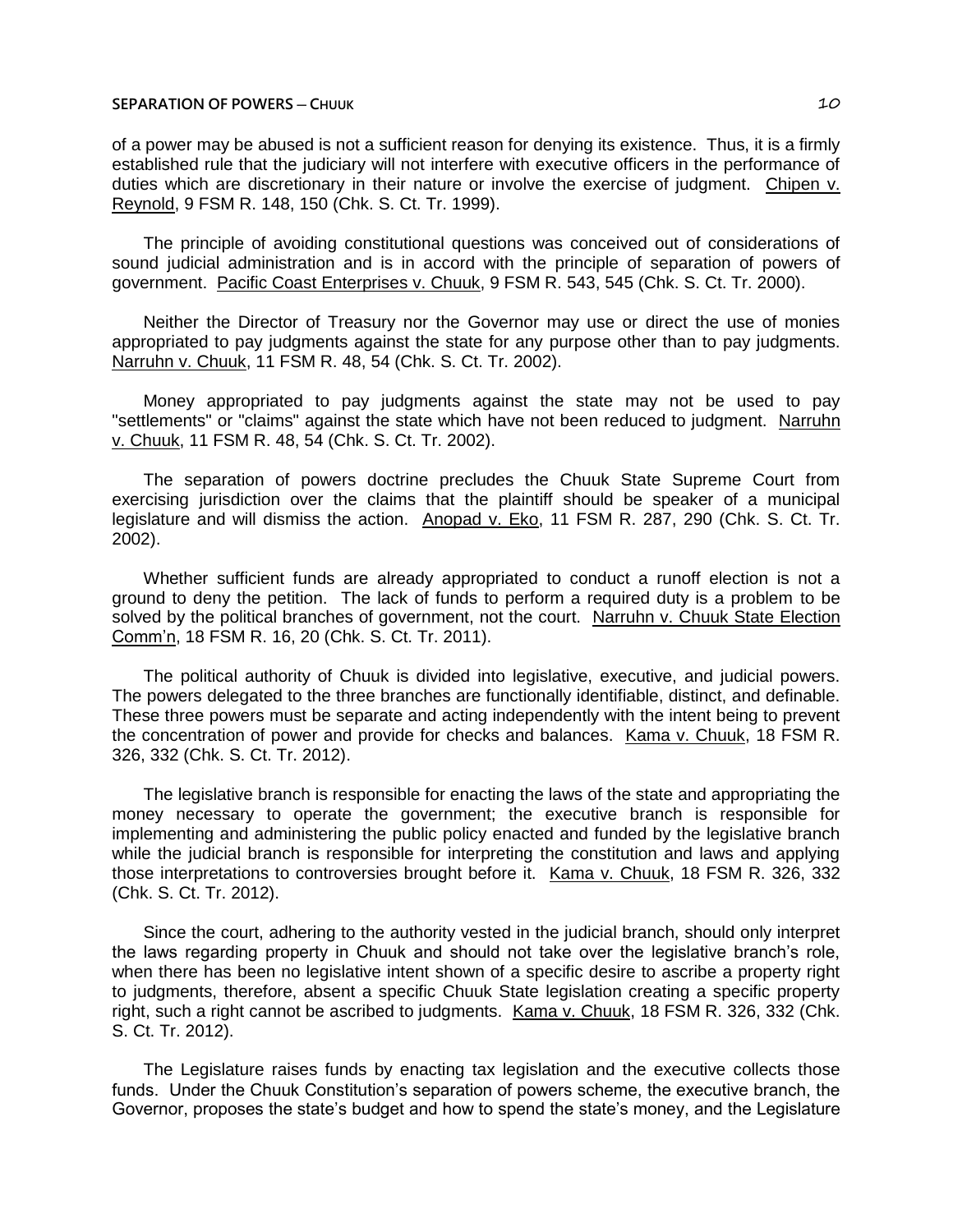appropriates the funds that were or will be raised and directs the executive how to spend the appropriated funds. Kama v. Chuuk, 20 FSM R. 522, 530 (Chk. S. Ct. App. 2016).

Since the principle that funds appropriated for other purposes cannot be redirected to pay judgments is inherent in the separation-of-powers scheme in the Chuuk Constitution, the Chuuk State Supreme Court cannot levy any writs on Chuuk state funds because those writs would be levied on money that the Chuuk Legislature has already appropriated for another purpose. Kama v. Chuuk, 20 FSM R. 522, 531 (Chk. S. Ct. App. 2016).

Chuuk State Law No. 190-08, § 4 does not bar the issuance of an order in aid of judgment addressed to the state, but does bar the issuance of any order in aid of judgment that acts as an attachment, execution, or garnishment of public property. The general rule is that statutes (and case law) barring the issuance of such writs against public property are a constitutionally valid expression of the separation of powers doctrine recognizing the legislative branch's power to appropriate funds and the judicial branch's lack of power to appropriate funds. Kama v. Chuuk, 20 FSM R. 522, 531 (Chk. S. Ct. App. 2016).

The judicial branch can, consistent with the state's waiver of sovereign immunity, declare the amount of the state's liability, but while the Chuuk State Supreme Court is empowered to declare the rights as between a judgment creditor and the government, it cannot enforce payment of the judgment absent legislative appropriation. Kama v. Chuuk, 20 FSM R. 522, 531 (Chk. S. Ct. App. 2016).

Even when a state consents to be sued, its waiver of sovereign immunity does not allow its courts to force it to make an appropriation to satisfy a judgment in the absence of consent to the appropriation. When a money judgment has been rendered, the state's liability has been ascertained, but then the court's power ends. Kama v. Chuuk, 20 FSM R. 522, 531-32 (Chk. S. Ct. App. 2016).

When Chuuk not only has not expressly waived its sovereign immunity to writs of attachment, execution, and garnishment, but has also gone further and affirmatively enacted legislation emphatically notifying the public and potential litigants that it has not waived its immunity to those writs, that statute is a valid expression of the separation of powers doctrine enshrined in the Chuuk Constitution. Kama v. Chuuk, 20 FSM R. 522, 532 (Chk. S. Ct. App. 2016).

#### ─ Chuuk ─ Executive Powers

The governor does not have free rein to use the Attorney General's Office to litigate private matters outside the scope of his duties as governor, but until such time as he ceases to be able to act as governor pursuant to a bill of impeachment or other constitutional process he may utilize that office's services to litigate such matters as concern his acts as governor. In re Legislative Subpoena, 7 FSM R. 259, 261 (Chk. S. Ct. Tr. 1995).

For the Chuuk Governor to veto a bill he must both disapprove it and return it to the house in the legislature in which it originated within ten days of it being presented to him. Otherwise it becomes law in like manner as if he had signed it. Chuuk State Supreme Court v. Umwech (I), 7 FSM R. 600, 601 (Chk. S. Ct. Tr. 1996).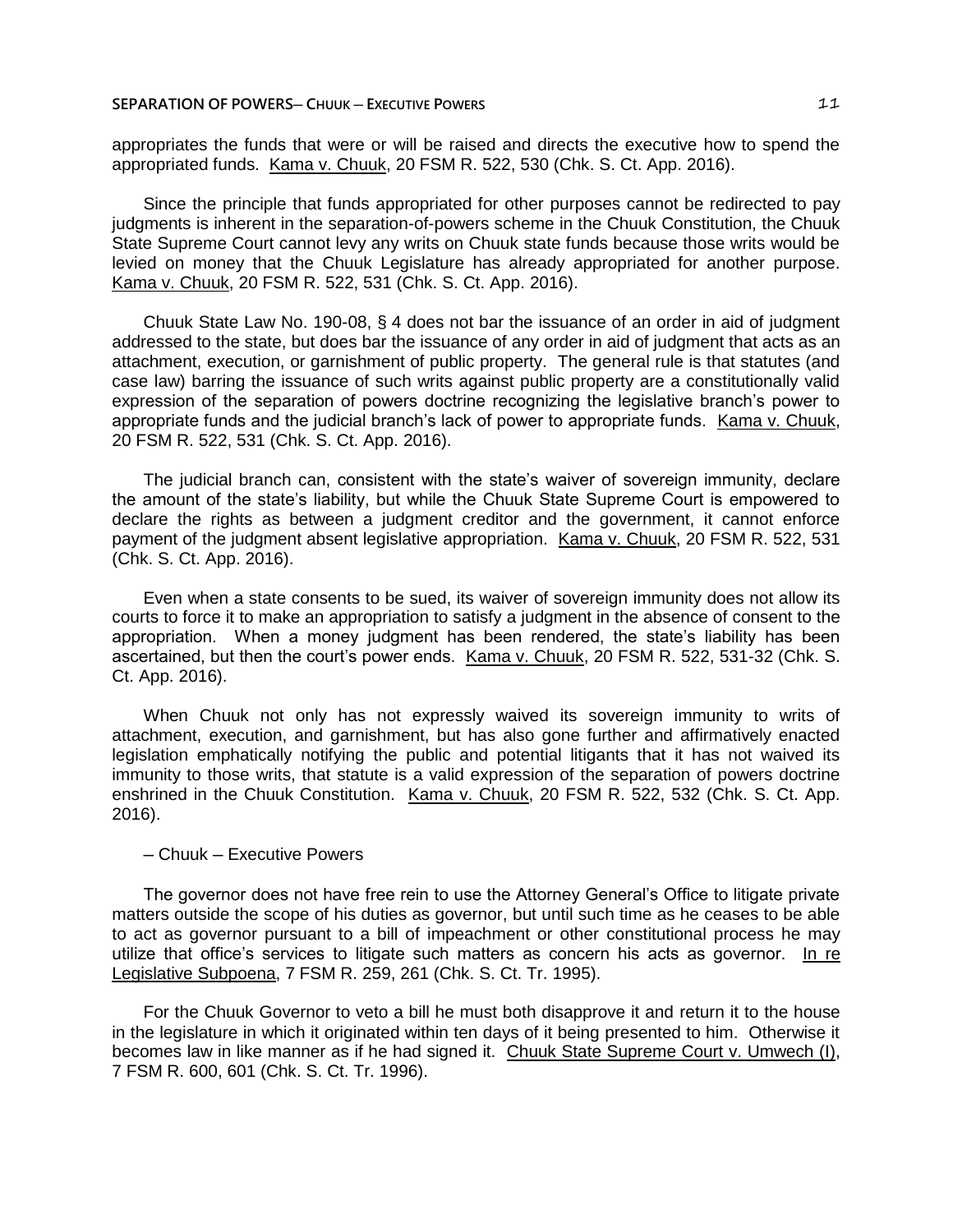## **SEPARATION OF POWERS─ CHUUK ─ EXECUTIVE POWERS** 12

The Chuuk Governor's constitutional power to declare an emergency is discretionary. Whether an abuse exists is determined by an "arbitrary and capricious" standard. Aizawa v. Chuuk State Election Comm'r, 8 FSM R. 275, 280 (Chk. S. Ct. Tr. 1998).

The validity of the action taken following the declaration of emergency is determined by whether it was taken in good faith and in the honest belief of its necessity. Aizawa v. Chuuk State Election Comm'r, 8 FSM R. 275, 280 (Chk. S. Ct. Tr. 1998).

Executive orders must meet constitutional standards the same as acts of legislative bodies. Lokopwe v. Walter, 10 FSM R. 303, 306 (Chk. S. Ct. Tr. 2001).

While the principal officers and advisors serve during the current term of the appointing Governor unless sooner removed by the Governor, the dismissal of non-policy making employees from public employment solely on the ground of political affiliation is not permissible. Lokopwe v. Walter, 10 FSM R. 303, 306 (Chk. S. Ct. Tr. 2001).

The executive policy requiring resignation before running for a seat in the Chuuk Legislature adds a qualification prohibited by the Chuuk Constitution and is void, and therefore, the plaintiffs' forced resignation pursuant to the Governor's Executive Order or policy is unconstitutional and beyond his power. Lokopwe v. Walter, 10 FSM R. 303, 306 (Chk. S. Ct. Tr. 2001).

The executive power is the power to execute, or carry the laws into effect, as distinguished from the power to make the laws and the power to judge them. All executive power is granted by the constitution, and the executive branch can exercise no power not derived from it. Lokopwe v. Walter, 10 FSM R. 303, 307 (Chk. S. Ct. Tr. 2001).

A governor has only a delegated power and a limited sphere of action, and the Chuuk Constitution does not give the Governor the power to add qualifications, that a person must not be a state employee, to be a candidate for a seat in the Chuuk Legislature. Lokopwe v. Walter, 10 FSM R. 303, 307 (Chk. S. Ct. Tr. 2001).

Neither the Director of Treasury nor the Governor may use or direct the use of monies appropriated to pay judgments against the state for any purpose other than to pay judgments. Narruhn v. Chuuk, 11 FSM R. 48, 54 (Chk. S. Ct. Tr. 2002).

Money appropriated to pay judgments against the state may not be used to pay "settlements" or "claims" against the state which have not been reduced to judgment. Narruhn v. Chuuk, 11 FSM R. 48, 54 (Chk. S. Ct. Tr. 2002).

Neither the Legislature, nor the Governor, may add qualifications for public office beyond those qualifications provided in the Chuuk Constitution. It matters not whether the employee in question is an "exempt" employee, or one covered by the Public Service Act. All government employees, with the express exception of the Governor's principal officers and advisors (who serve at the Governor's pleasure), are protected in their political activities from the Governor's interference with their employment. Tomy v. Walter, 12 FSM R. 266, 271 (Chk. S. Ct. Tr. 2003).

Neither the constitutional nor the statutory provision directs the Governor to implement the provisions that each municipality adopt its own constitution. The direction is aimed at the others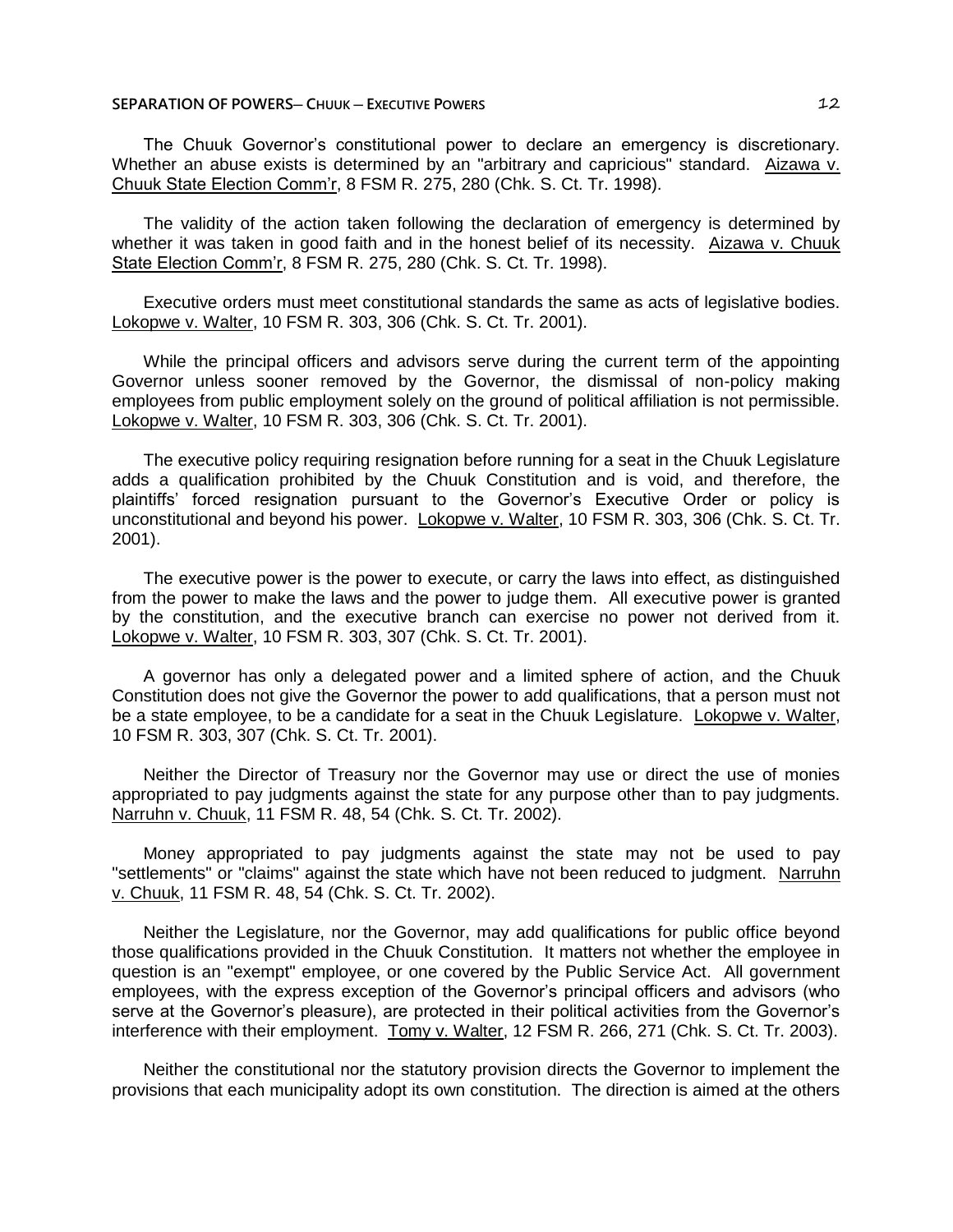## **SEPARATION OF POWERS— CHUUK — EXECUTIVE POWERS <b>13**

─ the municipalities and the Legislature. Buruta v. Walter, 12 FSM R. 289, 294 (Chk. 2004).

No authority, constitutional or statutory, grants the Governor the power to appoint (or to remove) municipal officials. Executive orders must meet constitutional standards, the same as acts of legislative bodies. Buruta v. Walter, 12 FSM R. 289, 294 (Chk. 2004).

The Chuuk Governor's constitutional power to declare an emergency is discretionary. Whether an abuse of discretion exists is determined by the arbitrary and capricious standard. The validity of an action taken following the declaration of emergency is determined by whether it was taken in good faith and in the honest belief of its necessity. Buruta v. Walter, 12 FSM R. 289, 294 (Chk. 2004).

A Governor's proclamation that finds that it was the intentional failure of the incumbent mayor and council that caused the lack of a municipal constitution and funding for the 2003 municipal election, but which continues those officials in office indefinitely until a constitution is adopted and an election is held but with no incentive to do either of those things and with every incentive not to, can only be termed arbitrary and capricious. Since the proclamation is arbitrary and capricious and exercises powers for which the Governor has no apparent authority, it is void. Buruta v. Walter, 12 FSM R. 289, 294 (Chk. 2004).

A Governor's proclamation that continues municipal officials in office indefinitely, violates the people's rights to substantive due process, in that they have no say in their municipal government since all of its officials are now appointed by and now hold office due to the Governor; and to equal protection of the laws, in that the municipal citizens are treated differently based on their ancestry (they and their ancestors are from Romalum) from citizens of other Chuuk municipalities in not being allowed an elected municipal government. Buruta v. Walter, 12 FSM R. 289, 295 (Chk. 2004).

The Governor's constitutional power to declare an emergency may be exercised only at a time of extreme emergency caused by civil disturbance, natural disaster, or immediate threat of war or insurrection and to issue appropriate decrees. This power is discretionary and whether the Governor (or the Lieutenant Governor acting as Governor) abused his discretion is determined by an "arbitrary and capricious" standard. Esa v. Elimo, 14 FSM R. 262, 265 (Chk. 2006).

The court cannot conclude that the Lieutenant Governor's declaration of an emergency was invalid in itself. It is within the Governor's constitutional power to determine whether there is a civil disturbance creating an extreme emergency. The court cannot question that. It is his, not a court's, power to determine. Esa v. Elimo, 14 FSM R. 262, 265 (Chk. 2006).

The second aspect of the issue is the propriety of the actions which the Lieutenant Governor's proclamation directed to be taken, or, stated another way, whether the Lieutenant Governor issued appropriate decrees. The validity of the action taken following the declaration of emergency is determined by whether it was taken in good faith and in the honest belief of its necessity. Esa v. Elimo, 14 FSM R. 262, 265 (Chk. 2006).

The Lieutenant Governor's proclamation was not an appropriate decree because it could not have been taken in good faith and with the honest belief of its necessity since, having determined that an emergency existed because of civil disturbances caused by disputes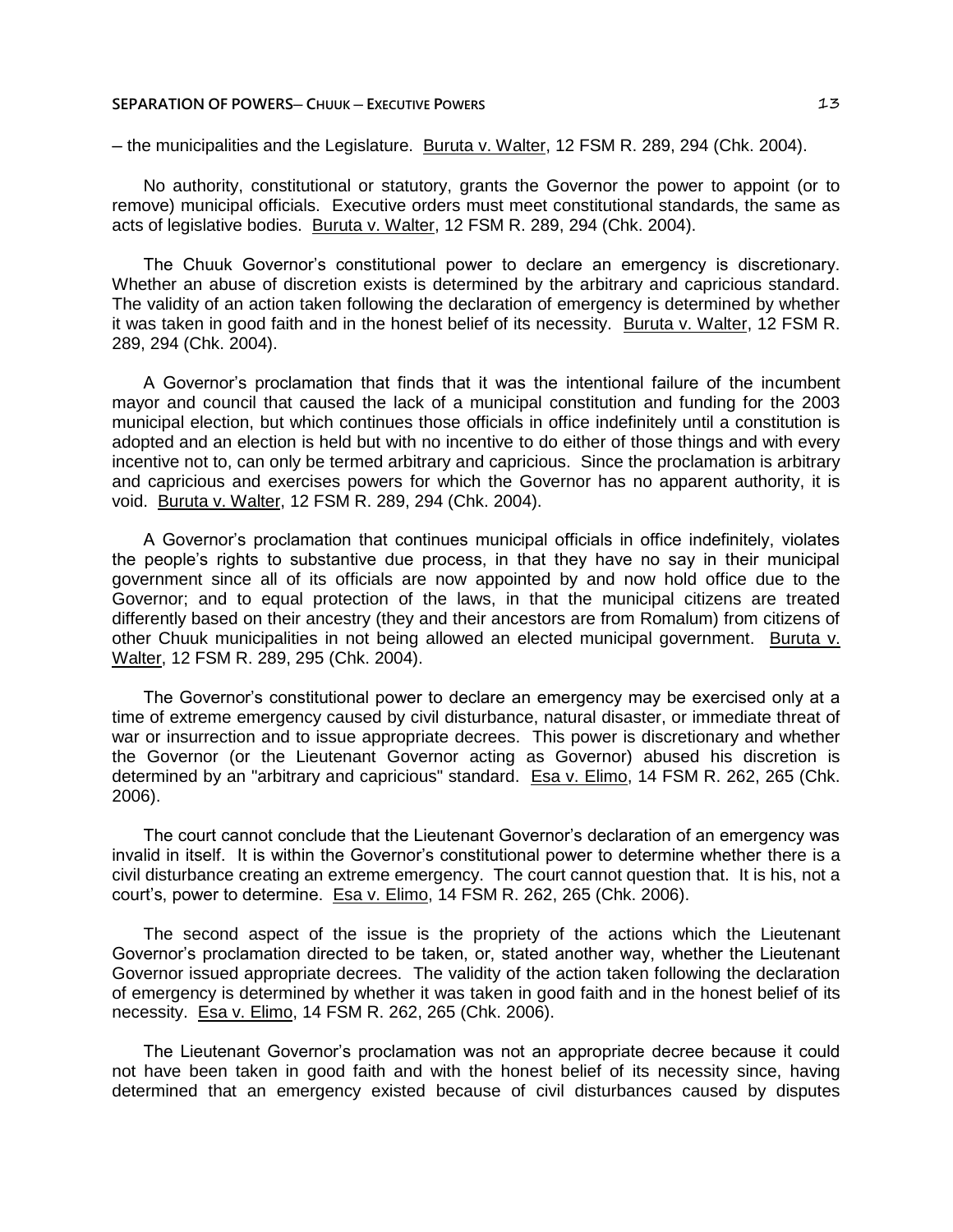## **SEPARATION OF POWERS— CHUUK — EXECUTIVE POWERS <b>14 14**

"between the Party of Kisauo Esa and the Party of Amando [sic] Marsolo," the proclamation then removed Esa from office and installed Marsolo. If civil disturbances between the two parties was causing an extreme emergency, this was an arbitrary and capricious method to address the emergency and cannot be an act taken in good faith that it would prevent further civil disturbance. Esa v. Elimo, 14 FSM R. 262, 265-66 (Chk. 2006).

An emergency proclamation that orders the Chuuk Division of Finance to identify and locate funds to fund an election and to obligate those funds for that purpose would have been an inappropriate decree if it involved the expenditure of unappropriated funds and was not approved by the Chuuk Legislature because the Chuuk Constitution provides that a gubernatorial emergency decree may not involve the expenditure of unappropriated public funds unless approved by the Legislature. Esa v. Elimo, 14 FSM R. 262, 266 (Chk. 2006).

Within 15 days after the gubernatorial declaration of emergency, the Legislature must convene at the call of the Speaker of the House of Representatives and the President of the Senate or at the Governor's call to consider the declaration's revocation, amendment, or extension. Unless it expires by its own terms or is revoked or extended, a declaration of emergency is effective for 15 days. Esa v. Elimo, 14 FSM R. 262, 266 (Chk. 2006).

When an emergency declaration was never extended and the Chuuk Legislature never met to consider the emergency declaration's revocation, amendment, or extension, although the Governor (and presumably the Lieutenant Governor if he was still Acting Governor) had the power to call the Legislature into session to consider the emergency declaration and to approve the expenditure of funds, the failure to call the Legislature into session raises further doubts that the declaration was made in the honest belief of its necessity. Esa v. Elimo, 14 FSM R. 262, 266 (Chk. 2006).

The Chuuk Constitution is clear and unambiguous that when referring to the Governor's office, a Governor's "term" is a fixed four-year period. Thus, the phrase "current term" clearly means that if a governor is re-elected for a second four-year term, new nominations (or renominations) must be submitted to the Senate but otherwise a cabinet official may remain in office for a full four years unless the Governor earlier removes him (or he is impeached or he resigns). But when a new governor fills out the remainder of his predecessor's unexpired term, the new governor may retain the existing cabinet officials and special assistants without submitting their names for reconfirmation. Senate v. Elimo, 18 FSM R. 137, 139-40 (Chk. S. Ct. Tr. 2012).

Since, by statute, a governor must send a nomination to the Senate within 45 days of a vacancy in an office requiring the Senate's advice and consent and since a resignation is an act or an instance of surrendering or relinquishing of an office or a formal notification of relinquishing an office or position, when cabinet officers and special assistants have submitted "courtesy resignations," those offices are vacant and new nominations (or renominations) must be submitted. The court cannot discern any difference (in result) between a "courtesy resignation" and a resignation for other reasons since a resignation is a resignation. Senate v. Elimo, 18 FSM R. 137, 140 (Chk. S. Ct. Tr. 2012).

# ─ Chuuk ─ Judicial Powers

The Chuuk State Supreme Court has constitutional jurisdiction to review the actions of any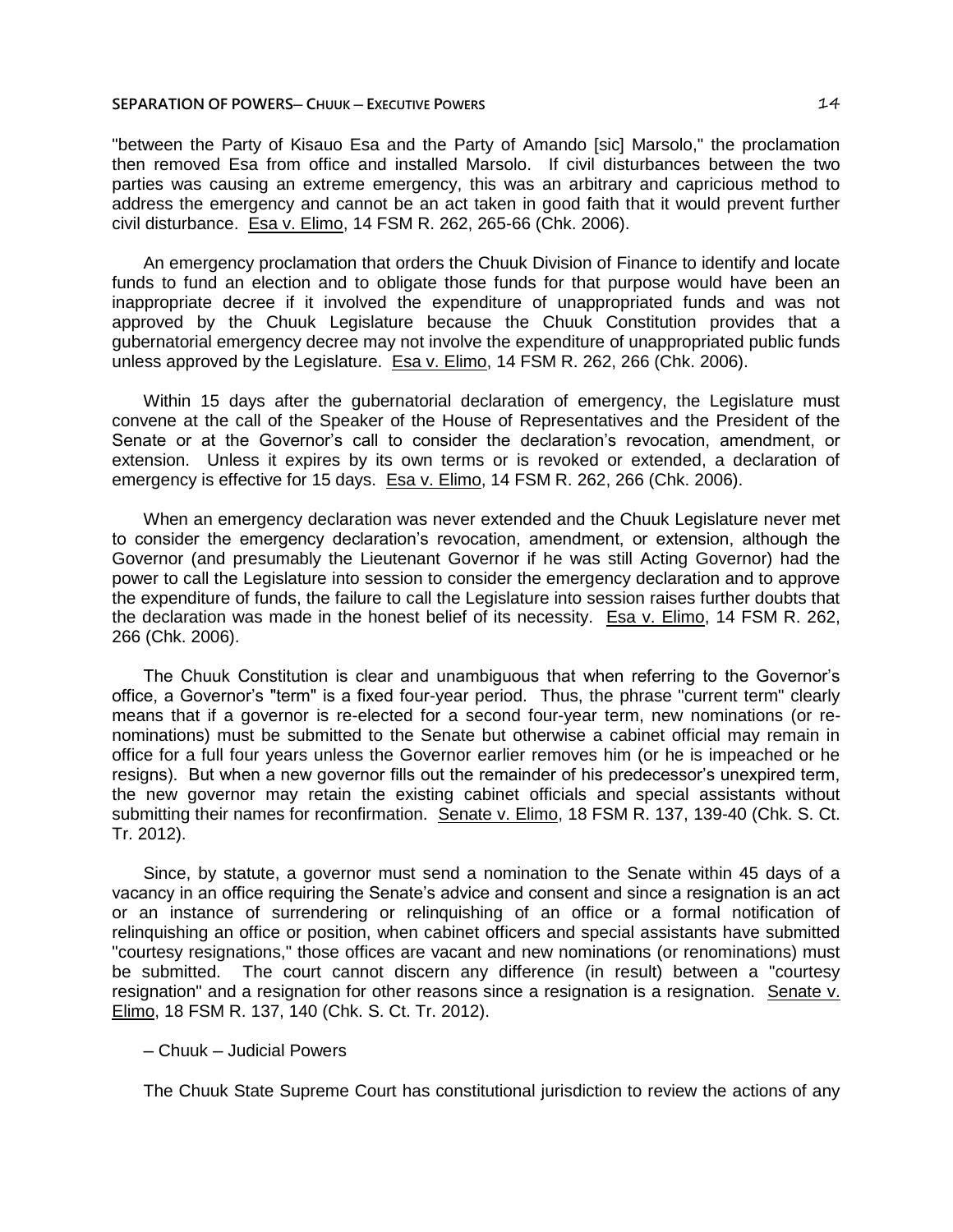## **SEPARATION OF POWERS ─ CHUUK ─ JUDICIAL POWERS** 15

state administrative agency, and decide all relevant questions of law, interpret constitutional and statutory provisions and determine the meaning or applicability of the terms of an agency action. Robert v. Mori, 6 FSM R. 178, 179 (Chk. S. Ct. Tr. 1993).

The ultimate interpretation of any provisions of the Chuuk State Constitution is within the sole authority of the Chuuk State Supreme Court, as the ultimate interpreter of the Constitution, and that includes the authority to interpret the meaning of whether a matter has been committed by the Constitution to another branch of government, or whether the action of that branch exceeds its authority. Robert v. Chuuk State House of Representatives, 6 FSM R. 260, 264 (Chk. S. Ct. Tr. 1993).

The constitutional provision making the House the sole judge of the qualification of its members does not automatically preclude the Chuuk State Supreme Court from having jurisdiction to decide if a member-elect of the legislature has been excluded from membership on unconstitutional grounds; nor is the court's jurisdiction over alleged unconstitutional applications of the Legislature's powers necessarily precluded by the political question doctrine. The court ultimately has the power to determine if the Legislature has exercised its powers in an unconstitutional and invalid manner. Robert v. Chuuk State House of Representatives, 6 FSM R. 260, 264-65 (Chk. S. Ct. Tr. 1993).

The Chuuk State Supreme Court has the subject matter jurisdiction to hear suits alleging that the legislature has exercised its power to be the sole judge of the qualifications of its members in an unconstitutional manner in violation of the constitutional prohibitions against ex post facto laws. Robert v. Chuuk State House of Representatives, 6 FSM R. 260, 265 (Chk. S. Ct. Tr. 1993).

A court should not order a traditional apology, compensation, and settlement when none has been offered voluntarily because traditional settlements are customarily non-adversarial and arrived at without outside coercion and court decisions must be consistent with custom. Alafonso v. Sarep, 7 FSM R. 288, 290-91 (Chk. S. Ct. Tr. 1995).

A party may seek declaratory relief from the Chuuk State Supreme Court even though it may have another available remedy, but there must be an actual controversy between the parties and the matter must be within the court's jurisdiction. The court has discretion to entertain such actions if appropriate. Truk Shipping Co. v. Chuuk, 7 FSM R. 337, 339, 342 (Chk. S. Ct. Tr. 1995).

It is the duty of the court in the proper case to determine whether an act of the government, including acts of the Legislature, is in conformance with the supreme law of the state. Any such act that violates the Chuuk Constitution violates the supreme law of Chuuk and must be treated as null and void. Sauder v. Chuuk State Legislature, 7 FSM R. 358, 361 (Chk. S. Ct. Tr. 1995).

At least three justices hear all appeals in the Chuuk State Supreme Court appellate division with the decision by a concurrence of a majority of the justices sitting on the appellate panel, but a single justice may make necessary orders concerning failure to take or prosecute the appeal in accordance with applicable law and procedure. Wainit v. Weno, 9 FSM R. 160, 162 (App. 1999).

In the Chuuk Constitution there is a distinction between a "decision," which must be by a majority of the appellate justices assigned to hear the case, and "orders," which a single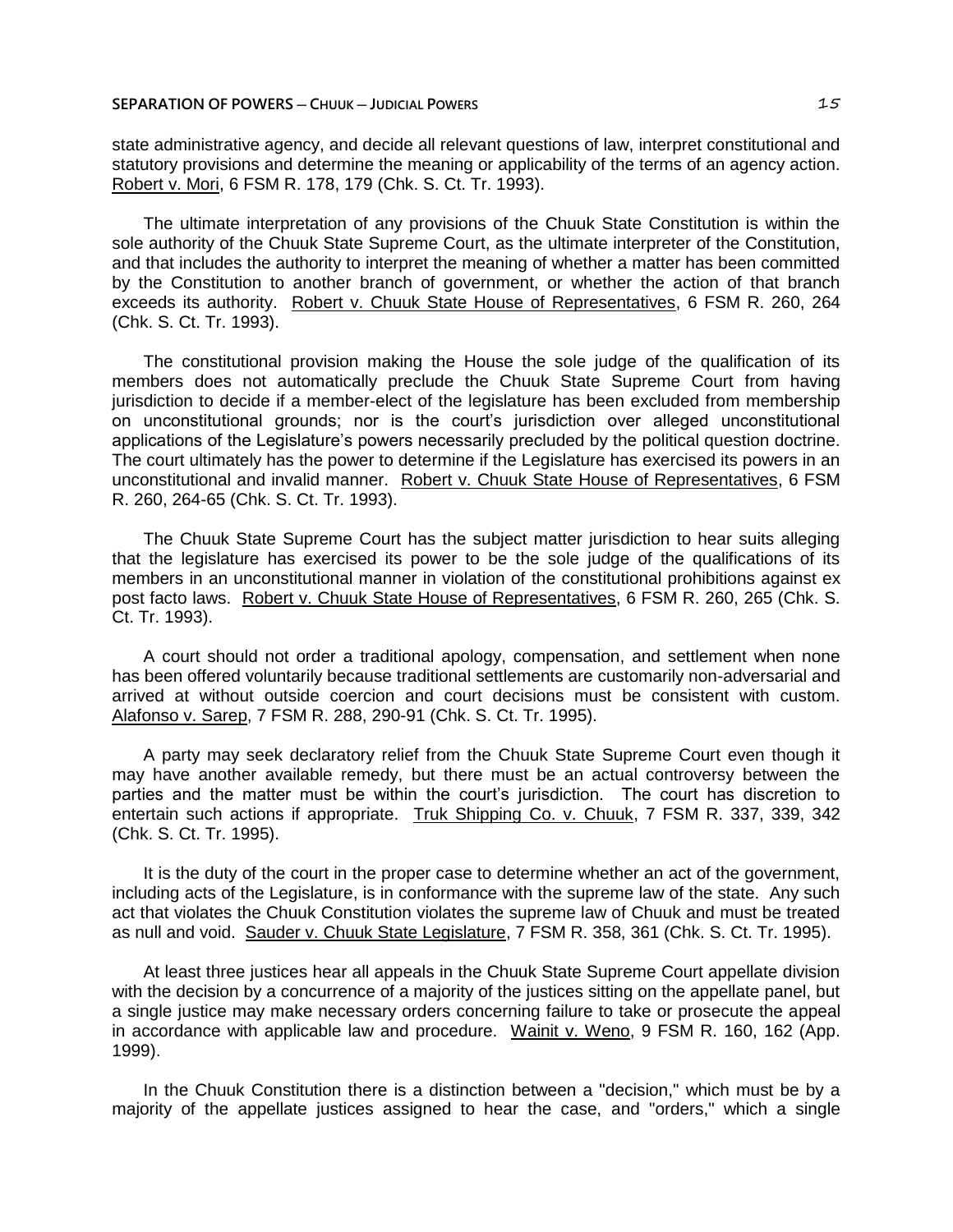appellate justice may make. A "decision" means the final determination of the appeal. Wainit v. Weno, 9 FSM R. 160, 162 (App. 1999).

An action of a Chuuk State Supreme Court single appellate justice may be reviewed by the court. This provides a means whereby a single justice "order" may become the appellate panel's dispositive "decision." Wainit v. Weno, 9 FSM R. 160, 162-63 (App. 1999).

The court lacks jurisdiction over the subject matter or the complaint does not state a claim or cause of action upon which relief can be granted when it asks the court to hold the removal of the Speaker and Vice-Speaker null and void. Christlib v. House of Representatives, 9 FSM R. 503, 506-07 (Chk. S. Ct. Tr. 2000).

No branch of the Chuuk state government is supreme, but it is the duty of the court in each case to determine if the powers of any branch of the government have been exercised in conformity with the constitution, and if they have not, to treat their acts as null and void. Udot Municipality v. Chuuk, 9 FSM R. 586, 588 (Chk. S. Ct. Tr. 2000).

Because the constitutional provision states that only one Chuuk State Supreme Court justice may hear or decide an appeal, and because "may" is permissive, not mandatory language, the Constitution contemplates that there may be an occasion when no Chuuk State Supreme Court justice would hear an appeal. Cholymay v. Chuuk State Election Comm'n, 10 FSM R. 145, 151 (Chk. S. Ct. App. 2001).

In determining the extent of the powers of the judiciary under a state constitution, the rule is that the state constitution confers on the judicial department all the authority necessary to exercise powers as a co-ordinate department of the government. Kupenes v. Ungeni, 12 FSM R. 252, 262 (Chk. S. Ct. Tr. 2003).

With regard to grants of legislative and judicial power by state constitutions, and especially regarding the principle barring implied limitations on such powers, the whole of such legislative and judicial power reposing in the sovereignty is granted to those bodies, except as it may be restricted in the same instrument. Thus the state courts have and should maintain vigorously all the inherent and implied powers necessary to function properly and effectively as a separate department in the scheme of government. Kupenes v. Ungeni, 12 FSM R. 252, 262-63 (Chk. S. Ct. Tr. 2003).

Since the constitution must be interpreted in such a way as to carry out is purposes and since the purpose of the unified judiciary must be to ensure that fair and impartial justice be provided to every citizen of Chuuk, in a case where all sitting justices are disqualified, unavailable, or have recused themselves, fair and impartial justice will be unavailable unless the Chief Justice has some method available to ensure a fair and impartial hearing. Kupenes v. Ungeni, 12 FSM R. 252, 263 (Chk. S. Ct. Tr. 2003).

Since the constitution must be liberally, not restrictively, construed, any attempt to place limitations on the Chief Justice's power, where no words of limitation appear, would require a restrictive interpretation of the constitution, and would violate the rules of interpretation as applied to judiciaries. Kupenes v. Ungeni, 12 FSM R. 252, 263 (Chk. S. Ct. Tr. 2003).

Interpreting the Chief Justice's rule-making authority and his authority to "appoint and prescribe duties of other officers and employees, as prohibiting the appointment of a special trial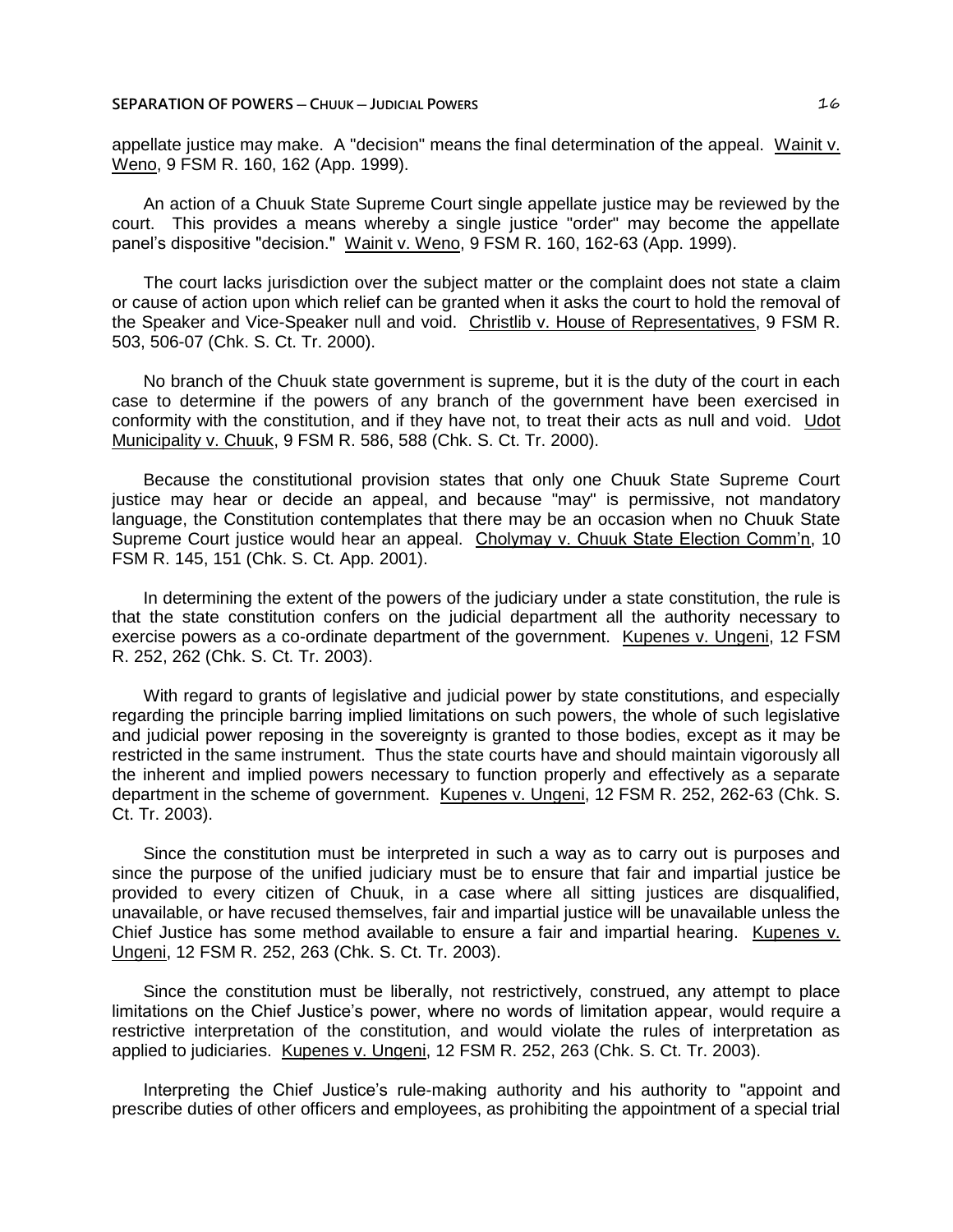## **SEPARATION OF POWERS ─ CHUUK ─ JUDICIAL POWERS** 17

justice unless the appointee meets the Article VII, § 9 qualifications of associate justices, would invite invalidity and chaos. Instead, the principle of acquiescence controls. Kupenes v. Ungeni, 12 FSM R. 252, 263-64 (Chk. S. Ct. Tr. 2003).

A gubernatorial emergency declaration is free from judicial interference for fifteen days after it is made. Esa v. Elimo, 14 FSM R. 262, 266 n.3 (Chk. 2006).

The Legislature is a co-equal branch of government and the court does not have the authority or power to order it to take a discretionary act of appropriating funds. Narruhn v. Chuuk State Election Comm'n, 18 FSM R. 16, 20 (Chk. S. Ct. Tr. 2011).

The judiciary cannot usurp the other branches' powers by appropriating and spending the state's money without any regard to the Chuuk Constitution's separation of powers. Kama v. Chuuk, 20 FSM R. 522, 530 (Chk. S. Ct. App. 2016).

The Chuuk State Supreme Court cannot issue an order directing the payment of money by Chuuk State absent an appropriation therefor. Kama v. Chuuk, 20 FSM R. 522, 530 (Chk. S. Ct. App. 2016).

The judicial branch does not have the power to appropriate money. The judicial branch cannot enact statutes or prescribe by statute. The Legislature is a co-equal branch of government and the court does not have the authority or power to order it to appropriate funds. Kama v. Chuuk, 20 FSM R. 522, 531 (Chk. S. Ct. App. 2016).

For a money judgment against the state to be paid there must be an appropriation by the Legislature and the courts have no power to compel an appropriation. Kama v. Chuuk, 20 FSM R. 522, 532 (Chk. S. Ct. App. 2016).

─ Chuuk ─ Legislative Powers

The Chuuk State Legislature is limited to judging only those qualifications of its elected members that are explicitly listed within the Chuuk State Constitution. Robert v. Chuuk State House of Representatives, 6 FSM R. 260, 264 (Chk. S. Ct. Tr. 1993).

Each house of the Chuuk State Legislature may exercise its power as the sole judge of the qualifications of its members so long as it is done in a manner that is rationally and reasonably related to the plain ordinary meaning of the text in order to comply with the state and federal requirements of due process, and not in any arbitrary or capricious manner, or in any other manner that would otherwise violate the state or national constitutions. This power may be exercised only in regard to the qualifications that explicitly appear in the constitution itself. Robert v. Chuuk State House of Representatives, 6 FSM R. 260, 266 (Chk. S. Ct. Tr. 1993).

No house of the legislature is bound by the decisions or determinations of a previous house. One duly elected legislature's determination of a member-elect's constitutional qualifications or disqualification to sit is not binding as legal precedent on any subsequently and duly elected legislatures, and each newly elected legislature is free to determine the meaning of constitutional qualifications and apply it in a manner that is different from that of previous legislatures, so long as its application is in conformity with the state and national constitutions. Robert v. Chuuk State House of Representatives, 6 FSM R. 260, 272 (Chk. S. Ct. Tr. 1993).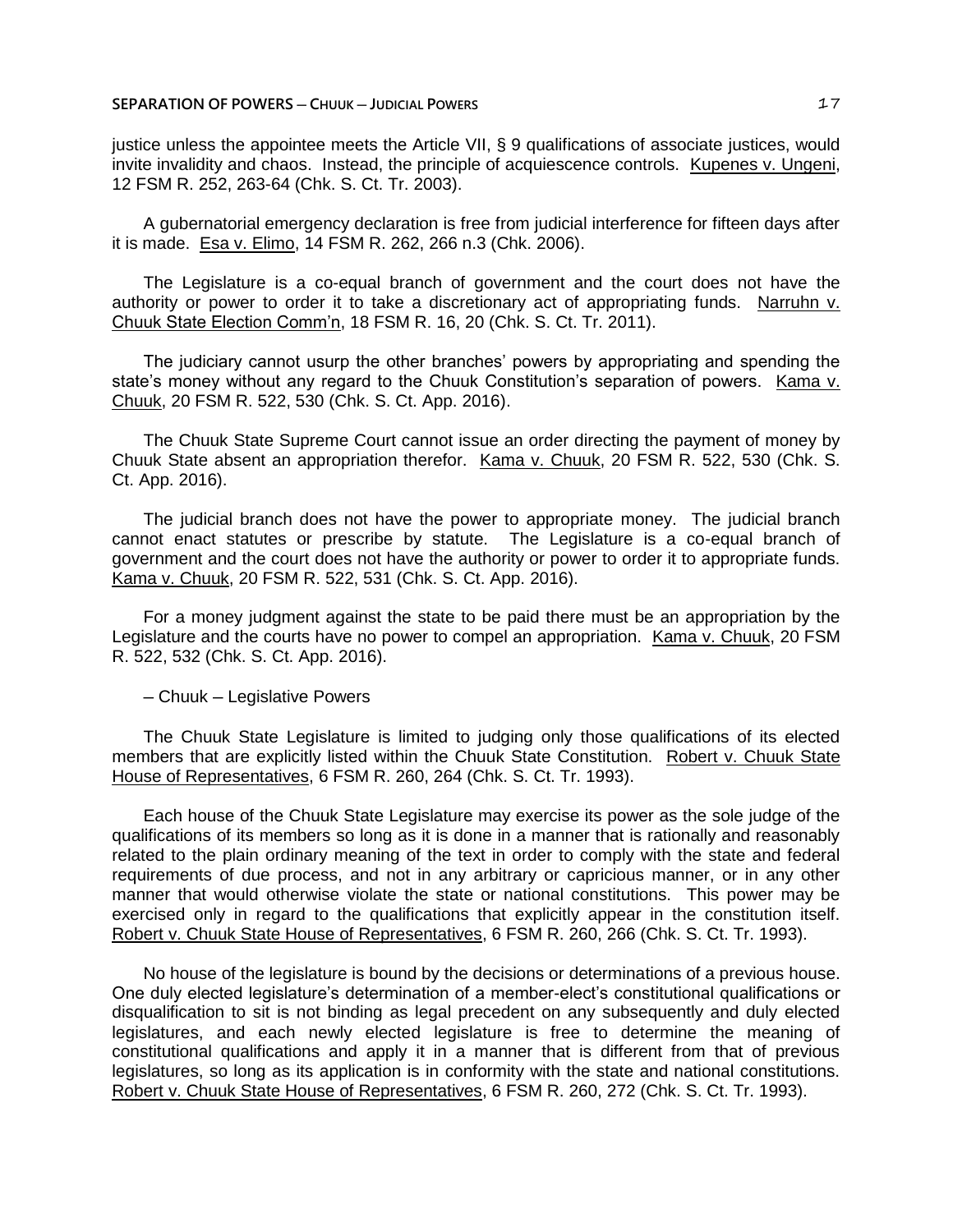The power to investigate and issue subpoenas is expressly granted the legislature by the constitution. In re Legislative Subpoena, 7 FSM R. 261, 265 (Chk. S. Ct. Tr. 1995).

In determining whether the Legislature has the power to subpoena personal financial records of a public official in a legislative investigation, a court must consider the right to privacy as it specifically applies to a public official. In re Legislative Subpoena, 7 FSM R. 261, 265 (Chk. S. Ct. Tr. 1995).

The power to investigate has historically been found to be an inherent power of the legislative process and a power that is very broad. It comprehends probes into departments of the government to expose corruption, inefficiency or waste, and may not be unduly hampered. In re Legislative Subpoena, 7 FSM R. 261, 265 (Chk. S. Ct. Tr. 1995).

The legislative power to investigate is not unlimited. There is no general authority to expose the private affairs of individuals without justification in terms of the functions of the legislature, and the right to privacy embodied in Article III, section 3 of the Chuuk Constitution is a restraint on the investigative power of the legislature. In re Legislative Subpoena, 7 FSM R. 261, 265 (Chk. S. Ct. Tr. 1995).

The legislature's investigative powers are greatest when it is inquiring into and publicizing corruption, maladministration or inefficiency in the agencies or branches of government. In re Legislative Subpoena, 7 FSM R. 261, 265 (Chk. S. Ct. Tr. 1995).

The Chuuk House of Representatives possesses the sole authority and power to pass a Bill of Impeachment seeking to remove those state officials responsible for misfeasance or malfeasance. In re Legislative Subpoena, 7 FSM R. 261, 266 (Chk. S. Ct. Tr. 1995).

The Chuuk House of Representatives has no criminal prosecution function. It is limited to passing laws and under the proper circumstance bringing bills of impeachment, which are not criminal in nature. In re Legislative Subpoena, 7 FSM R. 261, 266 (Chk. S. Ct. Tr. 1995).

The Chuuk State Legislature has the express constitutional power to conduct investigations and to issue subpoenas in aid of an investigation. Each house has all the authority and attributes inherent in legislative assemblies. In re Legislative Subpoena, 7 FSM R. 328, 331 (Chk. S. Ct. App. 1995).

Constitutional protections are a restraint on legislative investigations. In re Legislative Subpoena, 7 FSM R. 328, 331 (Chk. S. Ct. App. 1995).

Any committee formed by a house of the legislature is restricted to the missions delegated to it, i.e., to acquire certain data to be used in coping with a problem that falls within the house's legislative sphere. This jurisdictional concept requires that material sought by the committee be pertinent or relevant to this function in order to compel disclosure from an unwilling witness. In re Legislative Subpoena, 7 FSM R. 328, 332 (Chk. S. Ct. App. 1995).

A court must presume that an action of a legislative body was taken with a legitimate object if it is capable of being so construed, and has no right to assume that the contrary was intended. In re Legislative Subpoena, 7 FSM R. 328, 332-33 (Chk. S. Ct. App. 1995).

A committee of the legislative house constitutionally charged with the function of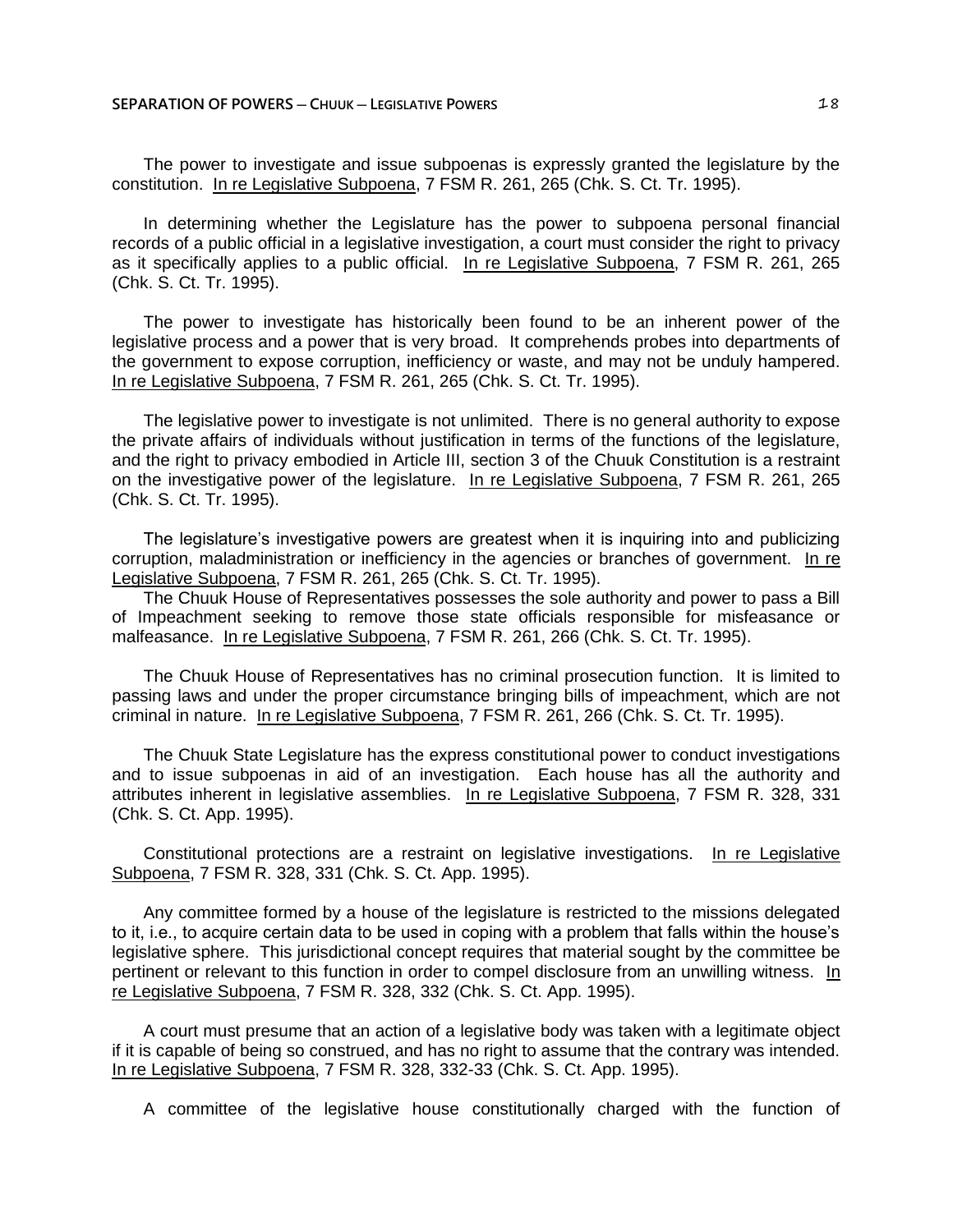impeachment whose authorizing resolution empowered it to investigate the state's insolvency and the executive branch officers' misfeasance, malfeasance, or failure to carry out their duties and responsibilities, presented with evidence that the governor has illegal sources of income that may involve state funds is seeking relevant material related to its function when it seeks to subpoena the governor's bank records. In re Legislative Subpoena, 7 FSM R. 328, 333 (Chk. S. Ct. App. 1995).

All citizens generally have the duty to, and state officials are obligated by statute to, cooperate with legislative investigations. These obligations of citizenship and public office are linked with the assumption that the legislature will respect individuals' constitutional rights, including the right of privacy. In re Legislative Subpoena, 7 FSM R. 328, 333-34 (Chk. S. Ct. App. 1995).

Once the First Chuuk Legislature has set the salaries of it members by statute, no increase in their salaries is effective until after approval by the voters in a referendum. Sauder v. Chuuk State Legislature, 7 FSM R. 358, 361 (Chk. S. Ct. Tr. 1995).

Expense allowances for a member of the Chuuk Legislature may not exceed 20% of his salary. Sauder v. Chuuk State Legislature, 7 FSM R. 358, 362 (Chk. S. Ct. Tr. 1995).

Salary and expense allowances for members of the Chuuk Legislature cannot exceed 3⁄4 of the equivalent the Governor is entitled to. Sauder v. Chuuk State Legislature, 7 FSM R. 358, 362-63 (Chk. S. Ct. Tr. 1995).

Any form of legislative remuneration, compensation or reimbursement for Chuuk legislators is limited to 1/5 of a legislator's salary. An unrestricted "representation allowance" is an unconstitutional form of compensation. Sauder v. Chuuk State Legislature, 7 FSM R. 358, 364 (Chk. S. Ct. Tr. 1995).

Even in the absence of a general reduction of the pay of all state employees which would allow the Chuuk Legislature to reduce the pay of judges, the legislature has authority to reduce the pay of other judiciary employees. When there is no general reduction of salaries, a law reducing the Chuuk State Supreme Court justices' salaries is invalid. Chuuk State Supreme Court v. Umwech (II), 7 FSM R. 630, 632 (Chk. S. Ct. Tr. 1996).

Reading the constitutional provision barring impairment of contracts in harmony with the provision allowing general reduction of salaries, the exclusion of contract employees does not preclude the Chuuk Legislature from enacting a general reduction of salaries. Chuuk State Supreme Court v. Umwech (II), 7 FSM R. 630, 632 (Chk. S. Ct. Tr. 1996).

Because the provision permitting an automatic increase back to their former salaries by the Governor, Lieutenant Governor, and the members of the legislature, is severable, it thus may be ruled unconstitutional without affecting the validity of the rest of the statute. Chuuk State Supreme Court v. Umwech (II), 7 FSM R. 630, 632 (Chk. S. Ct. Tr. 1996).

A state legislative body has the power to choose its own speaker from its own members and to appoint its own officers. Christlib v. House of Representatives, 9 FSM R. 503, 505 (Chk. S. Ct. Tr. 2000).

A state legislative body, having the power to choose its own speaker from its own members,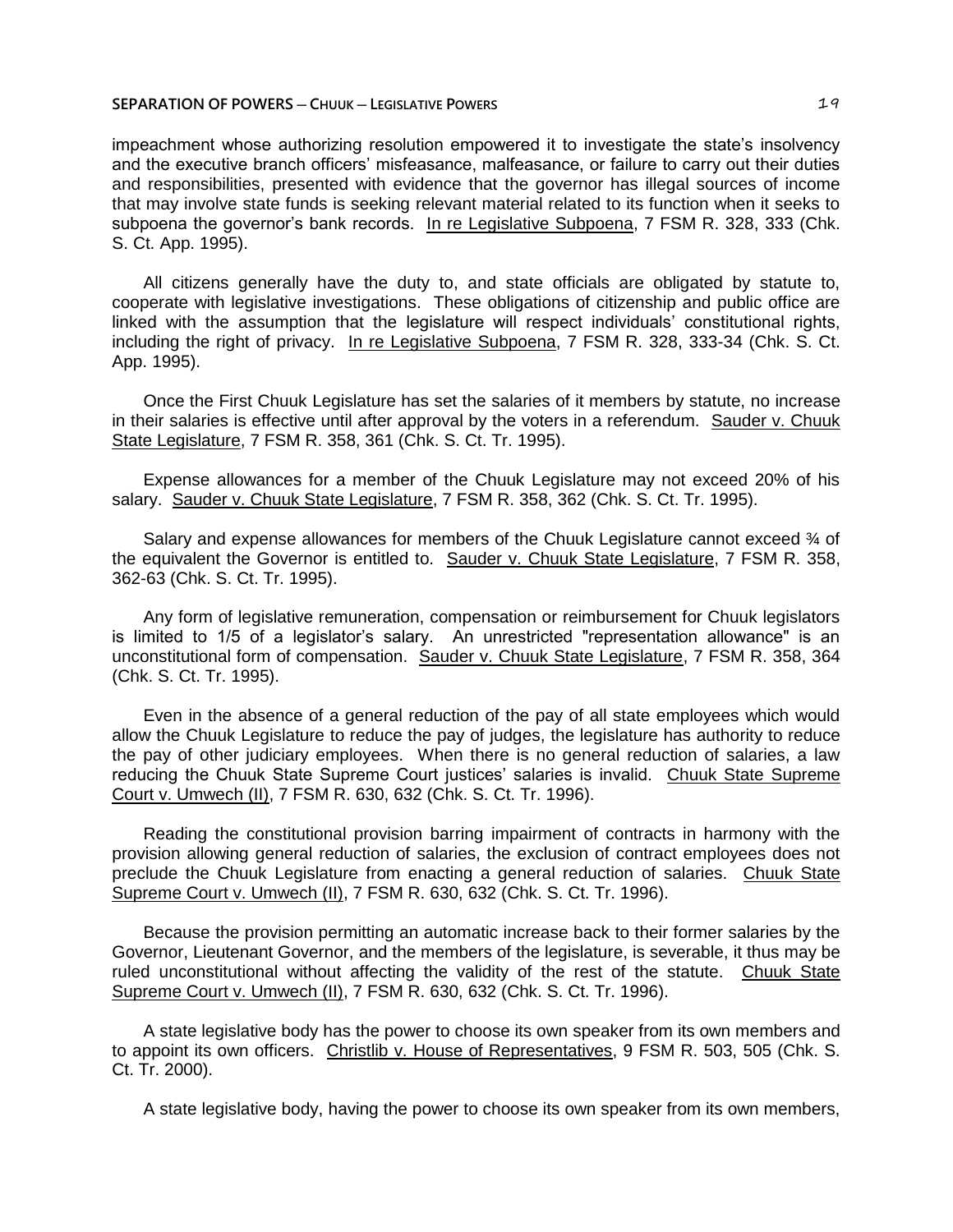also has the inherent power to remove such officer at its will or pleasure. Christlib v. House of Representatives, 9 FSM R. 503, 506 (Chk. S. Ct. Tr. 2000).

The Chuuk Constitution requires that every 2 years when a new Legislature convenes, each house shall organize by the election of one of its members as presiding officer, but it does not require that he remain in office throughout his term. Christlib v. House of Representatives, 9 FSM R. 503, 507 (Chk. S. Ct. Tr. 2000).

When a constitution establishes specific eligibility requirements for a particular constitutional office, the legislature is without power to require different qualifications and when there is no direct authority in the constitution for the legislature to establish qualifications for office in excess of those imposed by the constitution, such extra qualifications are unconstitutional. Olap v. Chuuk State Election Comm'n, 9 FSM R. 531, 533 (Chk. S. Ct. Tr. 2000).

The Chuuk Constitution does not, either expressly or by implication, give the Legislature any authority whatsoever, to add qualifications for persons seeking a legislative office beyond those in the Constitution. Olap v. Chuuk State Election Comm'n, 9 FSM R. 531, 533 (Chk. S. Ct. Tr. 2000).

It is beyond the power of the Legislature to enact a law to prohibit government employees from becoming candidates for legislative service. Olap v. Chuuk State Election Comm'n, 9 FSM R. 531, 534 (Chk. S. Ct. Tr. 2000).

Even if the purported enactment of the education qualifications for mayor and assistant mayor were unquestionably enacted, the municipal council is without authority to add qualifications to those set out in the municipal constitution unless the constitution so authorizes the council. Chipen v. Election Comm'r of Losap, 10 FSM R. 15, 17-18 (Chk. 2001).

Temporary Chuuk State Supreme Court justices, appointed for the limited purpose of hearing the appeal, may be a justice of the FSM Supreme Court, a judge of a court of another FSM state, or a qualified attorney in the State of Chuuk. FSM citizenship is not a constitutional requirement to be a temporary Chuuk State Supreme Court appellate justice and the Legislature cannot add it by statute. Cholymay v. Chuuk State Election Comm'n, 10 FSM R. 145, 152 (Chk. S. Ct. App. 2001).

When the Constitution sets forth the requirements for office and does not authorize the Legislature to add further requirements, it is barred from doing so. Cholymay v. Chuuk State Election Comm'n, 10 FSM R. 145, 152 (Chk. S. Ct. App. 2001).

Legislative houses are the final judges of their memberships and under the Chuuk Constitution each house is the sole judge of the election and qualification of its members. This does not make an election case about a member-elect non-justiciable until such time as the house has taken its final action. Cholymay v. Chuuk State Election Comm'n, 10 FSM R. 145, 153 (Chk. S. Ct. App. 2001).

The Legislature has, under its power to prescribe by statute for the regulation of the certification of elections and under its power to provide by law for review of administrative agency decisions, the power to place the jurisdiction to review Election Commission decisions in the Chuuk State Supreme Court appellate division rather than in the trial division. Cholymay v. Chuuk State Election Comm'n, 10 FSM R. 145, 155 (Chk. S. Ct. App. 2001).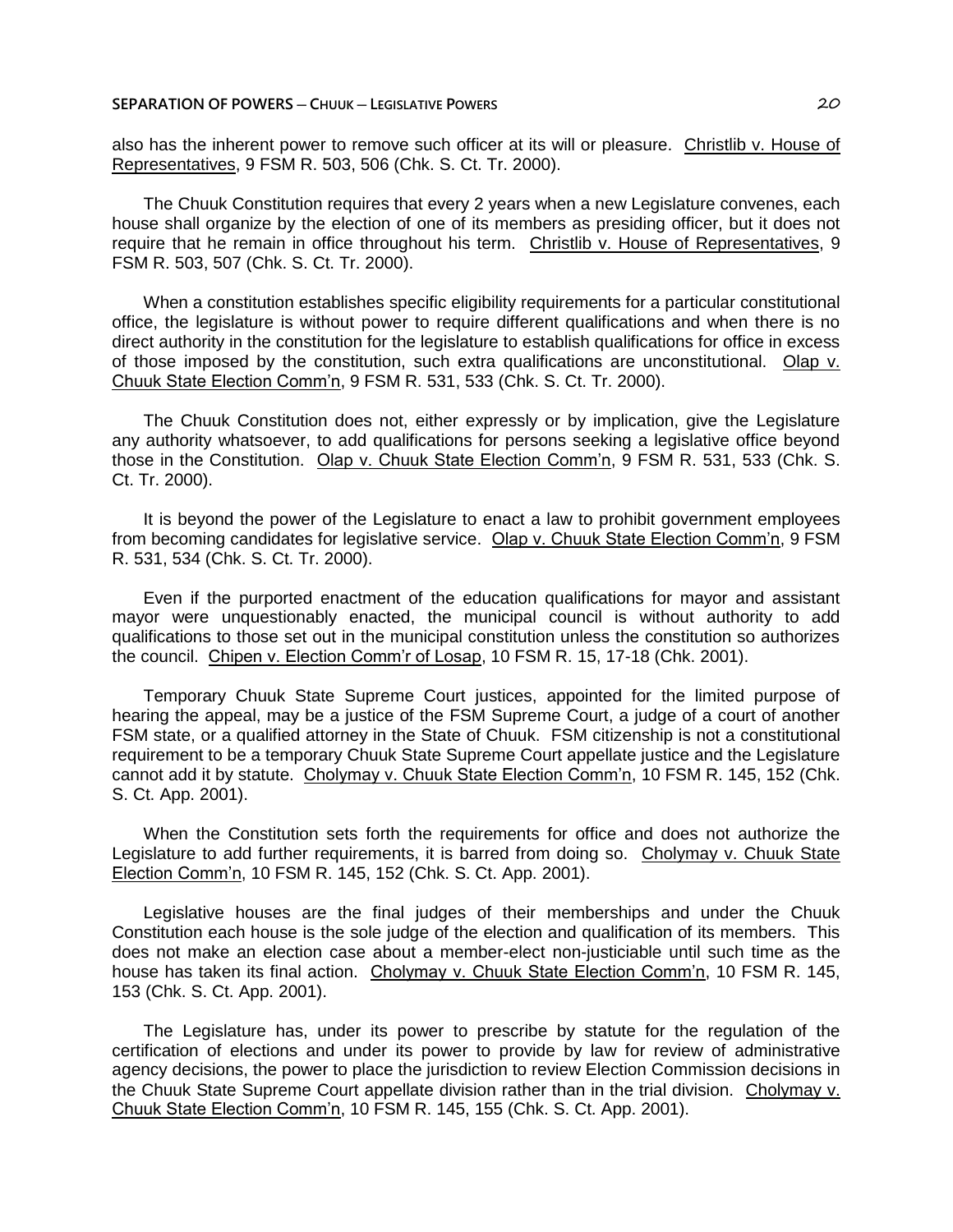## **SEPARATION OF POWERS ─ EXECUTIVE POWERS** 21

An order to show cause to the entire Chuuk Legislature requiring it to demonstrate why it should not be held in contempt for failing to pay the judgment will not be issued because it is not for the court to intrude in this manner into areas committed to the province of the state legislature. Estate of Mori v. Chuuk, 11 FSM R. 535, 540 (Chk. 2003).

The Chuuk state government's legislative power is vested in the Legislature, and extends to all rightful subjects of legislation not inconsistent with the Chuuk or FSM Constitutions. Ceasar v. Uman Municipality, 12 FSM R. 354, 357 n.1 (Chk. S. Ct. Tr. 2004).

All public expenditures are required to be for a defined public purpose and the procedures for demonstrating entitlement to public expenditures are implemented through the Financial Management Act. Chuuk v. Robert, 16 FSM R. 73, 79 & n.5 (Chk. S. Ct. Tr. 2008).

Funds appropriated under the Speaker and Staff Travel Fund Act provide for the official travel of the Speaker and Legislature employees and enable members to attend various public functions, as specified in the act. The Speaker administers the fund and authorizes selected persons to receive monies, subject to the act's limitations and appropriations to carry out the purposes of the act are authorized from the General Fund. Chuuk v. Robert, 16 FSM R. 73, 79 (Chk. S. Ct. Tr. 2008).

The Legislature is a co-equal branch of government and the court does not have the authority or power to order it to take a discretionary act of appropriating funds. Narruhn v. Chuuk State Election Comm'n, 18 FSM R. 16, 20 (Chk. S. Ct. Tr. 2011).

The legislative branch's filing of a lawsuit is not an attempt to execute a statute when the lawsuit attempts to obtain a judicial interpretation of the statute's effect or meaning. Mailo v. Chuuk Health Care Plan, 18 FSM R. 501, 505 (Chk. 2013).

The judicial branch does not have the power to appropriate money. The judicial branch cannot enact statutes or prescribe by statute. The Legislature is a co-equal branch of government and the court does not have the authority or power to order it to appropriate funds. Kama v. Chuuk, 20 FSM R. 522, 531 (Chk. S. Ct. App. 2016).

─ Executive Powers

Under our Constitution the Executive Branch is expressly delegated the power to faithfully execute and implement all national laws. Udot Municipality v. FSM, 9 FSM R. 418, 420 (Chk. 2000).

Specific powers are given to each branch of the government. When Congress is executing and implementing a national law, a power expressly delegated to the executive branch, it abridges the executive's power to execute and implement national laws. Udot Municipality v. FSM, 9 FSM R. 418, 420 (Chk. 2000).

The Constitution gives Congress the authority to appropriate public funds, but the Executive Branch is expressly delegated the power to faithfully execute and implement all national laws and a public law that appropriates public funds is a national law. Udot Municipality v. FSM, 10 FSM R. 354, 357 (Chk. 2001).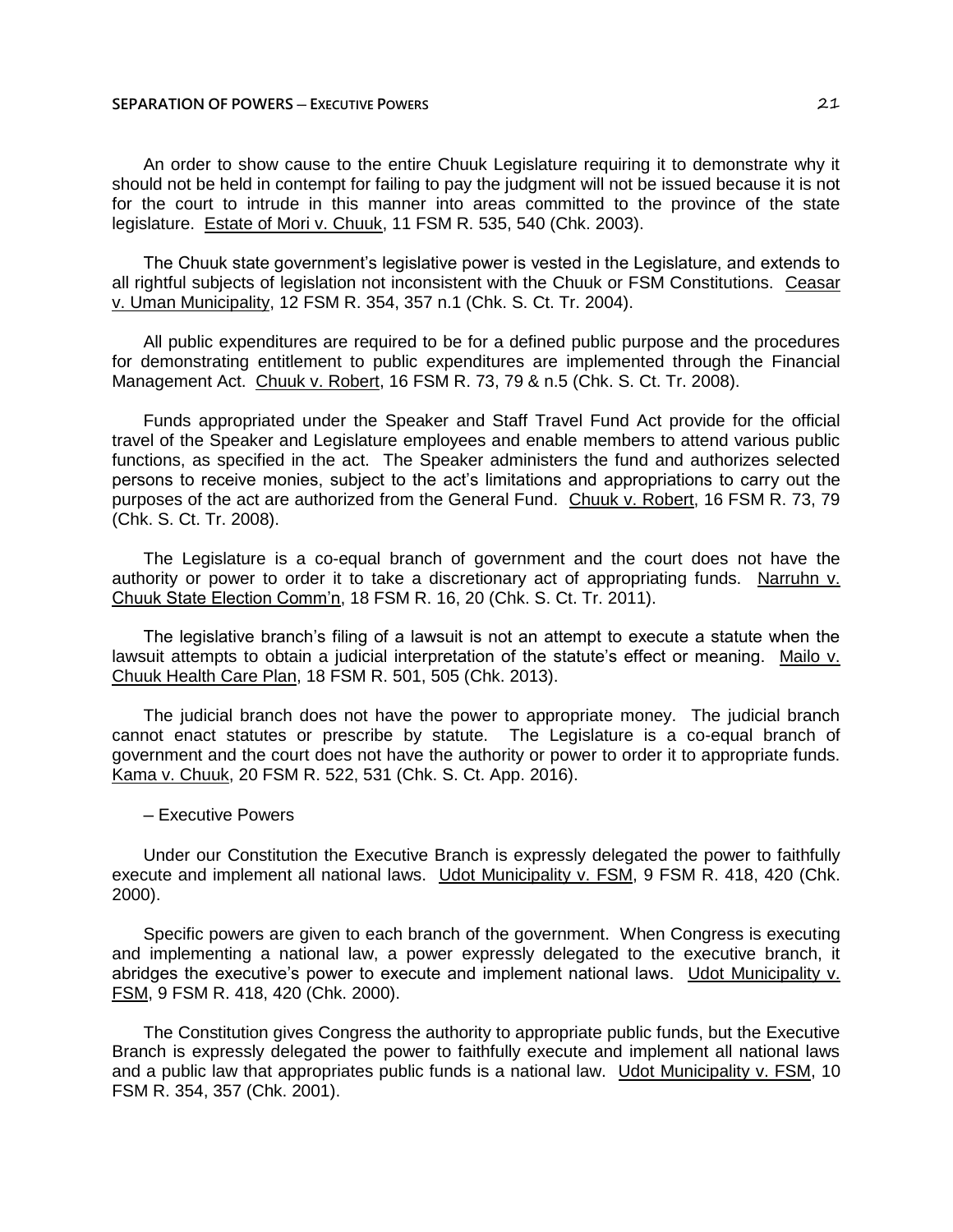The national government's executive power is vested in the President of the Federated States of Micronesia and expressly includes the power to faithfully execute and implement the provisions of the Constitution and all national laws. FSM v. Udot Municipality, 12 FSM R. 29, 48 (App. 2003).

Congress has its constitutional role of carrying out its legislative power by enacting national laws. Once national laws are enacted, the Executive Branch then has its constitutional role of carrying out its executive power by seeing to the execution and implementation of these laws. FSM v. Udot Municipality, 12 FSM R. 29, 51 (App. 2003).

Allottees, either specifically designated in an appropriations law or in the Financial Management Act, have their role in administering the law. Allottees' role in the execution, implementation, and administration of the law is executive in nature and must be considered as such. FSM v. Udot Municipality, 12 FSM R. 29, 51 (App. 2003).

The power to faithfully execute and implement the Constitution's provisions and all national laws is expressly delegated to the President. Urusemal v. Capelle, 12 FSM R. 577, 583 (App. 2004).

Although it may be true in the general case that when the FSM is claiming executive privilege it has an initial duty to provide a sworn declaration demonstrating that the discovery at issue is privileged, but when discovery is sought from a president, no such declaration will be required since presidential communications are "presumptively privileged." This is because a court is not required to proceed against the president as against an ordinary individual. FSM v. GMP Hawaii, Inc., 16 FSM R. 508, 511 (Pon. 2009).

The FSM president is not only the head of a co-equal branch of government, but is also both the FSM's head of state and head of government. The vice president functions either as an acting president or as one in waiting, who is keeping himself informed and prepared should some unfortunate event occur that would require him to act as president. FSM v. GMP Hawaii, Inc., 16 FSM R. 508, 511 (Pon. 2009).

Although a former president may not retain the capacity to either assert or waive an executive privilege, an incumbent president can claim the privilege on his predecessor's behalf. FSM v. GMP Hawaii, Inc., 16 FSM R. 508, 511 (Pon. 2009).

The presidential executive privilege is rooted in the separation of powers doctrine and in the principle that confidentiality in communications between the president and his advisors should enhance the quality of discussion and government decisions. However, this presumptive privilege is not absolute and must be considered in the light of the rule of law. FSM v. GMP Hawaii, Inc., 16 FSM R. 508, 512 (Pon. 2009).

A party seeking discovery, who is confronted with an executive privilege claim, may overcome that claim if the discovery would 1) lead to admissible evidence; 2) is essential to the party's case; 3) is not available through any alternative source or less burdensome means; and 4) will not significantly interfere with the official's ability to perform his governmental duties. FSM v. GMP Hawaii, Inc., 16 FSM R. 508, 512 (Pon. 2009).

When the plaintiff contends that the depositions of the president, vice president, and former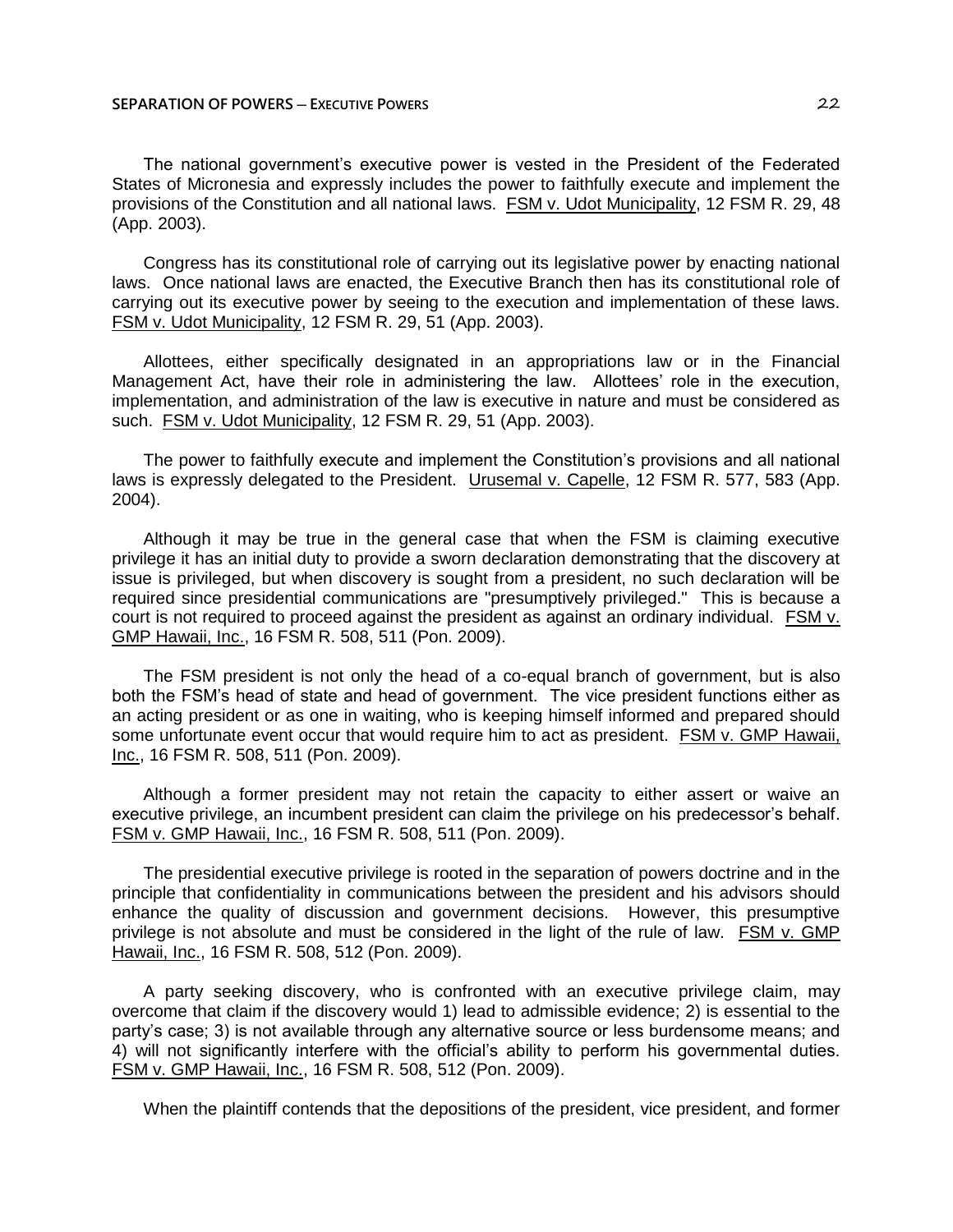## **SEPARATION OF POWERS ─ EXECUTIVE POWERS** 23

president would yield admissible evidence about the discussions during high-level national-state government meetings on replacing the plaintiff as the Project Management Unit since the presidents and vice president were the only persons present at all of those meetings and should thus have unique, relevant testimony, the plaintiff has not met its burden to show that information about those meetings cannot be obtained through alternative sources or less burdensome means since a number of other persons were present at each of those meetings. FSM v. GMP Hawaii, Inc., 16 FSM R. 508, 512 (Pon. 2009).

Once a public law is enacted, the responsibility for the execution and implementation of the law rests with those who have a duty to execute and administer the law. Pacific Foods & Servs., Inc. v. National Oceanic Res. Mgt. Auth., 17 FSM R. 181, 188 (Pon. 2010).

Once a public law is enacted, the responsibility for the execution and implementation of the law rests with those who have a duty to execute and administer the law, and Senators can have no further role in its execution. The basic constitutional principle involved is that the execution and implementation of the laws is an executive rather than a legislative function. The Constitution affords the Congress great latitude in making policy decisions through the process of enacting legislation, but once Congress enacts legislation, its role ends: Congress can thereafter formally affect the execution of its enactment only by enacting appropriate new legislation. Congress v. Pacific Food & Servs., Inc., 17 FSM R. 542, 548 (App. 2011).

Because an access agreement does not give exclusive rights either to negotiate permits on behalf of all foreign vessels or to exploit the FSM's EEZ, it is more properly a permit or license. Administration of a permit or license scheme is, by its nature, administrative, and thus an executive branch function. Congress v. Pacific Food & Servs., Inc., 17 FSM R. 542, 549 (App. 2011).

The power to appoint and confirm members of the Social Security Board is vested in the national government's Executive and Legislative branches. To halt the Board's function when all vacancies are not filled would adversely affect the Social Security's function as a whole, and would be detrimental to the livelihood of social security benefit recipients. Neth v. FSM Social Sec. Admin., 19 FSM R. 639, 643 (Pon. 2015).

─ Judicial Powers

The FSM Supreme Court has broad rule-making powers under the Constitution. FSM Const. art. XI, § 9. FSM v. Albert, 1 FSM R. 14, 17 (Pon. 1981).

The Constitution unmistakably places upon the judicial branch ultimate responsibility for interpretation of the Constitution. Suldan v. FSM (II), 1 FSM R. 339, 343 (Pon. 1983).

By using the United States Constitution as a blueprint, the framers created a presumption that they were adopting such a fundamental American Constitutional principle as judicial review, found to be inherent in the language and very idea of the United States Constitution. Suldan v. FSM (II), 1 FSM R. 339, 348 (Pon. 1983).

The power to issue declaratory judgments is within the judicial power vested in the FSM Supreme Court by article XI, section 1 of the Constitution and confirmed by the Judiciary Act of 1979. The FSM Supreme Court may exercise jurisdiction over an action seeking a declaratory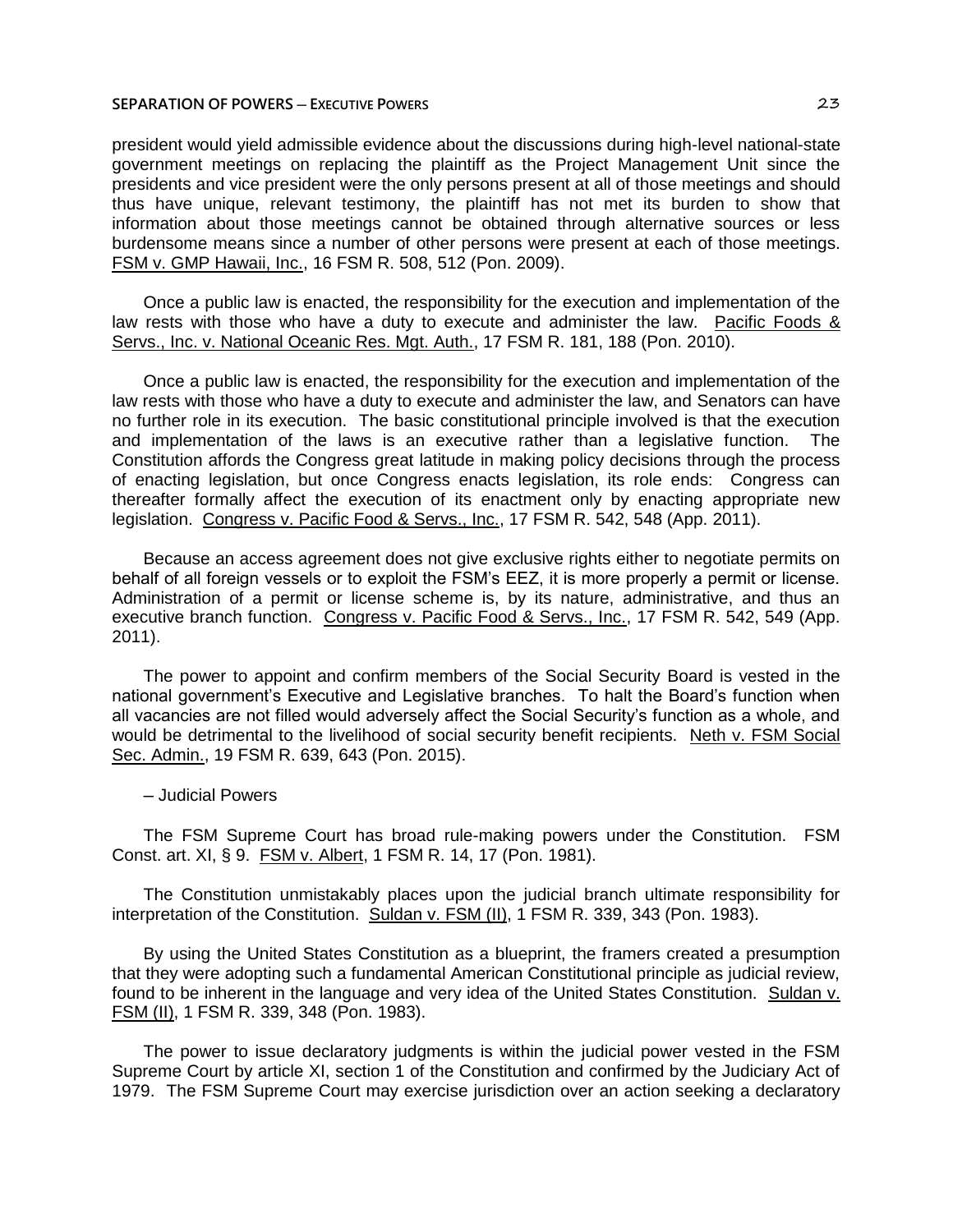judgment so long as there is a "case" within the meaning of article XI, section 6(b). Ponape Chamber of Commerce v. Nett Mun. Gov't, 1 FSM R. 389, 400 (Pon. 1984).

An attorney's professional activities are individually subject to regulation by the judiciary, not by the administrators of the Foreign Investment Act. Michelsen v. FSM, 3 FSM R. 416, 427 (Pon. 1988).

The Constitution places control over admission of attorneys to practice before the national courts, and regulation of the professional conduct of the attorneys, in the Chief Justice, as the chief administrator of the national judiciary. Carlos v. FSM, 4 FSM R. 17, 27 (App. 1989).

While the FSM Constitution provides initial access to the FSM Supreme Court for any party in article XI, section 6(b) litigation, the court may, having familiarized itself with the issues, invoke the doctrine of abstention and permit the case to proceed in a state court, since the power to grant abstention is inherent in the jurisdiction of the FSM Supreme Court, and nothing in the FSM Constitution precludes the court from abstaining in cases which fall within its jurisdiction under article XI, section 6(b). Ponape Transfer & Storage, Inc. v. Federated Shipping Co., 4 FSM R. 37, 42-43 (Pon. 1989).

The FSM Constitution provides no authority for any courts to act within the Federated States of Micronesia, other than the FSM Supreme Court, inferior courts to be established by statute, and state or local courts. United Church of Christ v. Hamo, 4 FSM R. 95, 105 (App. 1989).

The provisions of the FSM Constitution spelling out jurisdiction and vesting the entire judicial power of the national government in the FSM Supreme Court are self-executing, and the judicial power of the FSM Supreme Court is not dependent upon congressional action. United Church of Christ v. Hamo, 4 FSM R. 95, 105-06 (App. 1989).

The Supreme Court of the FSM has the constitutional power and obligation to review legislative enactments of Congress and to set aside national statutes to the extent they violate the Constitution. Constitutional Convention 1990 v. President, 4 FSM R. 320, 324 (App. 1990).

Although judiciaries are vested with power to require or authorize initiation of criminal contempt proceedings, and may appoint private counsel to prosecute those proceedings, judiciaries typically attempt to appoint for that purpose government attorneys who are already responsible for public prosecutions. Damarlane v. Pohnpei Transp. Auth., 5 FSM R. 62, 66 (Pon. 1991).

The legislative enactment of the Financial Management Act does not conflict with the constitutional provision stating the Chief Justice is the chief administrator of the national judiciary. Mackenzie v. Tuuth, 5 FSM R. 78, 80 (Pon. 1991).

The constitutional provision making the Chief Justice the chief administrator of the national judiciary was not intended to establish a separate administration of funds allotted to the judiciary; it is not so specific as to overcome the presumption of the constitutionality of the Financial Management Act as it relates to the judiciary. Mackenzie v. Tuuth, 5 FSM R. 78, 82- 83 (Pon. 1991).

It is the duty of the FSM Supreme Court to review any national law, including a treaty such as the Compact of Free Association, in response to a claim that the law or treaty violates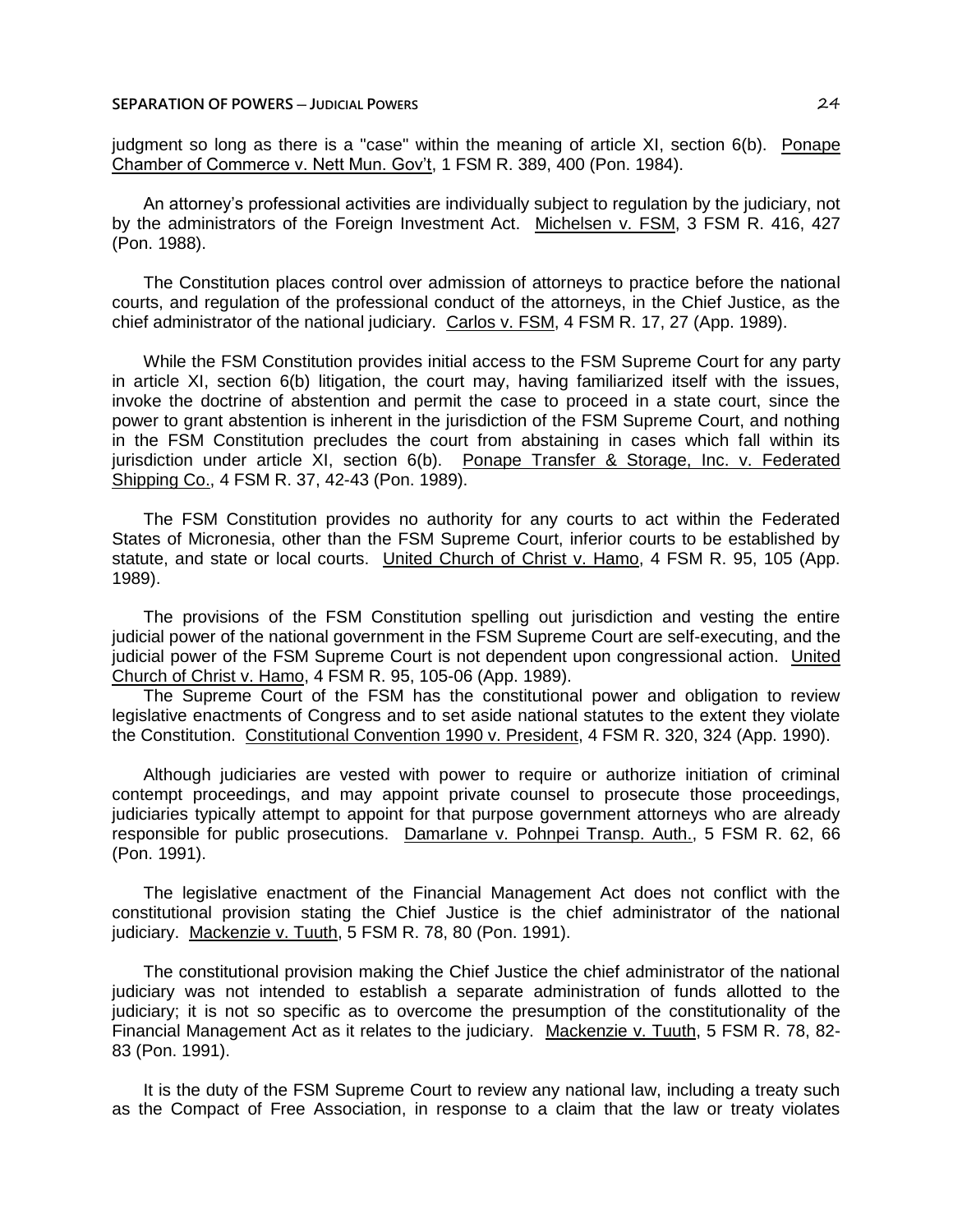#### **SEPARATION OF POWERS ─ JUDICIAL POWERS** 25

constitutional rights, and if any provision of the Compact is contrary to the constitution, which is the supreme law of the land, then that provision must be set aside as without effect. Samuel v. Pryor, 5 FSM R. 91, 98 (Pon. 1991).

The Chief Justice has the constitutional authority to make rules for the appointment of special judges, and Congress has the constitutional authority to amend them. Congress has provided the Chief Justice with the statutory authority to appoint temporary justices. Where Congress has acted pursuant to its constitutional authority to provide statutory authority to the court, the court need not have exercised its concurrent rule-making authority. Jano v. King, 5 FSM R. 326, 331 (App. 1992).

The Chief Justice may appoint an acting chief justice if he is unable to perform his duties. "Unable to perform his duties" refers to a physical or mental disability of some duration, not to the legal inability to act on one particular case. Jano v. King, 5 FSM R. 326, 331 (App. 1992).

The FSM Supreme Court is immune from an award of damages, pursuant to 11 F.S.M.C. 701(3), arising from the performance by the Chief Justice of his constitutionally granted rulemaking powers. Berman v. FSM Supreme Court (II), 5 FSM R. 371, 374 (Pon. 1992).

The Chief Justice, in making rules, is performing a legislative function and is immune from an action for damages. Berman v. FSM Supreme Court (II), 5 FSM R. 371, 374 (Pon. 1992).

The grant of immunity to the Chief Justice while performing his rule-making authority is to protect the independence of one exercising a constitutionally granted legislative power. Berman v. FSM Supreme Court (II), 5 FSM R. 371, 374 (Pon. 1992).

Where there is in the Constitution a textually demonstrable commitment of the issue to a coordinate branch of government, such as Congress being the sole judge of the elections of its members, it is a nonjusticiable political question not to be decided by the court because of the separation of powers provided for in the Constitution. Aten v. National Election Comm'r (III), 6 FSM R. 143, 145 (App. 1993).

A judge cannot adopt a procedure not provided for by the rules because the Constitution grants the Chief Justice, and Congress, the power to establish rules of procedure. FSM v. M.T. HL Achiever (II), 7 FSM R. 256, 258 (Chk. 1995).

No court, municipal, state, or otherwise, has the jurisdiction to question the internal workings of a legislative body. Anopad v. Eko, 11 FSM R. 287, 290 (Chk. S. Ct. Tr. 2002).

The Supreme Court has the power to review Congress's legislative enactments and the implementation of those enactments, and it has the responsibility to set aside any national statute to the extent that it violates the Constitution. FSM v. Udot Municipality, 12 FSM R. 29, 47 (App. 2003).

When a party before the court insists that a particular national law contains provisions contrary to the Constitution, the court is required by the Constitution to consider that assertion. If it determines that the statutory provision is indeed repugnant to the Constitution, it may not enforce the statutory provision nor permit its enforcement by others. FSM v. Udot Municipality, 12 FSM R. 29, 47 (App. 2003).

The national government's judicial power is vested in a Supreme Court and inferior courts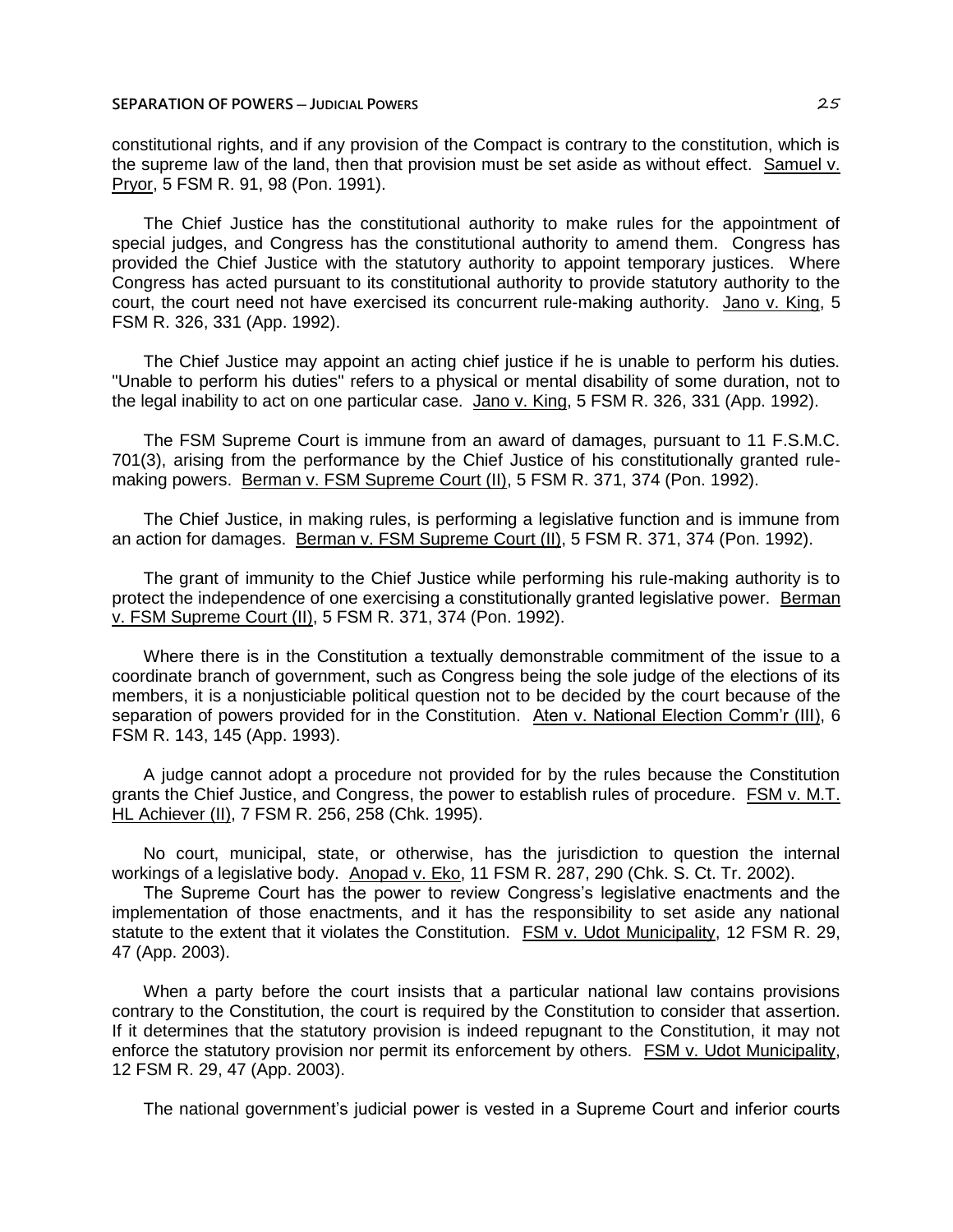## **SEPARATION OF POWERS ─ JUDICIAL POWERS** 26

established by statute. FSM v. Udot Municipality, 12 FSM R. 29, 48 (App. 2003).

The Constitution permits the Chief Justice to promulgate rules, including criminal procedure rules, which Congress may amend by statute. Congress has the authority to amend or create procedural rules by statute, and when Congress has enacted a procedural rule, it is valid. The Chief Justice does not have the authority to amend Congressionally-enacted statutes. Therefore, if the statute applies and the statute and the rule conflict, the statute must prevail. FSM v. Wainit, 12 FSM R. 376, 383 (Chk. 2004).

The Constitution contemplates that administrative duties are an integral part of the Chief Justice's role, and in this regard they are manifestly judicial. He may delegate those duties pursuant to express constitutional authority, and they do not become nonjudicial because they are performed by the Chief Justice's designee. The contrary is the case, especially in light of the fact that the office of court administrator is one of only a handful of public offices specifically referred to in the Constitution. The administration of the court is an essential activity without which the court cannot function. Urusemal v. Capelle, 12 FSM R. 577, 585 (App. 2004).

If there is a conflict between the Supplemental Admiralty and Maritime Rules and Title 24, then Title 24 must prevail because the Constitution permits the Chief Justice to promulgate procedural rules, which Congress may amend by statute and since Congress has the authority to amend or create procedural rules by statute (and when Congress has enacted a procedural rule, it is valid) and the Chief Justice does not have the authority to amend Congressionallyenacted statutes, if the statute applies and the statute and the rule conflict, the statute must prevail. FSM v. Kana Maru No. 1, 14 FSM R. 365, 367 n.1 (Chk. 2006).

The Constitution unmistakably places upon the judicial branch the ultimate responsibility for interpretation of the Constitution and for determining the constitutionality of statutes. It is the special province and duty of the courts, and the courts alone, to say what the law is and to determine whether a statute is constitutional. Pacific Foods & Servs., Inc. v. National Oceanic Res. Mgt. Auth., 17 FSM R. 181, 187 (Pon. 2010).

While all public officials are sworn to uphold the Constitution, the Constitution places upon the courts the ultimate responsibility for interpreting the Constitution. The court is forsworn by the Supremacy Clause from enforcing national laws or treaties contrary to the Constitution itself. Pacific Foods & Servs., Inc. v. National Oceanic Res. Mgt. Auth., 17 FSM R. 181, 187 (Pon. 2010).

The question of a statute's constitutionality is not a nonjusticiable political question textually reserved to Congress. Pacific Foods & Servs., Inc. v. National Oceanic Res. Mgt. Auth., 17 FSM R. 181, 187 (Pon. 2010).

A statute takes precedence over the procedural rules because while the chief justice has the power to promulgate procedural rules, the rules may be amended by statute, and since the chief justice does not have the power to amend a statute, when Congress has enacted a procedural rule, it is valid. People of Tomil ex rel. Mar v. M/V Mell Sentosa, 17 FSM R. 478, 479 (Yap 2011).

The court may hold the political branches to account for violations of the Constitution, but it cannot force them to choose one constitutional method over another. Damarlane v. Damarlane, 18 FSM R. 177, 180 (Pon. 2012).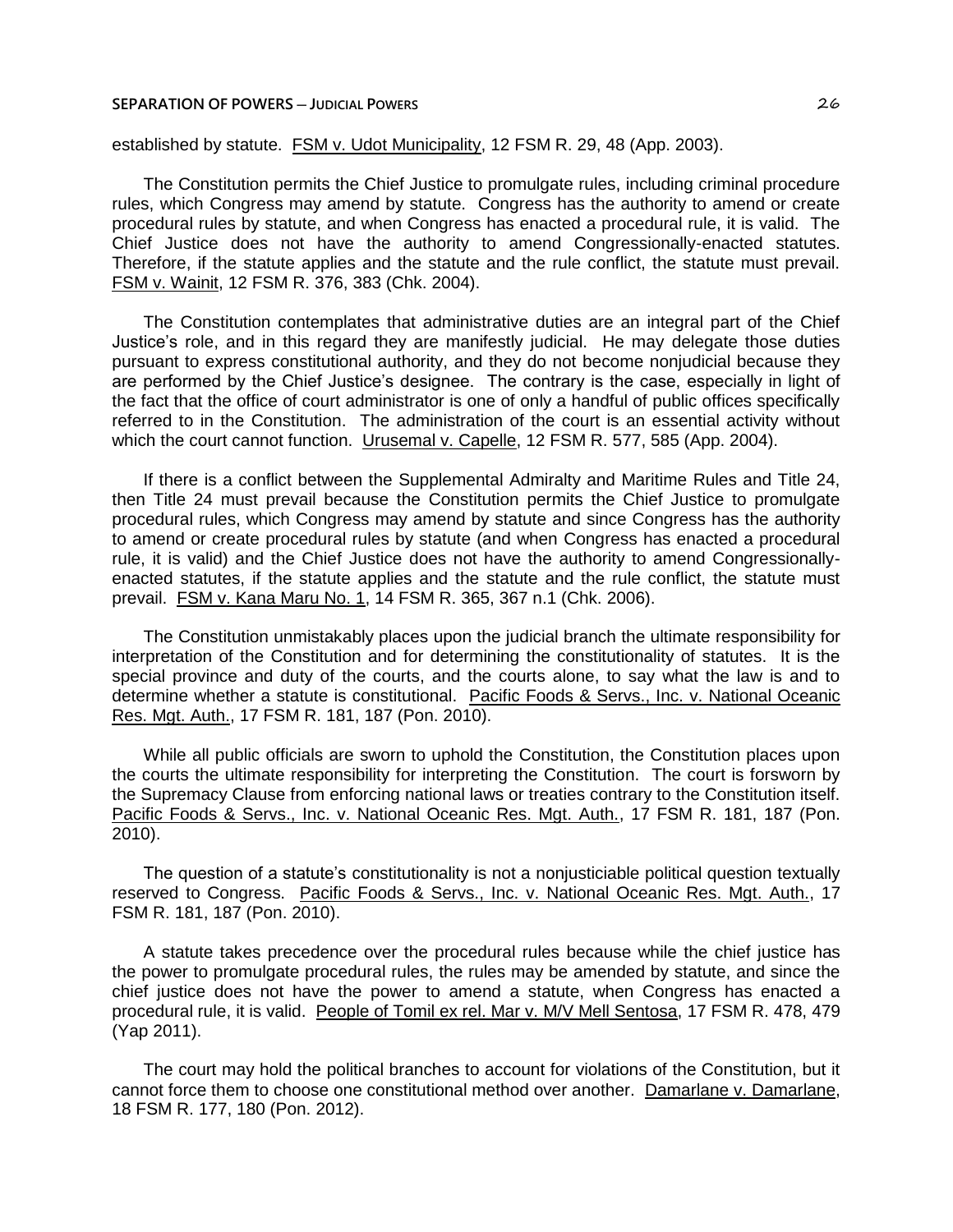It is the special province and duty of the courts, and of the courts alone, to say what the law is and to determine whether a statute is constitutional. Mailo v. Chuuk Health Care Plan, 18 FSM R. 501, 505 (Chk. 2013).

It is within the FSM Supreme Court's province to determine whether a Chuuk statute, as applied, runs afoul of the FSM Constitution. Mailo v. Chuuk Health Care Plan, 18 FSM R. 501, 505 (Chk. 2013).

Congress has the authority to amend or create procedural rules by statute (and when Congress enacts a procedural rule, it is valid) but the Chief Justice does not have the power to amend Congressionally-enacted statutes. Thus, if a statute applies and the statute and the admiralty rule conflict, the statute must prevail. People of Eauripik ex rel. Sarongelfeg v. F/V Teraka No. 168, 18 FSM R. 532, 539 (Yap 2013).

While Congress has the authority to amend rules by statute, the Chief Justice does not have the authority to amend statutes by creating rules. FSM Dev. Bank v. Tropical Waters Kosrae, Inc., 18 FSM R. 590, 595 (Kos. 2013).

The separation-of-powers doctrine enshrined in the Constitution bars the FSM Supreme Court from legislating. The court has the ultimate responsibility in interpreting the law and in deciding what the law is and it has the ability to set aside any statute to the extent that the statute violates the Constitution. Dison v. Bank of Hawaii, 19 FSM R. 157, 161 (App. 2013).

The FSM Supreme Court lacks the power to make persons granted a pardon of a felony conviction eligible for election to Congress because the Constitution reserves that power to Congress, and the court cannot exercise a power that only Congress has. FSM v. Innocenti, 20 FSM R. 293, 296 (Pon. 2016).

The Supreme Court has the power to review legislative enactments of the Congress, and the implementation of those enactments, and it has the responsibility to set aside any national statute to the extent that it violates the Constitution. Linter v. FSM, 20 FSM R. 553, 560 (Pon. 2016).

The court should not and cannot make choices that the Constitution assigns to Congress. FSM v. Fritz, 20 FSM R. 596, 600 (Chk. 2016).

A statute takes precedence over the procedural rules because, while the Chief Justice can promulgate procedural rules, the rules may be amended by statute, and because the Chief Justice does not have the power to amend a statute, a Congressionally enacted procedural rule is valid. Setik v. Mendiola, 21 FSM R. 537, 550 (App. 2018).

A court cannot strike down or enjoin statutes merely because they might be unwise and some other course of action is better. In re Constitutionality of Chuuk State Law No. 14-18-23, 22 FSM R. 258, 267 (Chk. 2019).

Courts have no responsibility for the justice or wisdom of legislation, and no duty except to enforce the law as it is written, unless it is clearly beyond the lawmaking body's constitutional power. FSM v. Kuo Rong 113, 22 FSM R. 515, 526 (App. 2020).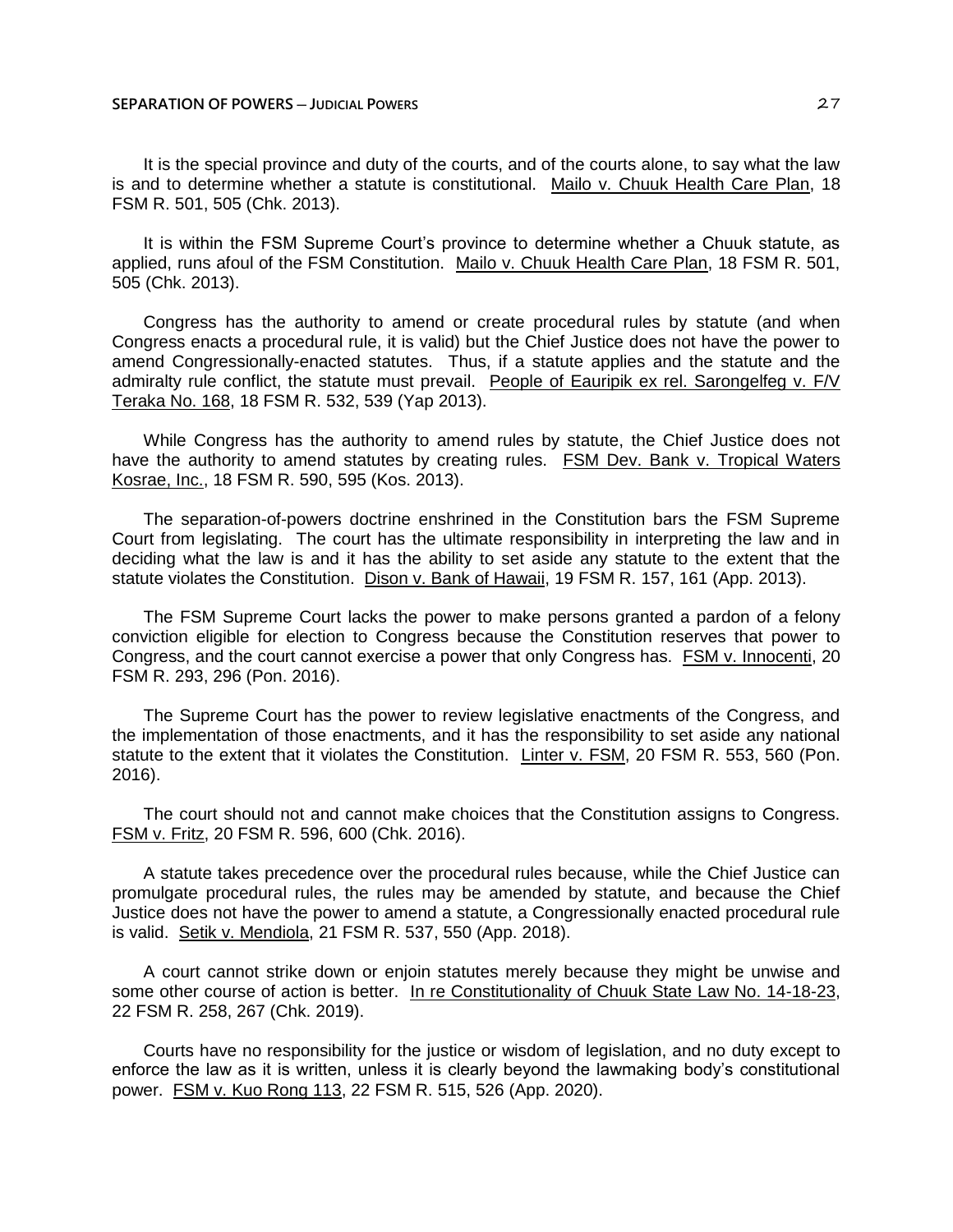#### **SEPARATION OF POWERS ─ KOSRAE** 28

# ─ Kosrae

The doctrine of separation of powers does not prevent courts from modifying sentences even though the effect of modification may be the same as commuting the sentence. Kosrae v. Mongkeya, 3 FSM R. 262, 263-64 (Kos. S. Ct. Tr. 1987).

The executive authority to grant clemency is a function of the separation of powers between the executive and the judiciary to check sometimes mechanical jurisprudence which might work harsh results in individual cases. Kosrae v. Mongkeya, 3 FSM R. 262, 264 (Kos. S. Ct. Tr. 1987).

It is an inconsistency and a conflict with the legislative role in the Kosrae government when a member of the Legislature is made an allottee of funds for a purpose other than the operation of the legislature. Siba v. Sigrah, 4 FSM R. 329, 339 (Kos. S. Ct. Tr. 1990).

The legislature has some discretion as to who it may make an allottee and complete discretion as to the purpose and policies behind the allotment, but the function of the allottee is definitely not legislative in character. Siba v. Sigrah, 4 FSM R. 329, 340 (Kos. S. Ct. Tr. 1990).

The Legislature may make a delegation of power to specified officials, or administrative agencies within the executive branch. This necessarily includes the Governor, and such a delegation is appropriate because a proper, limited delegation of power confers on the delegatee the power to bring about a result that has already been legislated. Sigrah v. Speaker, 11 FSM R. 258, 261 (Kos. S. Ct. Tr. 2002).

A delegation of power that passes constitutional muster confers specified powers on the executive to execute and enforce the law. This is the executive branch's acknowledged role, and the governor's inclusion on a board that promulgates Public Service System rules and regulations confers on him specific powers to facilitate what is already the Governor's province to do, i.e., to execute and enforce state laws. Thus the governor's inclusion as a member of the board does not, per se, give rise to a constitutional infirmity. Sigrah v. Speaker, 11 FSM R. 258, 261 (Kos. S. Ct. Tr. 2002).

The Legislature may not by legislative act create a board to implement the Kosrae Public Service System and at the same time retain a degree of control over the board by appointing the Speaker as one of its members. Delegation of legislative authority may not proceed by half measures. To do so is to violate the separation of powers doctrine. Sigrah v. Speaker, 11 FSM R. 258, 261-62 (Kos. S. Ct. Tr. 2002).

The inclusion of the Kosrae State Court Chief Justice and the Kosrae Legislature Speaker on the Kosrae Public Service System Oversight Board is an impermissible delegation of legislative authority, violating the separation of powers doctrine. The Governor's inclusion on the board does not per se contravene that same principle. Sigrah v. Speaker, 11 FSM R. 258, 262 (Kos. S. Ct. Tr. 2002).

## ─ Kosrae ─ Executive Powers

If required to preserve the public peace, health, or safety, at a time of extreme emergency caused by civil disturbance, natural disaster, or immediate threat of war or insurrection, the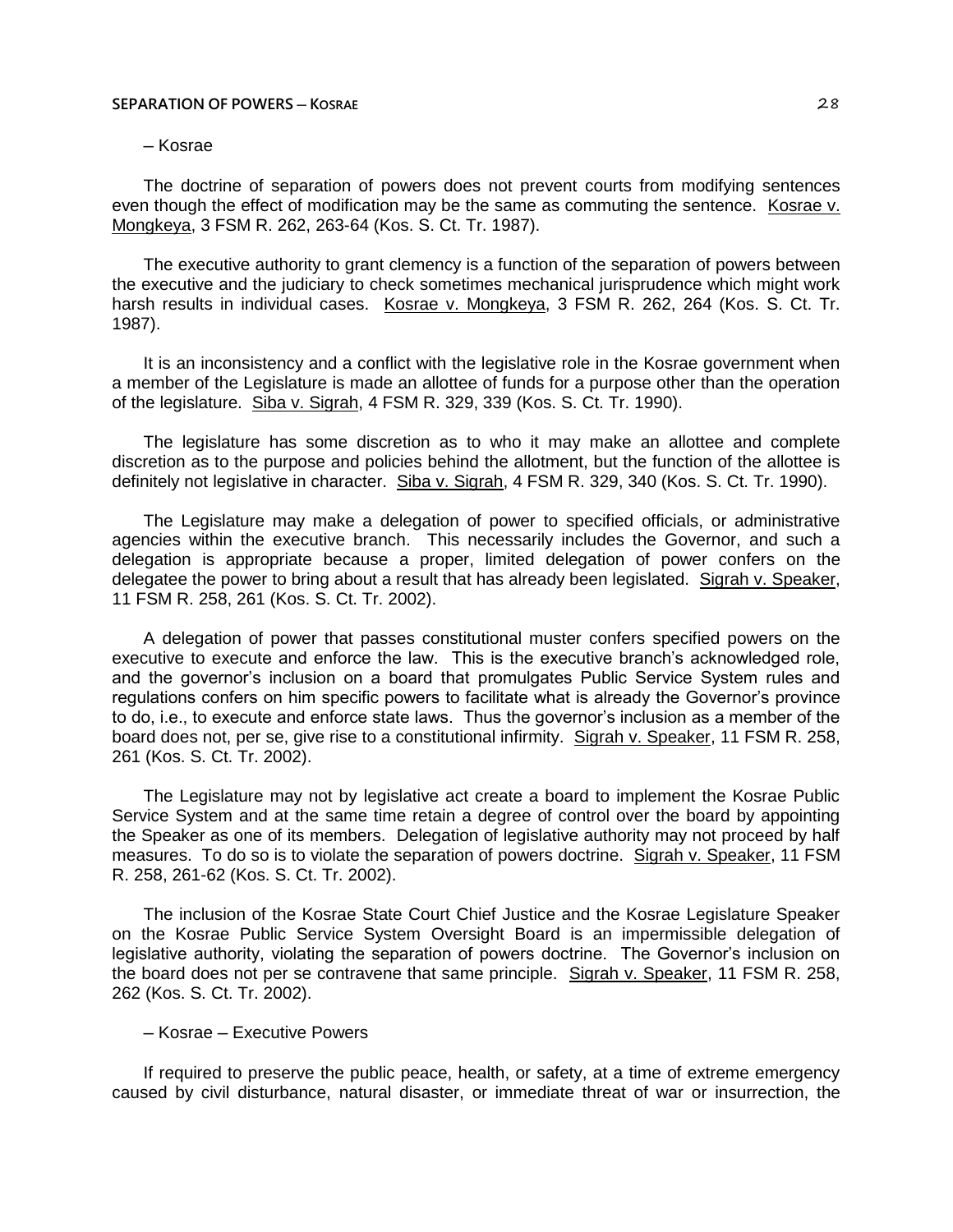## **SEPARATION OF POWERS— KOSRAE – EXECUTIVE POWERS <b>CONSUMING 29** 29

Governor may declare a state of emergency and issue appropriate decrees. Although a declaration of emergency may not impair the power of the judiciary, it may impair a civil right to the extent actually required for the preservation of peace, health, or safety. Unless it expires by its own terms, is revoked or extended, a declaration of emergency is effective for thirty days. Kosrae v. Nena, 13 FSM R. 63, 66 (Kos. S. Ct. Tr. 2004).

#### ─ Kosrae ─ Judicial Powers

A fundamental precept of judicial independence is that the judiciary must not be dependent upon other branches of government in order to carry out judicial responsibilities. Article VI, section 8 of the Kosrae Constitution expressly confirms that the judicial branch is to control its own administration. Heirs of Mongkeya v. Heirs of Mackwelung, 3 FSM R. 92, 96 (Kos. S. Ct. Tr. 1987).

The Kosrae Constitution contemplates that justices of the FSM Supreme Court may decide cases which arise within Kosrae and fall under the original jurisdiction of the Kosrae State Court. In addition, the Kosrae Constitution vests in the Kosrae Chief Justice the power to include the resources and justices of the FSM Supreme Court as resources of the Kosrae State Court, insofar as that is consistent with the duties of the FSM Supreme Court under the FSM Constitution. Heirs of Mongkeya v. Heirs of Mackwelung, 3 FSM R. 92, 97 (Kos. S. Ct. Tr. 1987).

─ Kosrae ─ Legislative Powers

The power of the legislature is to decide what the law shall be, to determine public policy and to frame the laws to reflect that public policy. Siba v. Sigrah, 4 FSM R. 329, 336 (Kos. S. Ct. Tr. 1990).

It is an inconsistency and a conflict with the legislative role in the Kosrae government when a member of the Legislature is made an allottee of funds for a purpose other than the operation of the legislature. Siba v. Sigrah, 4 FSM R. 329, 339 (Kos. S. Ct. Tr. 1990).

The legislature has some discretion as to who it may make an allottee and complete discretion as to the purpose and policies behind the allotment, but the function of the allottee is definitely not legislative in character. Siba v. Sigrah, 4 FSM R. 329, 340 (Kos. S. Ct. Tr. 1990).

Kosrae state legislators are, in all cases except felony or breach of peace, privileged from arrest during their attendance at sessions or committee meetings of the Legislature, and in going to and returning from the same. Kosrae v. Sigrah, 11 FSM R. 249, 253 (Kos. S. Ct. Tr. 2002).

A practice which has been engaged in by a government for a significant period of time is entitled to great weight in establishing the constitutionality of that practice. Thus, when the licensing of vehicle operators and that the license be in the immediate possession of the driver has been required for at nearly forty years, this significant period of time and therefore the licensing and possession requirement is entitled to great weight in establishing the constitutionality of that practice. Kosrae v. Sigrah, 11 FSM R. 249, 256 (Kos. S. Ct. Tr. 2002).

Passage of a legislative resolution that submits a request to the Governor which the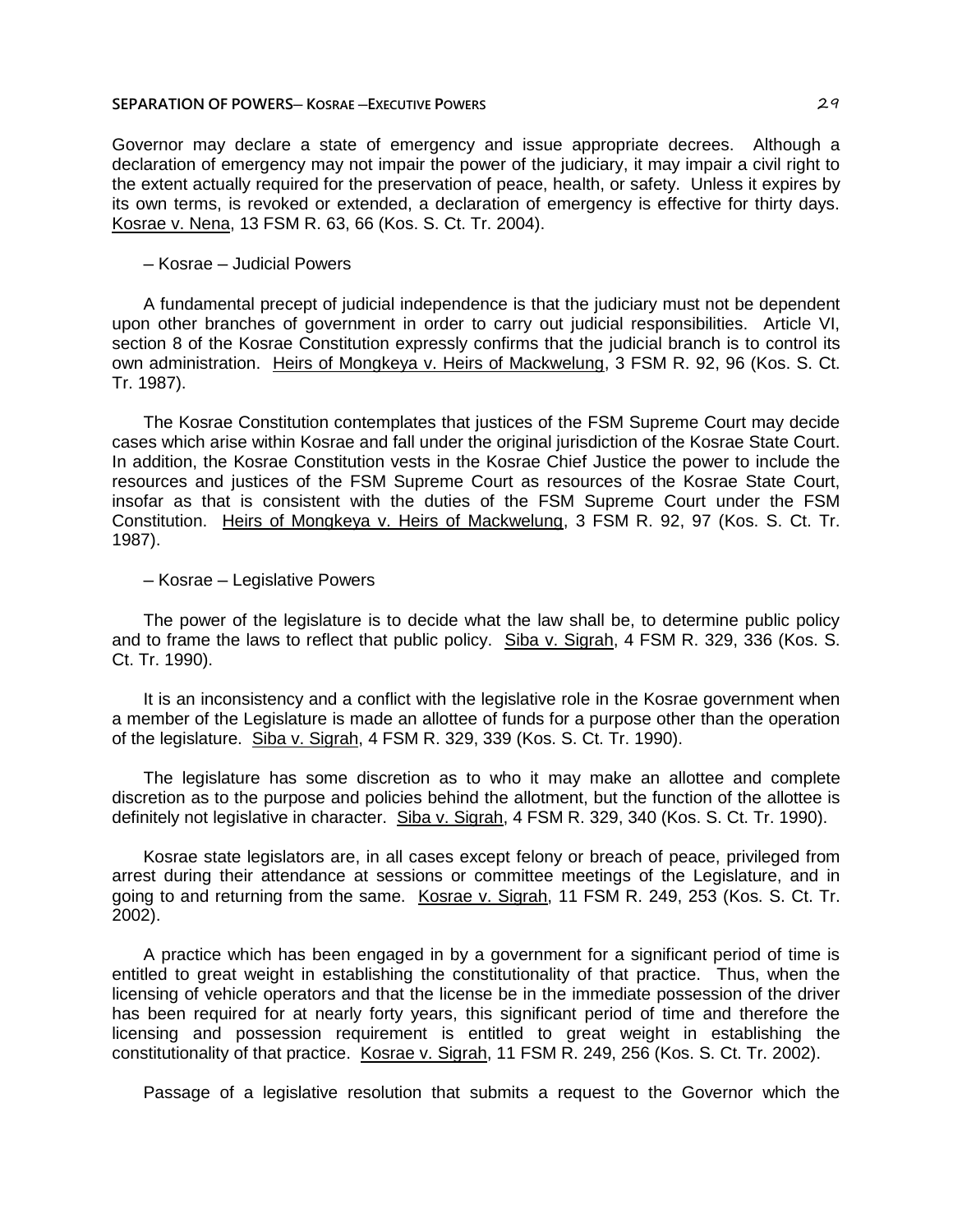Governor may or may not carry out at his discretion creates no legally enforceable rights by which the Kosrae Legislature may compel the Governor's compliance, especially when the Governor is not a party to the action. Eighth Kosrae Legislature v. FSM Dev. Bank, 11 FSM R. 491, 499 (Kos. 2003).

A law enacted by the Kosrae Legislature is the highest form of setting forth the legislature's policy decisions and such laws can create legal rights that may be enforceable in the courts. But when the subject bill is not yet law, having been vetoed by the Governor, and the bill requires action by the Governor who is not a party to the action, there is no injury to the plaintiff created from noncompliance with the bill's provisions. Eighth Kosrae Legislature v. FSM Dev. Bank, 11 FSM R. 491, 499 (Kos. 2003).

Within thirty days after the declaration of emergency, the Legislature must convene at the call of the Speaker or the Governor to consider revocation, amendment or extension of the declaration. Kosrae v. Nena, 13 FSM R. 63, 66 (Kos. S. Ct. Tr. 2004).

A declaration of a state of emergency requires a time of "extreme emergency" caused by civil disturbance, natural disaster or immediate threat of war or insurrection. The word "emergency" is a sudden unexpected happening or an unforeseen occurrence or condition. Kosrae v. Nena, 13 FSM R. 63, 66 (Kos. S. Ct. Tr. 2004).

A civil disturbance or civil disorder is a public disturbance involving acts of violence by a group of three or more persons, which causes an immediate danger of or results in damage or injury to the property or person of any other individual. Suicides and suicide attempts, as they have occurred in Kosrae State during 2003 and 2004, do not rise to the level of a civil disturbance or civil disorder. Kosrae v. Nena, 13 FSM R. 63, 66 (Kos. S. Ct. Tr. 2004).

A nuisance is an activity which arises from unreasonable or unlawful use by a person of his own property, and that disturbs another in possession of his property, or an offensive, unpleasant, or obnoxious thing or practice, especially a continuing or repeated invasion or disturbance of another's right. While it is undisputed that suicides and suicide attempts are events which disturb others, particularly family members and friends, and possibly a large number of persons in the community on a small island such as Kosrae, these events cannot be classified as public nuisances. Kosrae v. Nena, 13 FSM R. 63, 66-67 (Kos. S. Ct. Tr. 2004).

The issuance of an Executive Decree, pursuant to Kosrae Constitution, Article V, section 13, is an extraordinary power which may be applied only in extreme emergency situations. The issuance of an Executive Decree may not be utilized as a tool to remedy a state of affairs which does not meet the definition of extreme emergency, and which may be addressed by legislation. Kosrae v. Nena, 13 FSM R. 63, 67 (Kos. S. Ct. Tr. 2004).

The Governor's issuance of Declaration of Temporary State of Emergency and the Executive Decree, which prohibited the issuance of drinking permits, possession and consumption of alcoholic drinks by persons under the age of 35 and revoked drinking permits which had been issued to persons under the age of 35, exceeded the authority granted to him by the Kosrae Constitution, Article V, Section 13 because there was no civil disturbance, riot, typhoon, natural disaster or immediate threat of war or insurrection which constituted an "extreme emergency" and the Decree was therefore unconstitutional and void. Any criminal charges which have been based upon violation of the Executive Decree must be dismissed. Kosrae v. Nena, 13 FSM R. 63, 67 (Kos. S. Ct. Tr. 2004).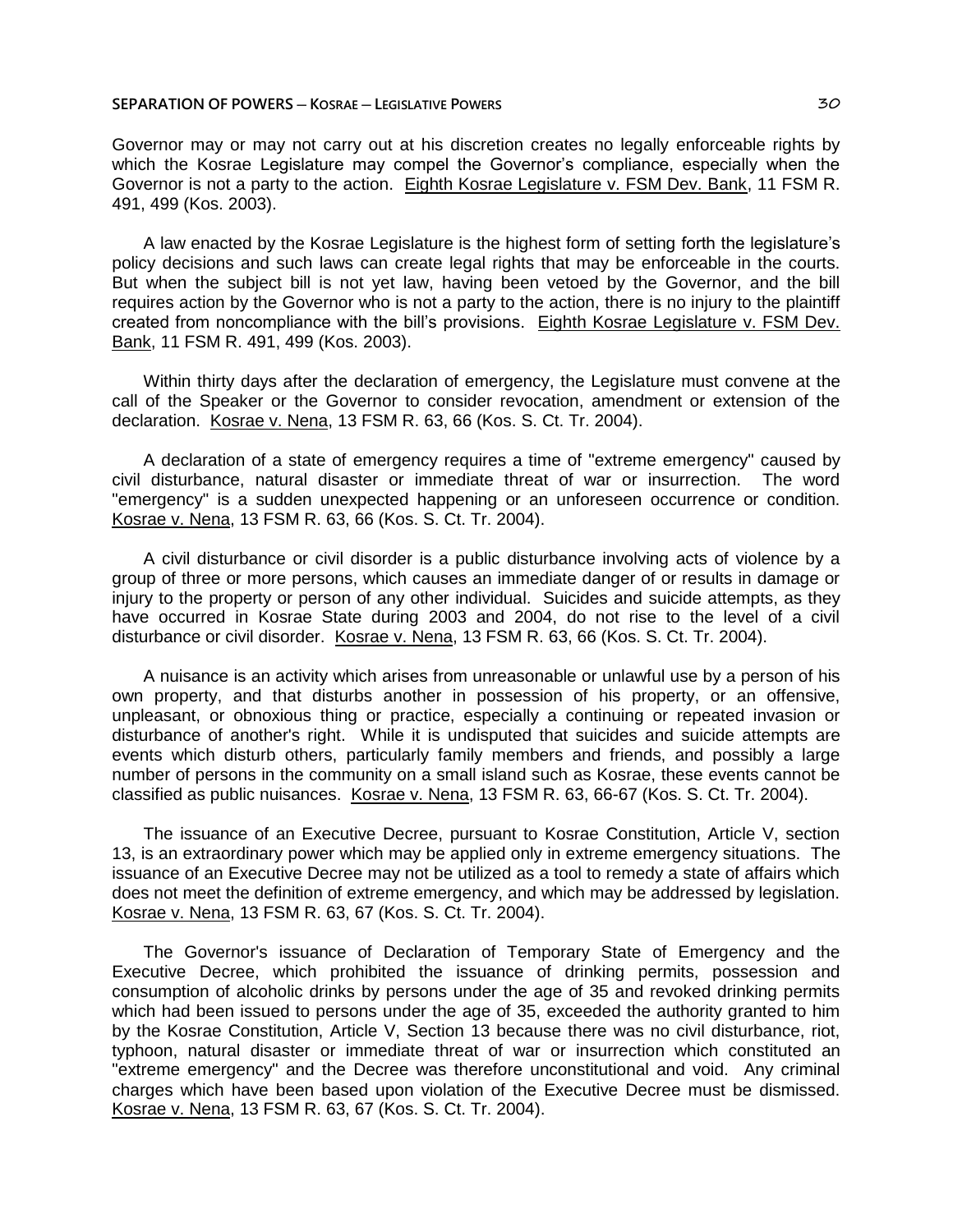# ─ Legislative Powers

It is doubtful that Congress would have the power to require that all criminal prosecutions be in the name of the Federated States of Micronesia. FSM v. Boaz (II), 1 FSM R. 28, 31 (Pon. 1981).

The Seaman's Protection Act, originally enacted for the entire Trust Territory by the Congress of Micronesia, relates to matters that now fall within the legislative powers of the national government under article IX, section 2 of the Constitution, and has therefore become a national law of the Federated States of Micronesia under article XV. That being so, a claim asserting rights under the Act falls within the FSM Supreme Court's jurisdiction under article XI, section 6(b) of the Constitution as a case arising under national law. 19 F.S.M.C. 401-437. Lonno v. Trust Territory (I), 1 FSM R. 53, 72 (Kos. 1982).

The tax on gross revenues falls squarely within the constitutional authorization given to Congress by article IX, section 2(e) to tax income. Ponape Federation of Coop. Ass'ns v. FSM, 2 FSM R. 124, 126 (Pon. 1985).

That Congress may tax "gross income" is plainly and unmistakably provided for in the words of article IX, section 2(e) of the Constitution. Ponape Federation of Coop. Ass'ns v. FSM, 2 FSM R. 124, 127 (Pon. 1985).

Congress enacted Public Law No. 1-72 and confirmed the legislative power of state governments to supersede Trust Territory statutes within the scope of their exclusive powers. Pohnpei v. Mack, 3 FSM R. 45, 54 (Pon. S. Ct. Tr. 1987).

While Congress may have the power to prohibit the taking of and killing of turtles within the twelve mile area as a matter of national law, it should lie with Congress, and not the court, to determine whether the power should be exercised. FSM v. Oliver, 3 FSM R. 469, 480 (Pon. 1988).

Once Congress has set a policy direction, barring constitutional violation, it is the duty of this court to ascertain and follow that guidance. In re Cantero, 3 FSM R. 481, 484 (Pon. 1988).

Primary responsibility, perhaps even sole responsibility, for affirmative implementation of the Professional Services Clause, FSM Const. art. XIII, § 1, must lie with Congress. Carlos v. FSM, 4 FSM R. 17, 29 (App. 1989).

The fixing of voting requirements is a uniquely political task and falls within the purview of the political arms of the government, so long as no legal rights are violated by a particular method selected. Constitutional Convention 1990 v. President, 4 FSM R. 320, 324 (App. 1990).

The nature of a constitutional convention as authorized by the FSM Constitution, with direct control of the people over the identity of convention delegates, and ultimate acceptance of the products of the convention's efforts, and the fact that the framers views a constitutional convention as a standard and preferred amendment mechanism, preclude congressional control over the convention's decision-making. Constitutional Convention 1990 v. President, 4 FSM R. 320, 327 (App. 1990).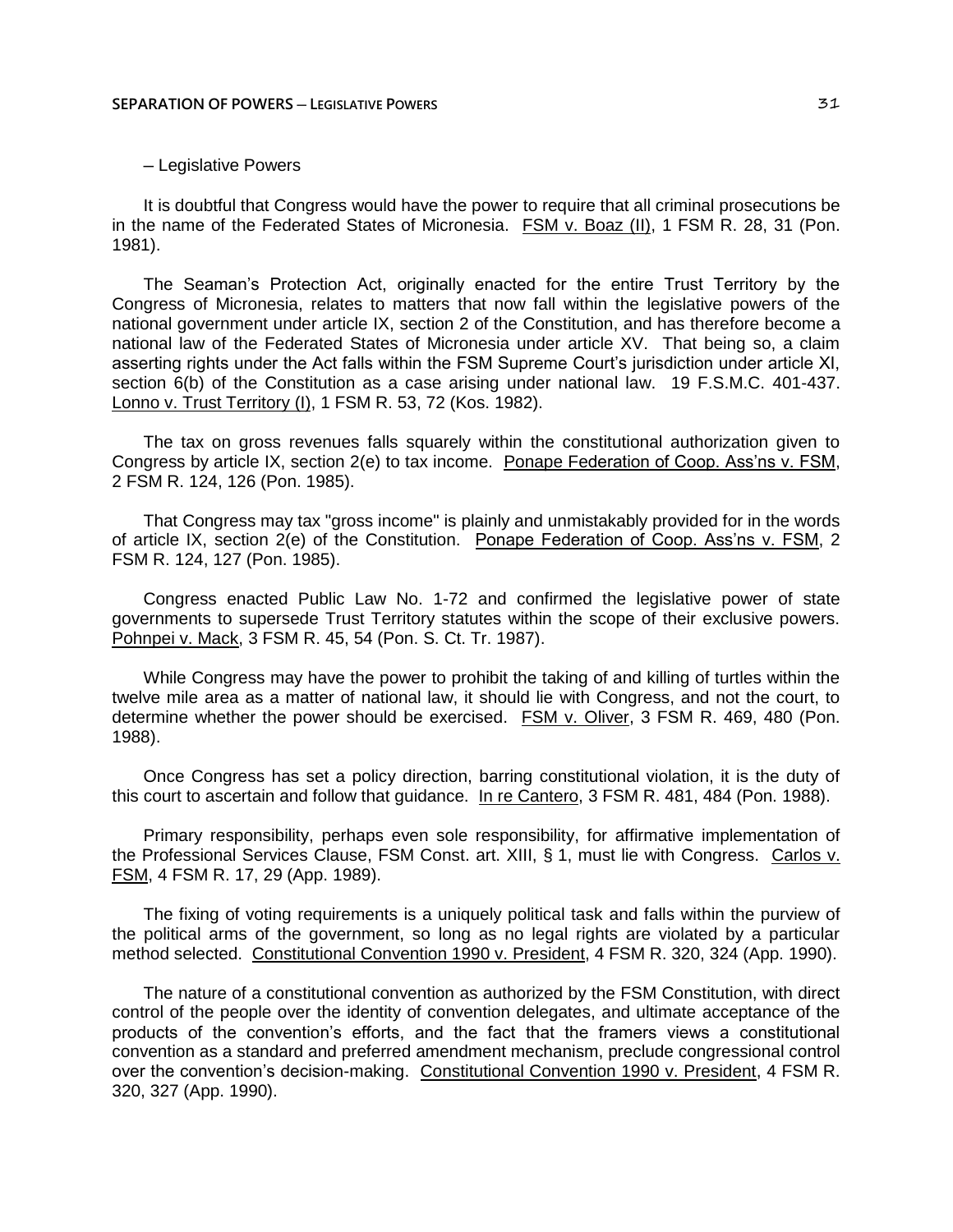Congress has no power to specify voting requirements for the Constitutional Convention and therefore any attempt to exercise this power so as to uphold tradition is also outside the powers of Congress under article V, section 2 of the Constitution, which is not an independent source of congressional power but which merely confirms the power of Congress, in exercising national legislative powers, to make special provisions for Micronesian tradition. Constitutional Convention 1990 v. President, 4 FSM R. 320, 328 (App. 1990).

The legislative enactment of the Financial Management Act does not conflict with the constitutional provision stating the Chief Justice is the chief administrator of the national judiciary. Mackenzie v. Tuuth, 5 FSM R. 78, 80 (Pon. 1991).

The legislative passage of the Financial Management Act rests upon the provisions of the Constitution, pursuant to which the Department of Finance and the General Fund were established to oversee the national administration and management of public money. Mackenzie v. Tuuth, 5 FSM R. 78, 81 (Pon. 1991).

Historically the concept of a single, general fund administered by one person is found in laws enacted by the Congress of Micronesia. The enactment of the Financial Management Act reflects a continuity of purpose and statutory consistency. Mackenzie v. Tuuth, 5 FSM R. 78, 82 (Pon. 1991).

Where there is in the Constitution a textually demonstrable commitment of the issue to a coordinate branch of government, such as Congress being the sole judge of the elections of its members, it is a nonjusticiable political question not to be decided by the court because of the separation of powers provided for in the Constitution. Aten v. National Election Comm'r (III), 6 FSM R. 143, 145 (App. 1993).

While the Constitution makes ineligible for election to Congress persons convicted of felonies in FSM courts, the Constitution gives to Congress the power to modify that ineligibility by statute. Robert v. Mori, 6 FSM R. 394, 398 (App. 1994).

Congress has the Constitutional power to prescribe, by statute, additional qualifications for eligibility for election to Congress beyond those found in the Constitution. Such additional qualifications must be consistent with the rest of the Constitution. Knowledge of English may not be a qualification. Robert v. Mori, 6 FSM R. 394, 399 (App. 1994).

Congress, not the FSM Supreme Court, has the constitutional power to make persons granted a pardon of a felony conviction eligible for election to Congress. The court cannot exercise a power reserved to Congress. Robert v. Mori, 6 FSM R. 394, 401 (App. 1994).

In the absence of any authority or compelling policy arguments the court cannot conclude that a law, the enforcement of which entails a harsh result, is unconstitutional, and can only note that the creation of potentially harsh results is well within the province of the nation's constitutionally empowered legislators. Mid-Pacific Constr. Co. v. Semes, 7 FSM R. 102, 104 (Pon. 1995).

Congress has not unconstitutionally delegated its authority to define crimes by delegating to an executive agency the power to enter into fishing agreements because congressional approval is needed for these agreements to take effect. FSM v. Cheng Chia-W (I), 7 FSM R.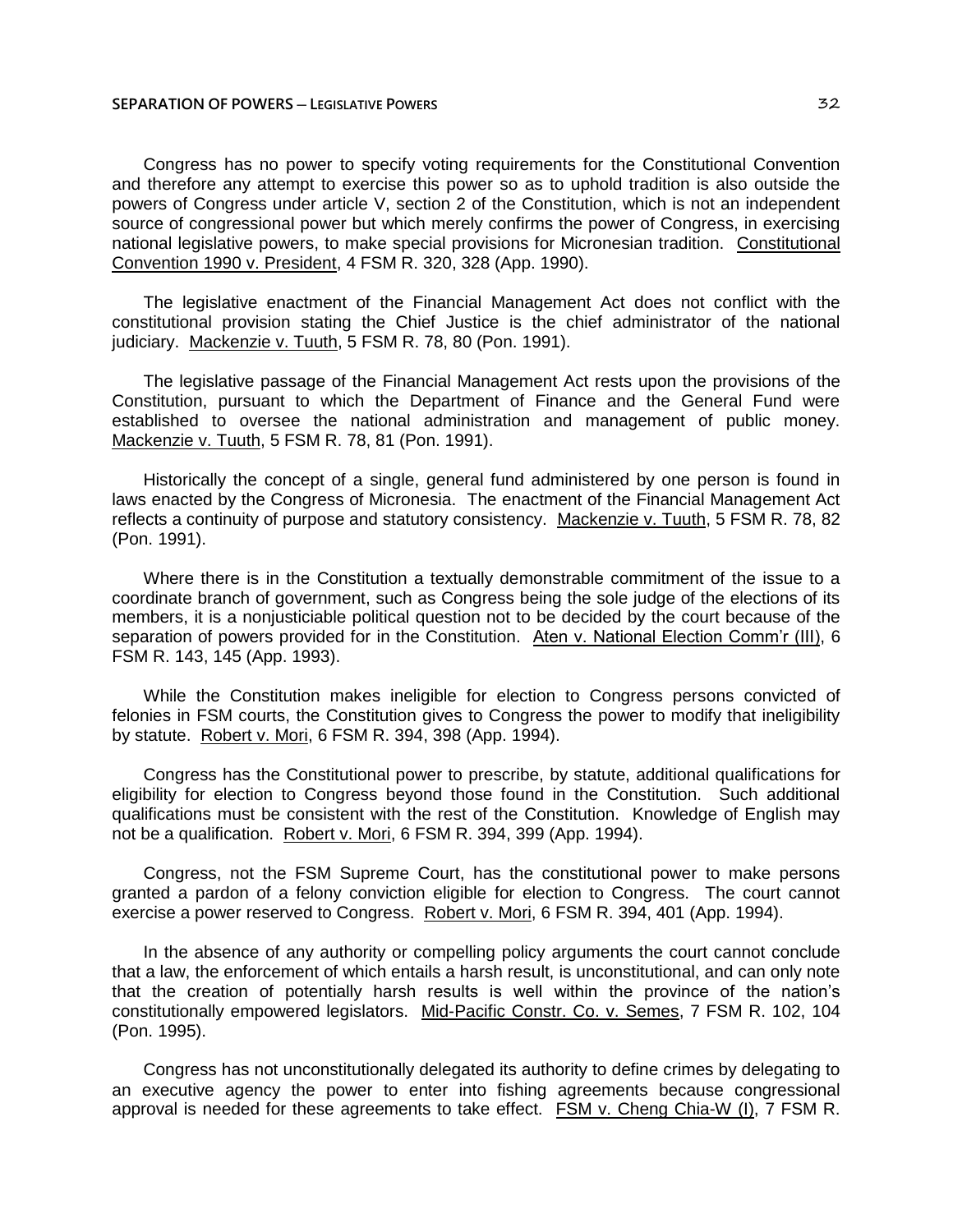# 124, 127 (Pon. 1995).

Congress has the sole power to legislate the regulation of natural resources in the marine space of the Federated States of Micronesia beyond 12 miles from island baselines, and the states have the constitutional power to legislate the regulation of natural resources within that twelve miles of sea. Congress may also legislate concerning navigation and shipping within the twelve-mile limit except within lagoons, lakes, and rivers. M/V Hai Hsiang #36 v. Pohnpei, 7 FSM R. 456, 459 (App. 1996).

The Constitution gives Congress the authority to appropriate public funds. Udot Municipality v. FSM, 9 FSM R. 418, 420 (Chk. 2000).

The national government is free to distribute or disburse its fishing fee revenues through its normal legislative process. Chuuk v. Secretary of Finance, 9 FSM R. 424, 436 (App. 2000).

The Constitution gives Congress the authority to appropriate public funds, but the Executive Branch is expressly delegated the power to faithfully execute and implement all national laws and a public law that appropriates public funds is a national law. Udot Municipality v. FSM, 10 FSM R. 354, 357 (Chk. 2001).

Congress can give as much guidance as it wishes in the appropriation legislation about which projects will be funded, and much of this guidance will, no doubt, be the product of individual congressmen's consultation with their constituents. But this consultation takes place before the appropriation bill becomes law, not afterwards. After the appropriation bill has become law, it is the duty of those who execute the law and administer the funds to follow the guidance Congress has given them by consulting the language Congress put in the public law, and any applicable regulations, not by consulting individual congressmen. Udot Municipality v. FSM, 10 FSM R. 354, 359-60 (Chk. 2001).

A lawmaker engages in many activities which are not covered by the legislative privilege, such as a wide range of legitimate errands performed for constituents, making of appointments with government agencies, assistance in securing government contracts, preparing news letters to constituents, news releases, and outside speeches. Such activities, though entirely legitimate, are political in nature rather than legislative, and such political matters do not have speech or debate clause protection. But when a legislator is acting within the legitimate legislative sphere, the speech or debate clause is an absolute bar to interference. AHPW, Inc. v. FSM, 10 FSM R. 420, 424-25 (Pon. 2001).

Legislative privilege should be read broadly to include anything generally done in a session of the legislature by one of its members in relation to the business before it. The ambit of the privilege extends beyond speech and debate per se to cover voting, circulation of information to other legislators, participation in the work of legislative committees, and a host of kindred activities. AHPW, Inc. v. FSM, 10 FSM R. 420, 425 (Pon. 2001).

The legislative privilege doctrine has both substantive and evidentiary aspects. In substance, the doctrine renders legislators immune from civil and criminal liability based on either speech or debate in the course of proceedings in the legislature. From an evidentiary standpoint, a legislator may claim the privilege in declining to answer any questions outside the legislature itself where those questions concern how a legislator voted, acted, or decided on matters within the sphere of legitimate legislative activity. AHPW, Inc. v. FSM, 10 FSM R. 420, 425 (Pon. 2001).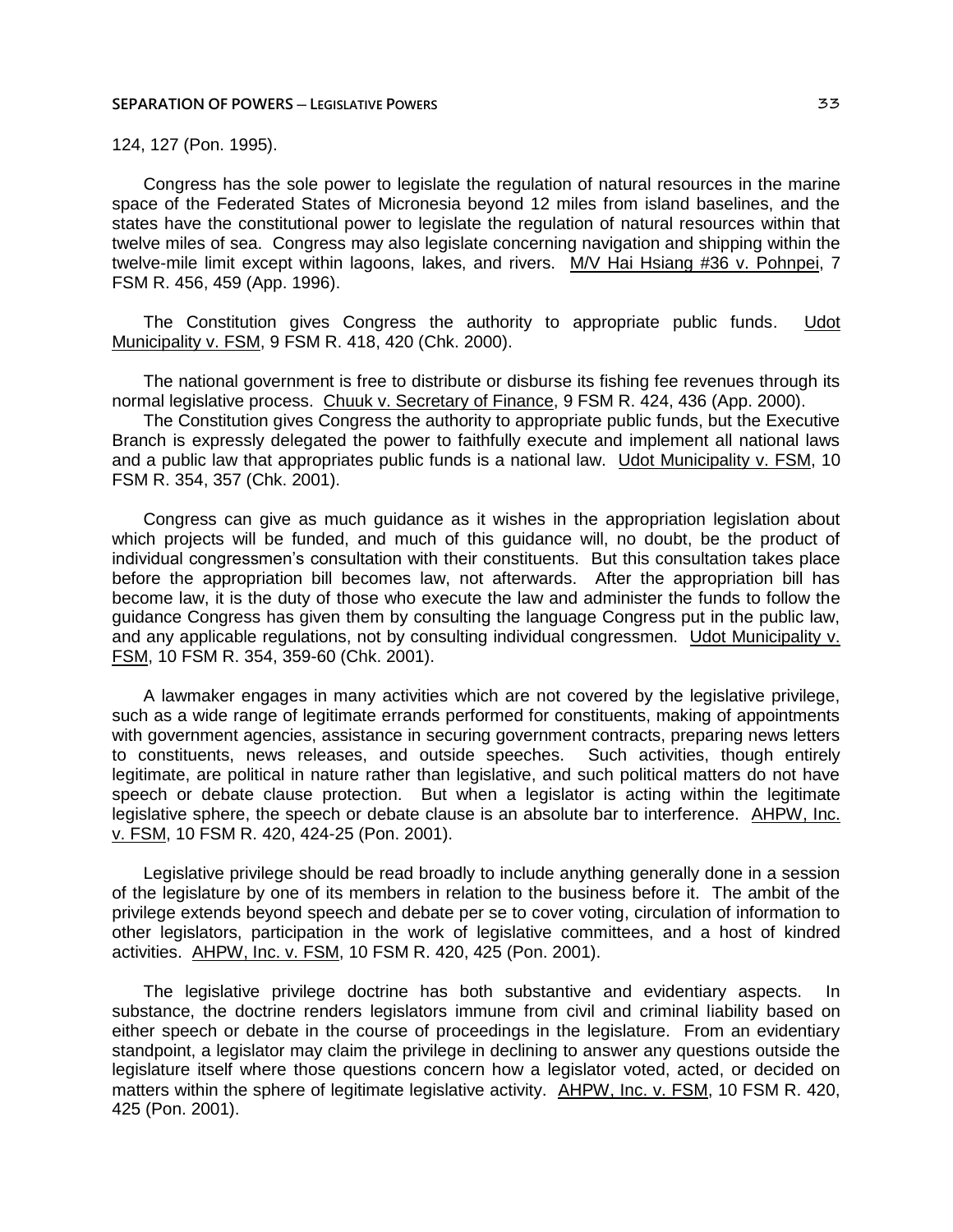Once the Congress has enacted a law appropriating money for certain purposes, the Congress cannot retain, for itself or for individual senators, the power to determine how that appropriated money is spent, beyond what is spelled out in the law itself, and Congress also does not have the authority to dictate the voting requirements for a Constitutional Convention. Pohnpei Cmty. Action Agency v. Christian, 10 FSM R. 623, 631 (Pon. 2002).

The power to organize is inherent in each legislature or general assembly. This includes the power of selecting its own presiding officer. Observance of a legislative body's rules which regulate the passage of statutes is a matter entirely within legislative control and discretion, not subject to review by the courts. Anopad v. Eko, 11 FSM R. 287, 290 (Chk. S. Ct. Tr. 2002).

Only the legislature has authority over its organization. Its acts in this regard are not subject to review by the courts. Anopad v. Eko, 11 FSM R. 287, 290 (Chk. S. Ct. Tr. 2002).

The remedy for one who believes he was improperly removed as speaker of a municipal legislature is to attend the legislature's next regular session and seek to reorganize the legislature again, and reclaim his position as speaker. Anopad v. Eko, 11 FSM R. 287, 290 (Chk. S. Ct. Tr. 2002).

Just as a legislature has the power to elect its leaders from among the members, it has an equal power to remove its leaders, and to select new leadership, at any time it so chooses. Anopad v. Eko, 11 FSM R. 287, 290 (Chk. S. Ct. Tr. 2002).

It is Congress that determines the qualifications for candidates for membership in that legislative body. Trust Territory v. Edgar, 11 FSM R. 303, 308 (Chk. S. Ct. Tr. 2002).

The Constitution assigns Congress the authority to enact bankruptcy laws and thus to determine when a judgment against an insolvent person should be discharged without either full payment or the parties' agreement. In re Engichy, 11 FSM R. 520, 525-26 (Chk. 2003).

The national government's legislative power is vested in the Congress of the Federated States of Micronesia. FSM v. Udot Municipality, 12 FSM R. 29, 48 (App. 2003).

Once a public law is enacted, the responsibility for the execution and implementation of the law rests with those who have a duty to execute and administer the law, and Senators can have no further role in its execution. **FSM v. Udot Municipality**, 12 FSM R. 29, 49 (App. 2003).

A public law that specifically provides that a Congressional delegation must be consulted on the most appropriate usage of the funds before an obligation could occur runs afoul of the Constitution because it empowers the Congressional delegation to engage in an executive function by formally involving itself in executing and implementing the appropriation. Congress cannot pass laws and vest in itself or its members the power to control how that law is executed. FSM v. Udot Municipality, 12 FSM R. 29, 50 (App. 2003).

The Constitution affords the Congress great latitude in making policy decisions through the process of enacting legislation. However, once Congress enacts legislation, its role ends: Congress can thereafter formally affect the execution of its enactment only by enacting appropriate new legislation. FSM v. Udot Municipality, 12 FSM R. 29, 50 (App. 2003).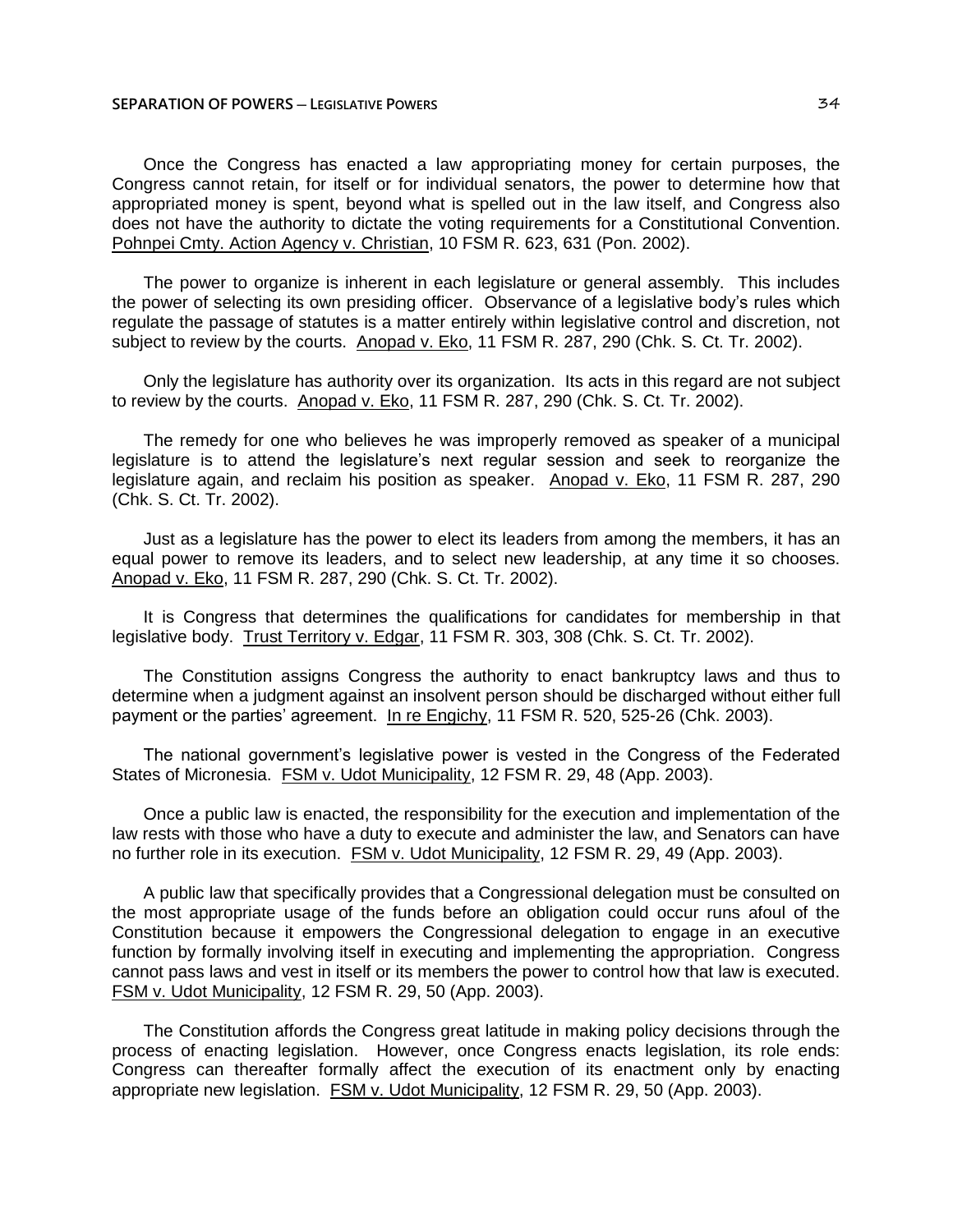While Congress may inform itself on how legislation is being implemented through the normal means of legislative oversight, public hearing, and investigation, it cannot directly insert a Congressional delegation into the process of executing and implementing the law. FSM v. Udot Municipality, 12 FSM R. 29, 50 (App. 2003).

Making obligation of appropriated funds contingent upon consultation with members of Congress presented some of the same dangers that arose with permitting Congressional member(s) to control the approval of specific projects and the break down of the funding amounts under the line-item involved without going through the constitutional legislative process. The formal legislative process set forth in the Constitution's text requires formulating and introducing an appropriations bill, passing that bill in two separate readings, and then transmitting that bill to the President for approval or veto. To permit congressmen to effectively legislate without following constitutionally mandated procedures eliminates any transparency in the governmental process, and reduces the accountability of the congressmen to those whom they represent. FSM v. Udot Municipality, 12 FSM R. 29, 50-51 (App. 2003).

Congress has its constitutional role of carrying out its legislative power by enacting national laws. Once national laws are enacted, the Executive Branch then has its constitutional role of carrying out its executive power by seeing to the execution and implementation of these laws. FSM v. Udot Municipality, 12 FSM R. 29, 51 (App. 2003).

Congress's enactment preventing obligation of funds unless and until the allottees engaged in "consultation" with the relevant Congressional delegation, substantially impaired the allottees' performance in executing and implementing the law, which is the executive's essential and exclusive role under our Constitution. By legislating "consultation" before obligation requirement into the law, the Congress encroached upon an executive function and assumed more power than it is allowed in our constitutional system of checks and balances, thus violating the separation of powers doctrine. FSM v. Udot Municipality, 12 FSM R. 29, 51 (App. 2003).

The Constitution permits the Chief Justice to promulgate rules, including criminal procedure rules, which Congress may amend by statute. Congress has the authority to amend or create procedural rules by statute, and when Congress has enacted a procedural rule, it is valid. The Chief Justice does not have the authority to amend Congressionally-enacted statutes. Therefore, if the statute applies and the statute and the rule conflict, the statute must prevail. FSM v. Wainit, 12 FSM R. 376, 383 (Chk. 2004).

If a specially assigned justice may be removed for any reason at Congress's discretion after serving 90 days of service in a case, then the justice is not independent. His rulings are subject to the legislative branch's supervision. The Constitution's framers intended to prevent this result by providing that a justice may only be removed for cause under the procedures set out in Article IX, Section 7. Urusemal v. Capelle, 12 FSM R. 577, 587 (App. 2004).

Congress may not remove at its discretion a justice temporarily assigned to a case any time after that justice has served 90 days because any such resolution and the statute upon which it is based, 4 F.S.M.C. 104(2) violate Article IX, Section 7 of the Constitution. Urusemal v. Capelle, 12 FSM R. 577, 587 (App. 2004).

If a congressman has a conflict of interest and did not take steps to avoid that conflict, that is an ethical lapse that Congress, not the court, has the authority to consider and, if proper, impose sanctions or discipline on the congressman. Pacific Foods & Servs., Inc. v. National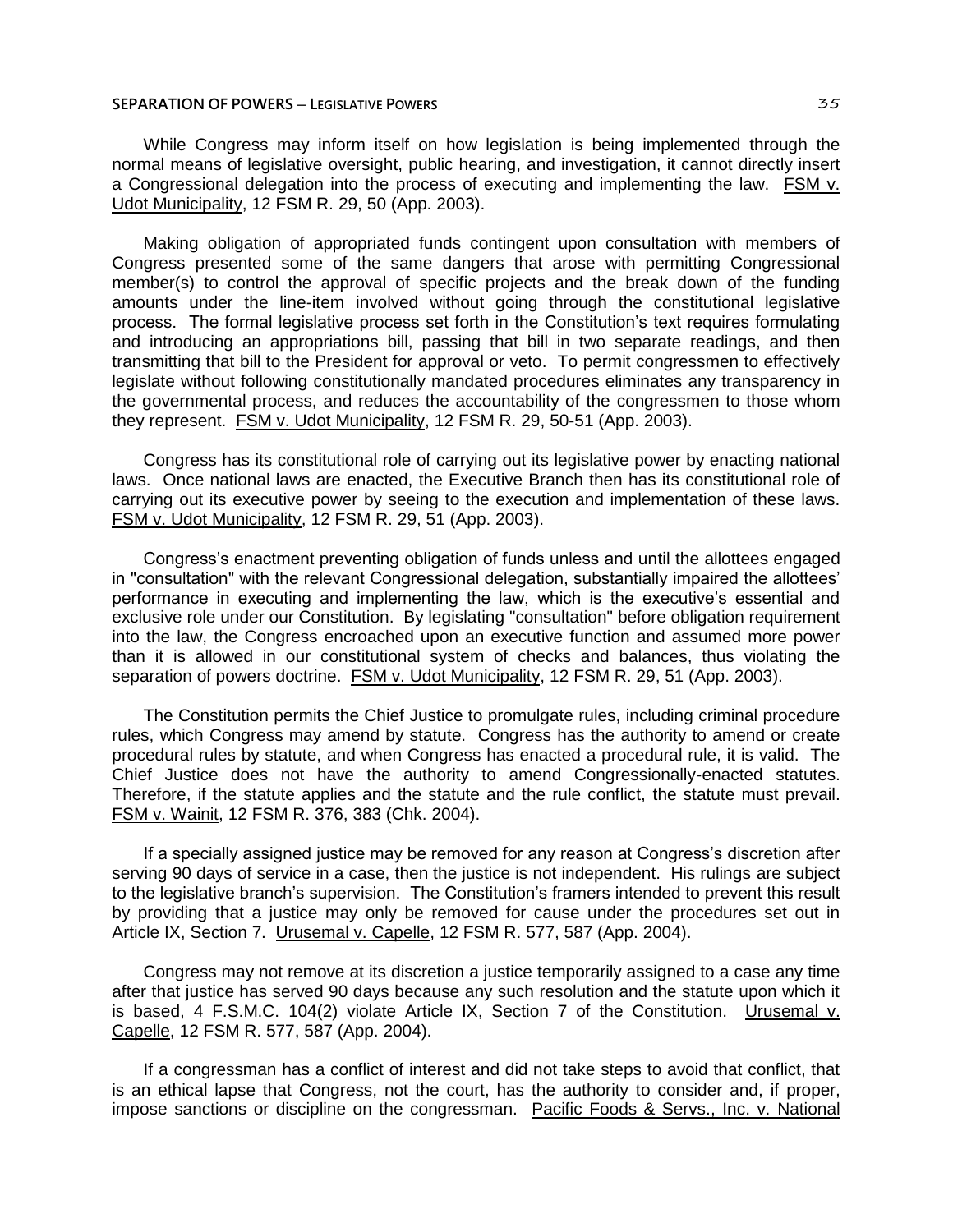Oceanic Res. Mgt. Auth., 17 FSM R. 181, 186 n.2 (Pon. 2010).

When Congress enacted Title 24 and engaged in an executive function by formally inserting itself into the execution and implementation of a portion of that act by vesting in itself the power to control how the law regarding fishing access agreements is executed when more than nine vessels are involved, this was impermissible under the separation of powers doctrine since negotiated access agreements are not approved and licenses are not issued until Congress acts (and the parties to the negotiations presumably know this and adjust their behavior accordingly) and since negotiation and approval of commercial transactions is ordinarily an Executive power. Pacific Foods & Servs., Inc. v. National Oceanic Res. Mgt. Auth., 17 FSM R. 181, 189 (Pon. 2010).

When, if the section of Title 24 requiring congressional approval of access agreements for more than nine vessels is struck down, that section is easily severed from the rest of Title 24, which would function perfectly well without it; that is, it would function just as it already does for access agreements for nine or fewer vessels, then that section is not so vital to the whole Title 24 regulatory scheme that it cannot be severed from the rest of Title 24. Pacific Foods & Servs., Inc. v. National Oceanic Res. Mgt. Auth., 17 FSM R. 181, 189 (Pon. 2010).

If Congress feels that the current Title 24 statutory requirements for access agreements are too loose or are not in the nation's best interests and should be tightened, it can enact further and stricter requirements or it can provide for that review by creating a mechanism for further review in the executive branch, since Congress, through its investigatory powers, can always keep itself informed on the Executive's execution of the laws, and enact remedial legislation when it feels that the Executive needs further guidance in executing national policy that Congress has enacted. But Congress may not execute the laws itself. Pacific Foods & Servs., Inc. v. National Oceanic Res. Mgt. Auth., 17 FSM R. 181, 189 (Pon. 2010).

Since the Constitution specifically delegates to Congress the power to ratify treaties but does not grant Congress the power to approve or reject fishing access agreements, ruling unconstitutional the statute that requires congressional approval for fishing access agreements for more than nine vessels would not impair Congress's ability to ratify treaties and to advise and consent to presidential appointments. Pacific Foods & Servs., Inc. v. National Oceanic Res. Mgt. Auth., 17 FSM R. 181, 190 (Pon. 2010).

The court's conclusion that requiring Congress to approve or reject fishing access agreements is unconstitutional has no effect on Congress's constitutional treaty-ratification and advice and consent powers. Pacific Foods & Servs., Inc. v. National Oceanic Res. Mgt. Auth., 17 FSM R. 181, 190 (Pon. 2010).

A statute takes precedence over the procedural rules because while the chief justice has the power to promulgate procedural rules, the rules may be amended by statute, and since the chief justice does not have the power to amend a statute, when Congress has enacted a procedural rule, it is valid. People of Tomil ex rel. Mar v. M/V Mell Sentosa, 17 FSM R. 478, 479 (Yap 2011).

A statute that purports to allow Congress to step around the bill-making process and approve fishing access agreements by resolution, is surely unconstitutional because under the Constitution, Congress may make law only by statute, and may enact statutes only by bill. Congress v. Pacific Food & Servs., Inc., 17 FSM R. 542, 546 (App. 2011).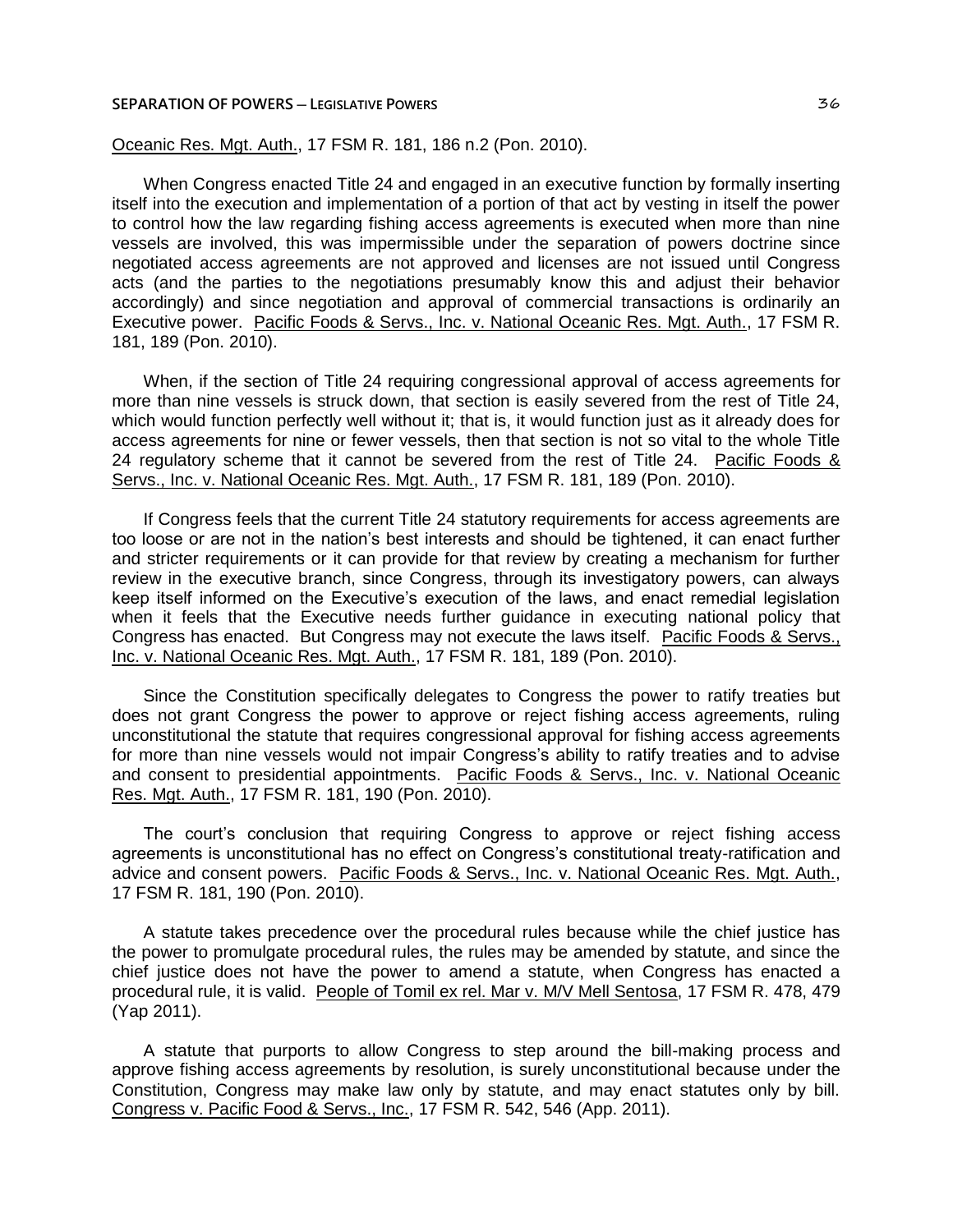Congress's decision to approve or disapprove fishing access agreements is legislation that must be enacted by the bill-making process. Congress v. Pacific Food & Servs., Inc., 17 FSM R. 542, 547 (App. 2011).

Once a public law is enacted, the responsibility for the execution and implementation of the law rests with those who have a duty to execute and administer the law, and Senators can have no further role in its execution. The basic constitutional principle involved is that the execution and implementation of the laws is an executive rather than a legislative function. The Constitution affords the Congress great latitude in making policy decisions through the process of enacting legislation, but once Congress enacts legislation, its role ends: Congress can thereafter formally affect the execution of its enactment only by enacting appropriate new legislation. Congress v. Pacific Food & Servs., Inc., 17 FSM R. 542, 548 (App. 2011).

If Congress is truly concerned by the amount of debt carried by proposed agents, it may be more specific by creating new minimum requirements for eligibility. But once Congress delegates power to the executive, it cannot have it both ways — it cannot then take back that power or modify the extent of that delegation without amending the statute through the billmaking process. Congress v. Pacific Food & Servs., Inc., 17 FSM R. 542, 550 (App. 2011).

Congress has the authority to amend or create procedural rules by statute (and when Congress enacts a procedural rule, it is valid) but the Chief Justice does not have the power to amend Congressionally-enacted statutes. Thus, if a statute applies and the statute and the admiralty rule conflict, the statute must prevail. People of Eauripik ex rel. Sarongelfeg v. F/V Teraka No. 168, 18 FSM R. 532, 539 (Yap 2013).

While Congress has the authority to amend rules by statute, the Chief Justice does not have the authority to amend statutes by creating rules. FSM Dev. Bank v. Tropical Waters Kosrae, Inc., 18 FSM R. 590, 595 (Kos. 2013).

By its nature, a statute is a declaration of public policy. Congress determines and declares public policy by enacting statues. Esiel v. FSM Dep't of Fin., 19 FSM R. 590, 594 (App. 2014).

A majority of the Congress members constitutes a quorum for the transaction of business. Neth v. FSM Social Sec. Admin., 19 FSM R. 639, 642 (Pon. 2015).

The power to appoint and confirm members of the Social Security Board is vested in the national government's Executive and Legislative branches. To halt the Board's function when all vacancies are not filled would adversely affect the Social Security's function as a whole, and would be detrimental to the livelihood of social security benefit recipients. Neth v. FSM Social Sec. Admin., 19 FSM R. 639, 643 (Pon. 2015).

The FSM Supreme Court lacks the power to make persons granted a pardon of a felony conviction eligible for election to Congress because the Constitution reserves that power to Congress, and the court cannot exercise a power that only Congress has. FSM v. Innocenti, 20 FSM R. 293, 296 (Pon. 2016).

The formal involvement by Congress in the implementation and execution of the laws is unconstitutional. Linter v. FSM, 20 FSM R. 553, 561 (Pon. 2016).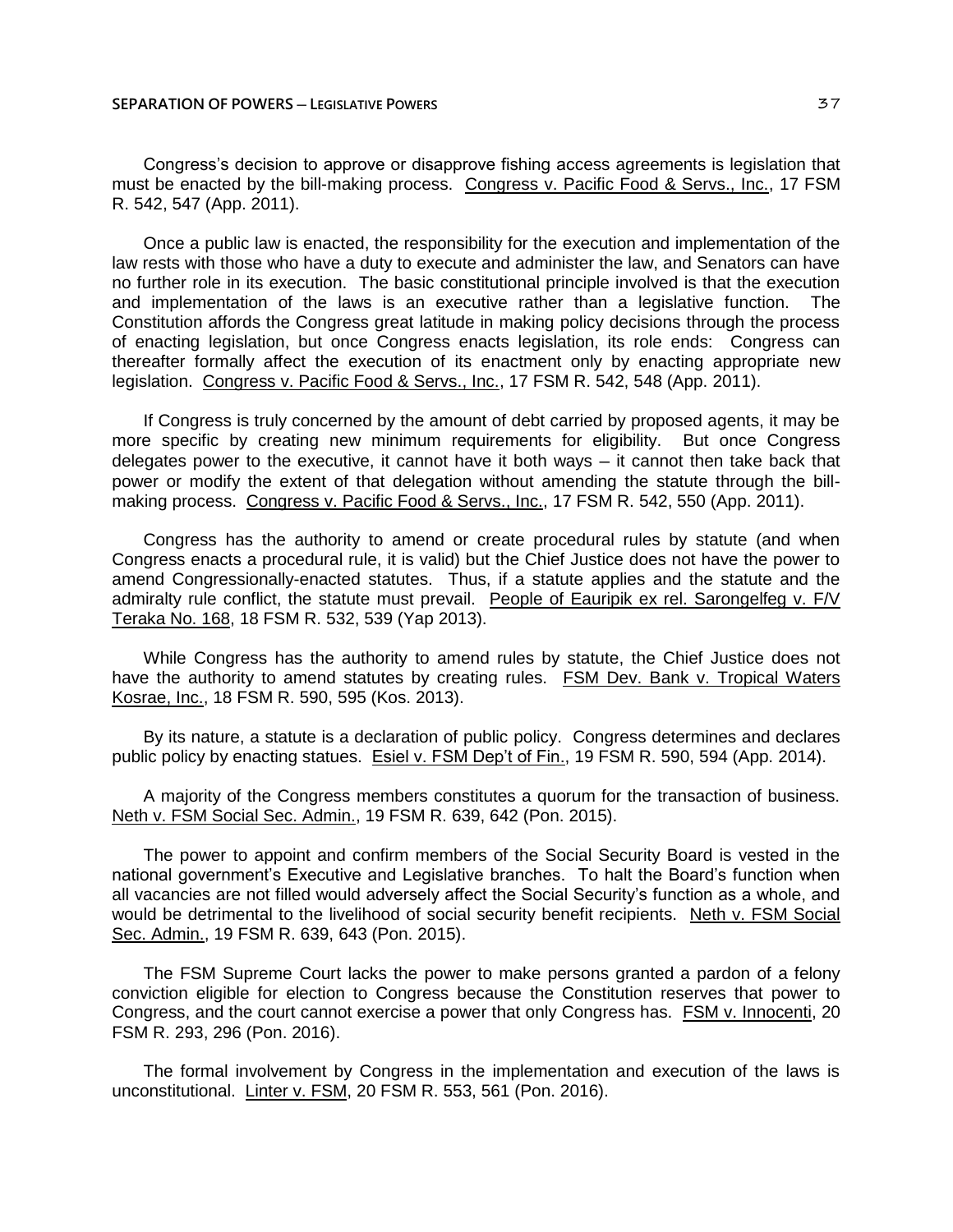The court does not have the constitutional power to make persons granted a pardon of a felony conviction eligible for election to Congress because the Constitution reserves that power to Congress, and the court cannot exercise a power that only Congress has. FSM v. Fritz, 20 FSM R. 596, 600 (Chk. 2016).

The Constitution permits Congress, and only Congress, to change, by statute, the constitutional provision disqualifying a person convicted of a felony from membership in Congress, and Congress so far has not seen fit to alter this qualification. FSM v. Fritz, 20 FSM R. 596, 600 (Chk. 2016).

The court should not and cannot make choices that the Constitution assigns to Congress. FSM v. Fritz, 20 FSM R. 596, 600 (Chk. 2016).

Congress itself always has the final say over the election and qualification of its members, and, unless Congress acts to change the qualifications, a person convicted of a felony and later pardoned is still ineligible for Congress membership. FSM v. Fritz, 20 FSM R. 596, 600-01 (Chk. 2016).

A legislature has furnished a nonpunitive legislative purpose for the statute's enactment when it has relied on its responsibility to control the state's finances and expenditures and to align those expenditures with the state's available revenues. In re Constitutionality of Chuuk State Law No. 14-18-23, 22 FSM R. 258, 265 (Chk. 2019).

The Chuuk Legislature may amend any of its earlier statutes that created a governmental agency, in order to alter, or vary, or eliminate any of that agency's powers or duties. In re Constitutionality of Chuuk State Law No. 14-18-23, 22 FSM R. 258, 266 (Chk. 2019).

The power to amend statutes belongs exclusively to the legislature. Existing legislation is subject to amendment in any manner consistent with constitutional limitations. In re Constitutionality of Chuuk State Law No. 14-18-23, 22 FSM R. 258, 266 (Chk. 2019).

A state agency has only such rights, powers, and duties as the state legislature sees fit to bestow upon it through a duly enacted statute. Thus the legislature may, through another duly enacted statute, alter or may revoke any of those rights, powers, and duties. In re Constitutionality of Chuuk State Law No. 14-18-23, 22 FSM R. 258, 266 (Chk. 2019).

A state legislature that has created a commission by statute can abolish that commission by statute, just as it could, by statute, abolish most any governmental agency that it has created by statute, except those agencies which the state's constitution requires it to create. In re Constitutionality of Chuuk State Law No. 14-18-23, 22 FSM R. 258, 266 & n.8 (Chk. 2019).

The power to legislate is the power to repeal. A legislature may not bind itself or a future legislature by enacting an irrepealable law. In re Constitutionality of Chuuk State Law No. 14- 18-23, 22 FSM R. 258, 266 (Chk. 2019).

If a legislature has the power to abolish an agency, it certainly has the power to exercise a less drastic regulation of the agency's affairs by suspending it. In re Constitutionality of Chuuk State Law No. 14-18-23, 22 FSM R. 258, 267 (Chk. 2019).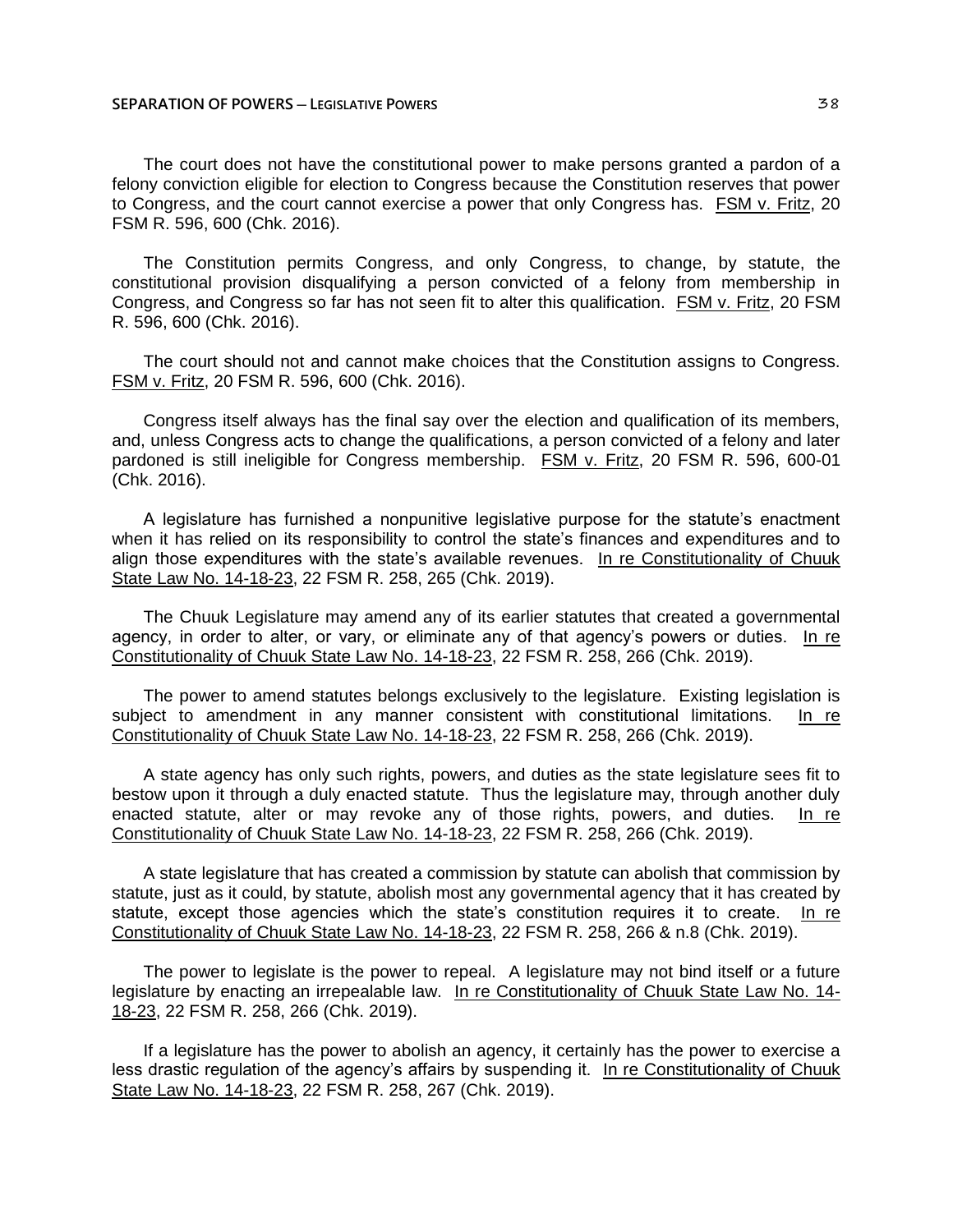## **SEPARATION OF POWERS** — LEGISLATIVE POWERS **ACCOUNT ASSAULT ASSAULT ASSAULT ASSAULT 39**

A court cannot strike down or enjoin statutes merely because they might be unwise and some other course of action is better. In re Constitutionality of Chuuk State Law No. 14-18-23, 22 FSM R. 258, 267 (Chk. 2019).

Congress may discipline, suspend, or expel a member. Panuelo v. FSM, 22 FSM R. 498, 510-11 (Pon. 2020).

Whether Congress should discipline, or should have disciplined, a member is nonjusticiable ─ it is a political question that is beyond the court's power or authority. This is because when there is in the Constitution a textually demonstrable commitment of an issue to a coordinate branch of government, it is a nonjusticiable political question not to be decided by a court because of the separation of powers provided for in the Constitution, and the question of disciplining Congress members is textually and demonstrably committed to a coordinate branch of government - Congress itself. Panuelo v. FSM, 22 FSM R. 498, 511 (Pon. 2020).

Congress may discipline a member, and may suspend or expel a member. Since "may" is a term that usually denotes discretion, the Constitution thus gives Congress the discretion to decide when, or if, and under what circumstances, it will discipline a member. Panuelo v. FSM, 22 FSM R. 498, 511 (Pon. 2020).

The decision whether to discipline a member is a nonjusticiable political question left to Congress's discretion. Panuelo v. FSM, 22 FSM R. 498, 511 (Pon. 2020).

Lawmakers have wide latitude to declare an offense and to exclude elements of knowledge and diligence from its definition. FSM v. Kuo Rong 113, 22 FSM R. 515, 525 (App. 2020).

Congress may enact a strict liability statute that penalizes multiple violations without any finding of overt acts to justify continuing violations. FSM v. Kuo Rong 113, 22 FSM R. 515, 526 (App. 2020).

─ Pohnpei

After the executive branch has declared a candidate to have won an election, that winner has the right to hold office, subject only to the legislative branch's power to judge the qualifications of its members. Daniel v. Moses, 3 FSM R. 1, 4 (Pon. S. Ct. Tr. 1985).

A characteristic feature, and one of the cardinal and fundamental principles of the Pohnpei State Constitutional system, is that the governmental powers are divided among the three departments of this government, the legislative, executive, and judicial, and that each of these is separate from the others. People of Kapingamarangi v. Pohnpei Legislature, 3 FSM R. 5, 9 (Pon. S. Ct. Tr. 1985).

Pohnpei Utility Corporation is not part of the executive branch of the Pohnpei state government or part of either of the other two branches. It is an independent agency not subject to or under any of the three branches of government. Perman v. Ehsa, 18 FSM R. 432, 440 (Pon. 2012).

─ Pohnpei ─ Executive Powers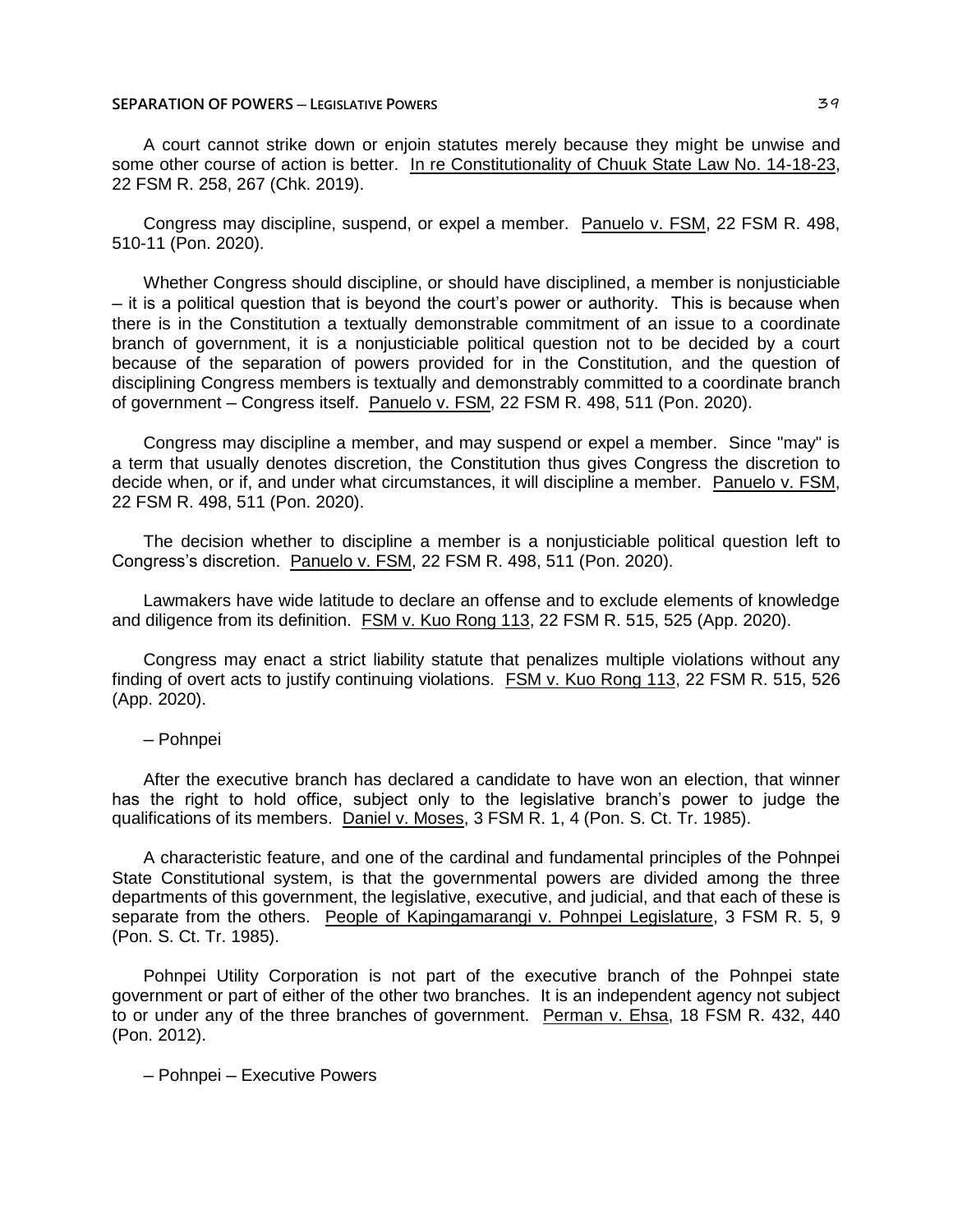## **SEPARATION OF POWERS ─ POHNPEI** 40

When the Pohnpei Legislature, exercising its power under Pohnpei Constitution Article 13, § 9(3), revoked Emergency Executive Order 01-12 in its entirety and retroactive to September 3, 2012, because the situation stated in the Emergency Executive Order did not rise to the level of an emergency as defined in the Pohnpei Constitution Article 13, § 9(1), Emergency Executive Order 01-12 and all later acts done pursuant to it became nullities. Perman v. Ehsa, 18 FSM R. 432, 436 (Pon. 2012).

Only the PUC Board of Directors can terminate PUC's general manager. The Governor has no such power under any circumstance. If the PUC Board lacks a quorum, the Governor's power extends only to nominating new Board members who, if confirmed, would allow the Board to have a quorum and thus to transact business. Perman v. Ehsa, 18 FSM R. 432, 438 (Pon. 2012).

The Pohnpei Governor has neither the power nor the authority to exercise any of the powers vested exclusively in the PUC Board. Perman v. Ehsa, 18 FSM R. 432, 438 (Pon. 2012).

## ─ Pohnpei ─ Judicial Powers

Under the system of constitutional government of the State of Pohnpei, among the most important functions entrusted to the judiciary are the duty to interpret the State's Constitution and the closely connected duty to determine whether or not laws and acts of the state legislature are contrary to the State Constitution. People of Kapingamarangi v. Pohnpei Legislature, 3 FSM R. 5, 10 (Pon. S. Ct. Tr. 1985).

When called on to review and control the acts of an officer or a coordinate branch of the government, the court should proceed with extreme caution, and the right to exercise the power must be manifestly clear. People of Kapingamarangi v. Pohnpei Legislature, 3 FSM R. 5, 10 (Pon. S. Ct. Tr. 1985).